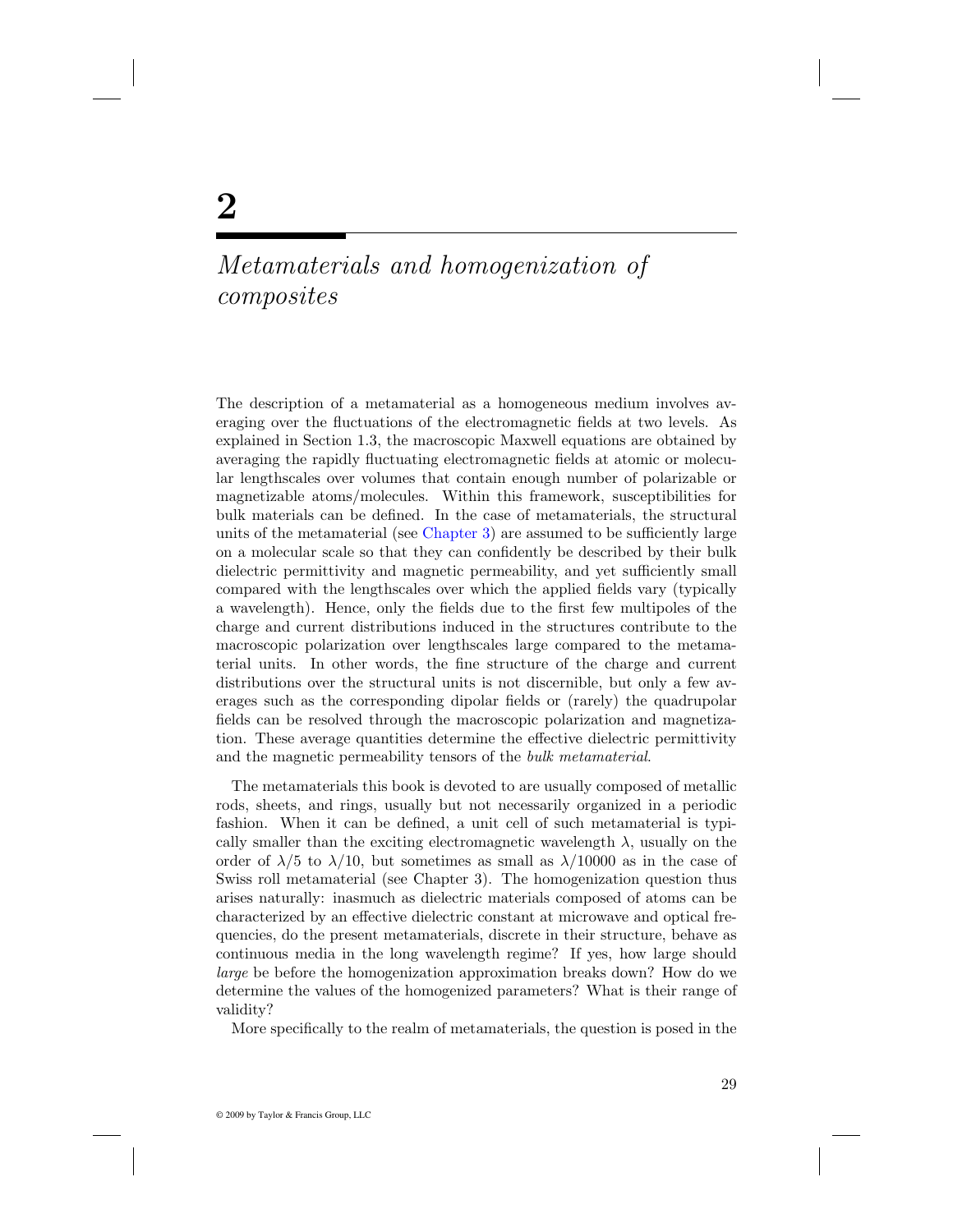following terms: given a medium of rings and rods occupying a certain region of space and given an incident electromagnetic radiation, can we find an effective medium within some spatial boundaries (to be determined) that presents the same scattered fields as the original medium? In addition, in order to be a real effective medium, we have to require that the homogenized parameters be independent of the size of the bulk of the metamaterial and independent on the direction of the incident wave, although the effective parameters can be anisotropic and spatially dispersive.

The homogenization analysis is most conveniently carried out on slabs of metamaterials, infinite along the transverse directions  $(\hat{x}$  and  $\hat{y})$  and finite along the normal  $(\hat{z})$  direction, which we assume to be the direction of propagation of the wave. In addition, the criterion for homogenization can be translated into properties of the reflection and transmission coefficients, so that the homogenization procedure can also be rephrased as follows: can we find an equivalent homogeneous slab of effective parameters between two boundaries  $z_1$  and  $z_2$  such that the reflection and transmission coefficients measured from the metamaterial and the homogeneous medium are identical across all frequencies for various slab thicknesses and incident directions? From the microscopic point of view, the criterion is stated as follows: can we replace the metamaterial with a homogeneous medium of specified material parameters so that the fields in the structured metamaterial, when averaged over some reasonable volume, correspond to the fields in the homogeneous medium? These are the questions addressed in the present chapter, from both a physical and mathematical point of view.

## **2.1 The homogenization hypothesis**

Materials composed of small elements are known to respond as continuous media when the operating wavelength is much larger than the individual constituents. A classical example of such materials are natural dielectrics that can be described by a single parameter, the electric permittivity  $\varepsilon$ . All the negative and positive charges in a dielectric medium are bound to their location by atomic forces and are therefore not free to move like in a conductor. Under the influence of an external electric field, however, these assemblies of negative and positive charges may slightly reorganize, which results in the creation of bound electric dipoles. From a macroscopic point of view, the orientation of these dipoles generates a polarization vector **P** that influences the electric flux density **D** such as  $\mathbf{D} = \varepsilon_0 \mathbf{E} + \mathbf{P}$ , where **E** is the external applied electric field. This allows one to define a general permittivity  $\varepsilon$  such that  $\mathbf{D} = \varepsilon_0 \varepsilon \mathbf{E}$ , where naturally  $\varepsilon$  is defined in terms of the polarization vector. Similarly, magnetic media are described by a magnetic permeability  $\mu$ , and  $\varepsilon$  and  $\mu$  represent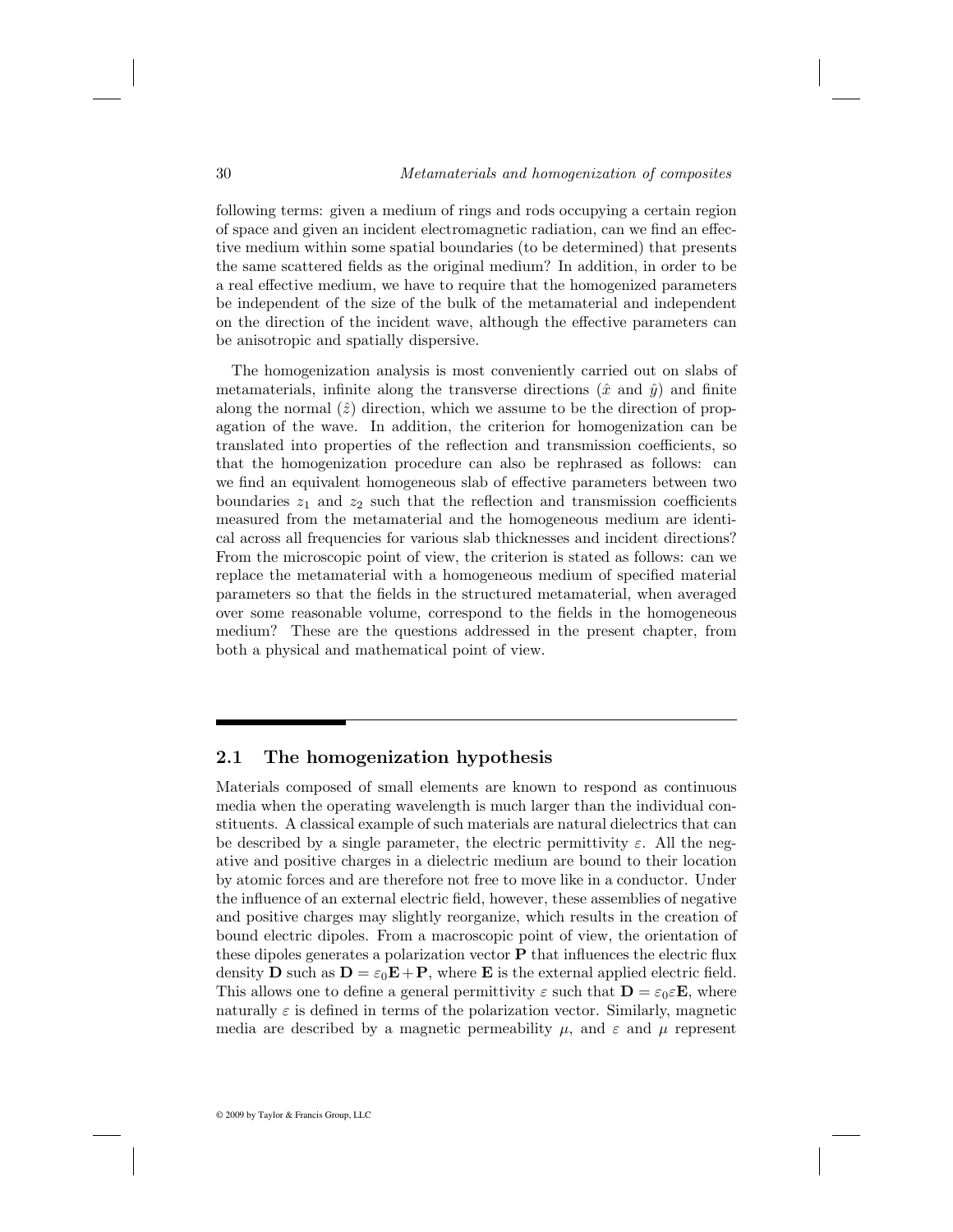<span id="page-2-0"></span>the constitutive parameters essential to the macroscopic Maxwell equations. In our case, the metamaterials are composite structures designed to exhibit specific electromagnetic properties at some particular wavelengths that are much larger than the elementary constituents. It is therefore legitimate to look for homogeneous or effective medium parameters, typically an effective permittivity and an effective permeability.

Like in the case of more standard media, these constitutive parameters directly represent the properties of the medium: isotropic metamaterials should be described by scalar constitutive parameters while anisotropic ones should be described by second rank tensors  $\bar{\bar{\varepsilon}}$  and  $\bar{\bar{\mu}}$ , losses induce an imaginary part to these parameters, frequency dispersion yields frequency-dependent parameters, non-locality makes them spatially dispersive (dependent on  $k$ ), the passive nature of metamaterials forces the imaginary parts to be positive, reciprocity imposes conditions on the tensors, etc.

The homogenization procedure therefore involves two steps:

- 1. A hypothesis, more or less refined, on the characteristics of the medium (isotropic vs. anisotropic, lossless vs. lossy, etc). Paradoxically, the properties of the metamaterial are initially unknown, and yet a model has to be chosen to perform the homogenization procedure. Therefore, the model should also be tested *a posteriori*.
- 2. The determination (or retrieval) of the corresponding constitutive parameters, in their tensorial form in the most general case, using numerical or analytical algorithms.

The first aspect is as important as the second and should not be overlooked, since no matter how elaborate the retrieval algorithm, it is going to be bound by the initial assumptions. For example, various algorithms have been proposed to retrieve scalar  $\varepsilon$  and  $\mu$  for metamaterials, but this does not imply that the metamaterial under study is actually isotropic. This only reflects the nature of the assumption: that the metamaterial is *supposed to be* isotropic and that one is interested in retrieving scalar constitutive relations. If, however, the metamaterial is in reality anisotropic, mapping the constitutive tensors onto scalar parameters can induce various artifacts that do not represent the physical reality. Hence, before drawing physical conclusions from retrieved parameters, one must be sure that the *a priori* model is valid. Various physical arguments can be used to that effect.

Once the overall model has been ascertained, the next step is to obviously determine the numerical values of the components of the permittivity and permeability tensors. The number of unknowns is directly related to the model chosen and dictates the number of equations that must be obtained from measurements (either experimental measurements or numerical simulations). For example, a simple lossy isotropic dielectric material exhibits two unknowns, the real and imaginary parts of the scalar permittivity, which can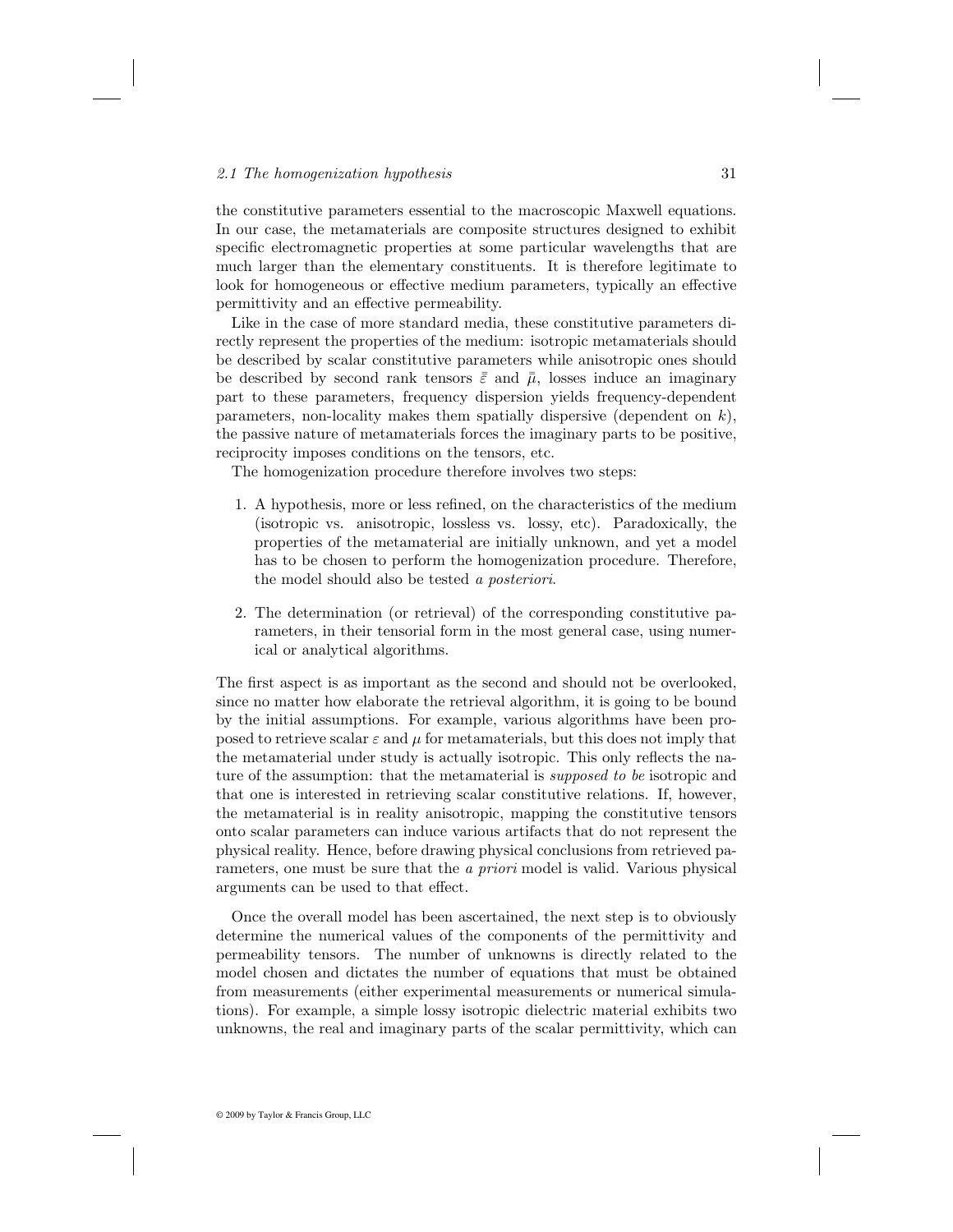be obtained from one complex measurement such as the reflection and/or the transmission coefficients. The case presented by metamaterials is slightly more complex since these media are known to have a non-unity magnetic permeability, thus requiring more measurements. In addition, the permittivity and the permeability are frequency dispersive, and hence need to be determined at each frequency.

We should also note that there are more mathematically rigorous homogenization theories that analyze the fields as an asymptotic expansion in terms of the microscopic lengthscale associated with the inhomogeneities. Two scales characterize the variation of the fields inside a metamaterial: one, macroscopic, describes the fields over the bulk metamaterial, while a second one, microscopic, describes the fields over small lengthscales inside a unit. The electromagnetic fields can be written as  $E(x, y)$  where the fields have a slow variation with the variable x representing the changing in the fields from unit to unit, and a fast variation with the variable  $y$  which represents the variation within the units. The fast variable can be taken to be  $y = x/\xi$  where  $\xi = a/\lambda$ , the ratio of the unit cell size to the wavelength of radiation. The principle of the asymptotic expansion is to expand the field in a series involving powers of the fast variable and retain only the leading order terms in the limit of  $\xi \to 0$ . A rigorous demonstration of this method is out of the scope of this book and we refer the interested reader to [Milton](#page-10-0) (2002) for an excellent treatment of this topic.

Two methods can usually be employed in order to retrieve the constitutive parameters. The first one is based on a set of measurements of the external emergent quantities, *viz.* the frequency-dependent reflection and transmission coefficients (the total number of measurements depends on how much information is needed to unambiguously determine all the unknowns in the problem). Note that these quantities are typically measured in experiments. This is the method that has been used historically for the retrieval of the permittivity of standard dielectrics, and needs to be slightly revisited in the case of metamaterials. We devote the next couple of sections to this topic. The second method for the retrieval of the constitutive parameters is based on the knowledge of the electromagnetic fields inside the metamaterial, i.e., the internal fields. This method is thus better suited for numerical simulations as the internal fields are not easily experimentally accessible, but some experimental approaches to measure these fields have been proposed as well. More details are given in Section 2.5.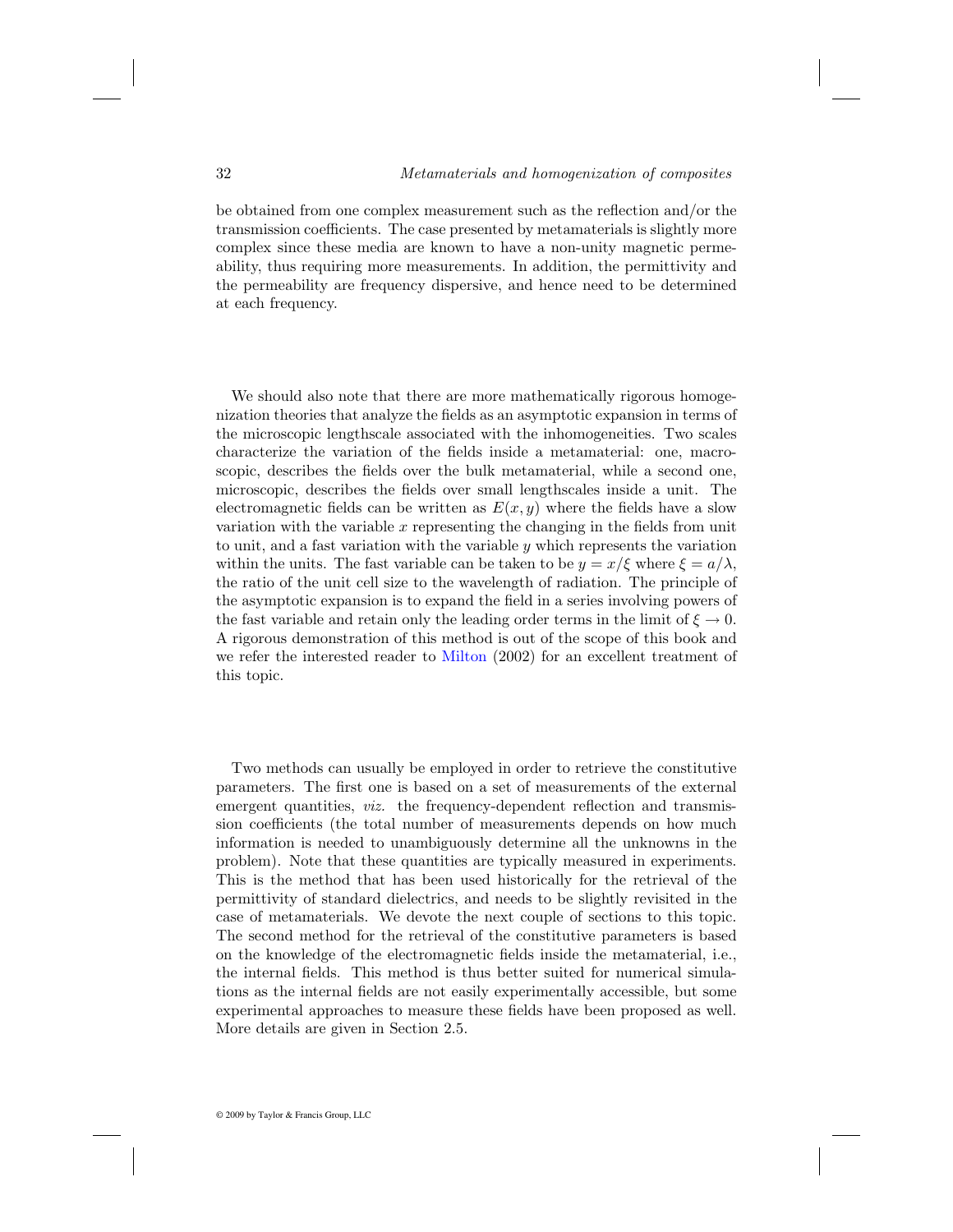## **2.2 Limitations and consistency conditions**

Before detailing the homogenization procedures per se, it is necessary to say a few words about the limitations of homogenization. As a matter of fact, like we have previously outlined, executing an algorithm and obtaining numerical values for, say, a scalar permittivity and permeability does not represent a proof of homogenization (the algorithm is indeed *designed* to output numerical values, and would do so as soon as it is given some inputs, even if these inputs do not have a physical justification). Although we are interested in homogenizing metamaterials, the range of applicability of such process must be carefully examined. In particular, homogenization would not be valid under the following conditions:

- 1. When the constituents are not much smaller than the operating wavelength. This includes metamaterials with unit cells large or comparable to the wavelength of radiation, as well as photonic crystals.<sup>∗</sup> In this case, the periodicity of the structure (if it exists) may become an important factor that affects the retrieved values of the permittivity and permeability.
- 2. When the wave propagation inside the material cannot be described by a single propagating mode. Such situation occurs for example close to the resonance of some constituents of the metamaterials, in photonic crystals when multiple Bragg diffraction modes need to be included, or simply in multi-mode waveguides.

Failing to comply with these conditions may produce unphysical artifacts in the frequency-dependent retrieved parameters, the most common of which are an anti-resonance of the permittivity (with an associated negative imaginary part) at the location of the resonance of the permeability, and possibly a truncated resonance of the index of refraction as pointed out in Koschny et al. (2005). These artifacts have been suggested to be due to the fact that the periodicity of the medium becomes visible at the corresponding frequencies, making the homogenization hypothesis less accurate. A conservative ratio of about 30 between the wavelength and the size of the unit cell has been proposed for the homogenization hypothesis to be very well justified, although most of the metamaterials realized to date exhibit a ratio of about 10 at best.

Additionally, an important test of homogenization is to verify that different methods yield comparable values for the effective medium parameters. This is

<sup>∗</sup>More details on photonic crystals are provided in Chapter 4. For the purpose of the present discussion, it is enough to know that photonic crystals are dielectric structures exhibiting a periodicity close to half wavelength, and thus operate in a Bragg diffraction regime.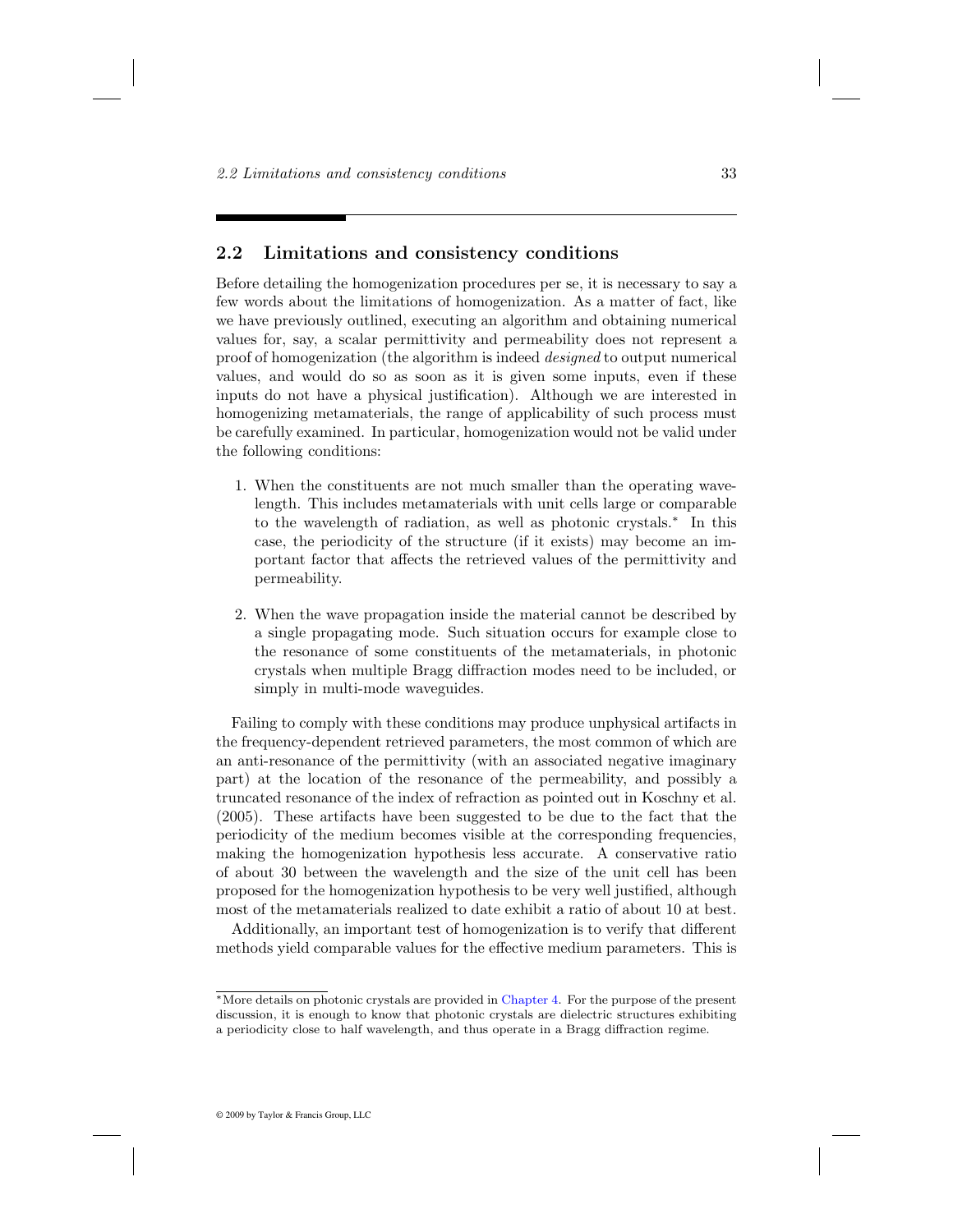particularly true for comparison between those methods that utilize the external emergent quantities and those methods that use the internal fields. Note also that the retrieved effective medium parameters should be independent of the particular location of the volume over which the fields are averaged. Equivalently, in methods where the reflection and transmission coefficients are utilized, the retrieved effective medium parameters should be independent of the angle of incidence. In many metamaterials, when the structures are not substantially smaller than the wavelength of light, these conditions can be violated. One should note that even in these cases, it might be possible to define more restricted *equivalent medium parameters* that are specific to a set of angles of incidence and so on. However, the *equivalent medium parameters* cannot be consistently used for the calculations of other properties such as the rate of dissipation in the medium or the scattering property of another object embedded in the metamaterial. An example of such a restricted effective medium theory are the extensions of the Maxwell-Garnett theory based on the Mie scattering coefficients discussed in Section 2.5.2.

Finally, it has been argued (Belov et al. 2003) that spatial dispersion phenomena may occur in some lattice-based structures and should be incorporated in the effective medium model. This non-locality of the constitutive relations, usually apparent in the small wavelength limit, has been found in the large wavelength limit for a metamaterial composed of a series of parallel conducting wires when the incident wave-vector exhibits a component parallel to the axis of the wires. Although our subsequent in-plane incidences ensure that non-local effects are negligible, it is important to keep this effect in mind and accounted for in the treatment of general oblique incidences on metamaterial structures.

### **2.3 Forward problem**

Once a model for the constitutive parameters has been physically justified, enough information needs to be gathered in order to determine the unknown values that populate the constitutive tensors. Traditionally, one method has been overwhelmingly used, which is based on the measurement of the complex reflection and transmission coefficients. This method is appealing because of its relative simplicity to set up in an experimental configuration, as well as its numerical efficiency since the electromagnetic fields need only to be computed over surfaces instead of volumes. In this procedure, the reflection and transmission coefficients  $(R \text{ and } T)$  are used as the linking information between the incident electromagnetic field and the constitutive parameters, the latter relationship being essentially the purpose of inversion or parameter retrieval algorithms.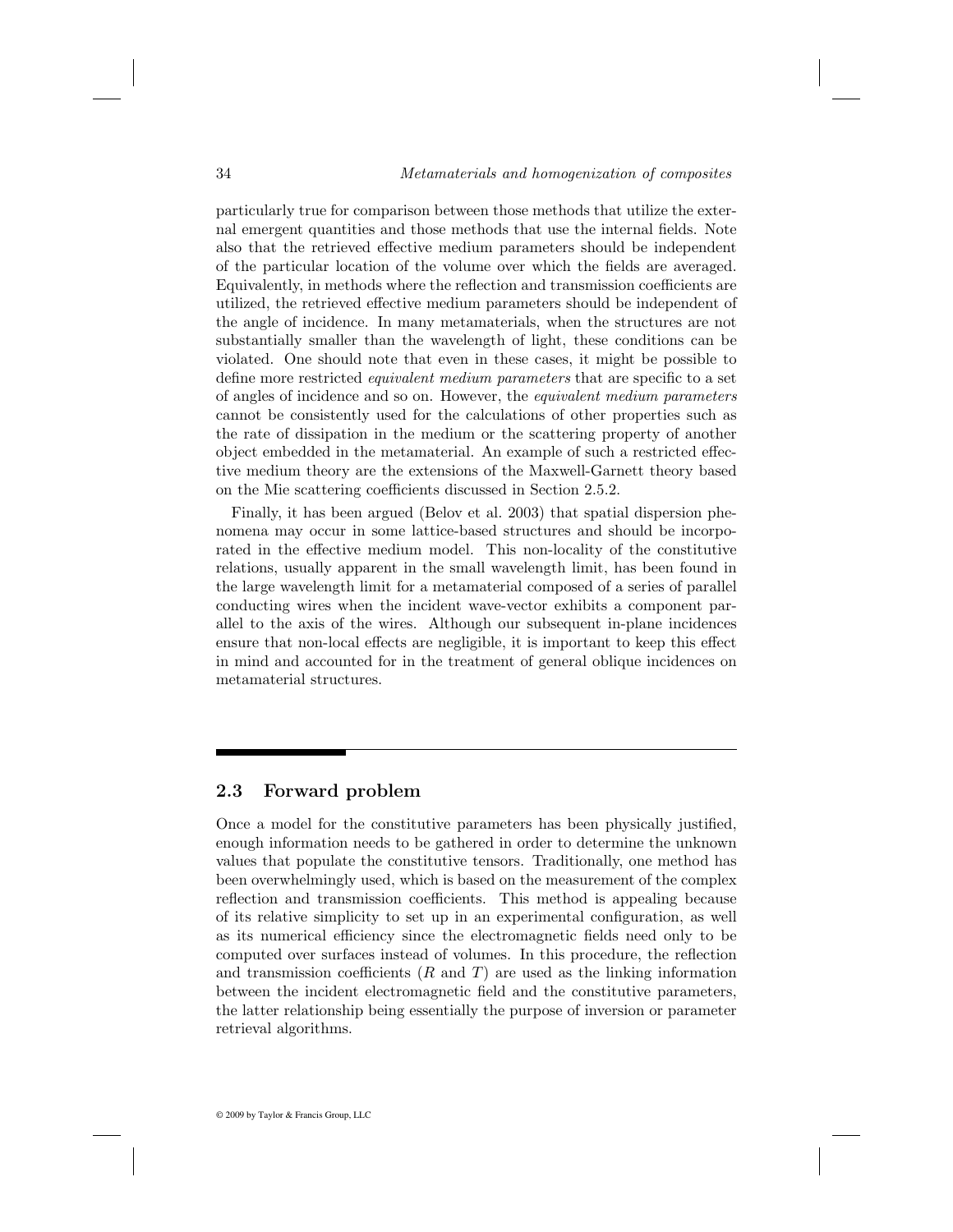## **2.3.1 Relation between** R **and** T **and the electromagnetic fields**

The first step is to determine the relationship between the incident, reflected, and transmitted fields and the reflection/transmission coefficients. In order to comply to the previous hypothesis, a medium is supposed to be of infinite extent in the transverse  $\hat{x}$  and  $\hat{y}$  directions and of finite extent in the propagation direction  $\hat{z}$ . The single propagating mode here is taken to be a plane wave, equivalent to the TEM mode in a parallel plate waveguide. The incident field propagating in the  $-\hat{z}$  direction can therefore be written as

$$
\mathbf{E}_{inc}(x, y, z) = \hat{e}E_0 e^{\mathbf{i}\mathbf{k}_i \cdot \mathbf{r}},\qquad(2.1)
$$

where  $\hat{e}$  is the polarization of the incident field in the xy plane,  $\mathbf{k}_i = \hat{x}k_x + \hat{z}k_y$  $\hat{y}k_y - \hat{z}k_z$  is the incident wave-vector of amplitude k, and  $\mathbf{r} = \hat{x}x + \hat{y}y + \hat{z}z$ is the position vector. A homogeneous effective medium is sought between the boundaries  $z = z_1$  and  $z = z_2$ , thus defining an incident and transmitted region. In the incident region, the total electric field at  $z = z<sub>1</sub>$  is given by

$$
E_{\text{tot}}(x, y, z_1) = E_0 e^{ik_x x + ik_y y} \left[ e^{-ik_z z_1} + R E_0 e^{ik_z z_1} \right]
$$
  
= 
$$
E_{\text{inc}}(x, y, z_1) + R E_0 e^{ik_x x + ik_y y} e^{ik_z z_1},
$$
 (2.2)

where  $R$  is the reflection coefficient at the first boundary. From this relation, R is obtained as

$$
R = \frac{E_{\text{tot}}(x, y, z_1) - E_{\text{inc}}(x, y, z_1)}{E_0 e^{ik_x x + ik_y y} e^{ik_z z_1}} = \frac{E_{\text{scat}}(x, y, z_1)}{E_{\text{inc}}(x, y, z_1)} e^{-2ik_z z_1}.
$$
 (2.3)

In the transmitted region, the total field at  $z = z_2$  is given by

$$
E_{\text{tot}}(x, y, z_2) = T E_0 e^{ik_x x + ik_y y} e^{-ik_z z_2}, \qquad (2.4)
$$

where  $T$  is the transmission coefficient given by

$$
T = \frac{E_{\text{tot}}(x, y, z_2)}{E_{\text{inc}}(x, y, z_2)}.
$$
 (2.5)

Consequently, once the incident and total electric fields are known at  $z = z<sub>1</sub>$ and  $z = z<sub>2</sub>$  (either from measurements or numerical simulations), the reflection and transmission coefficients are completely specified.

#### **2.3.2 Determining the electromagnetic fields**

A typical configuration is illustrated in [Fig. 2.1](#page-7-0) for the particular case of a periodic medium: Fig. 2.1(a) shows a material composed of a succession of unit cells that are much smaller than the wavelength (the elements are for the moment supposed to be non-resonant), while Fig.  $2.1(b)$  shows the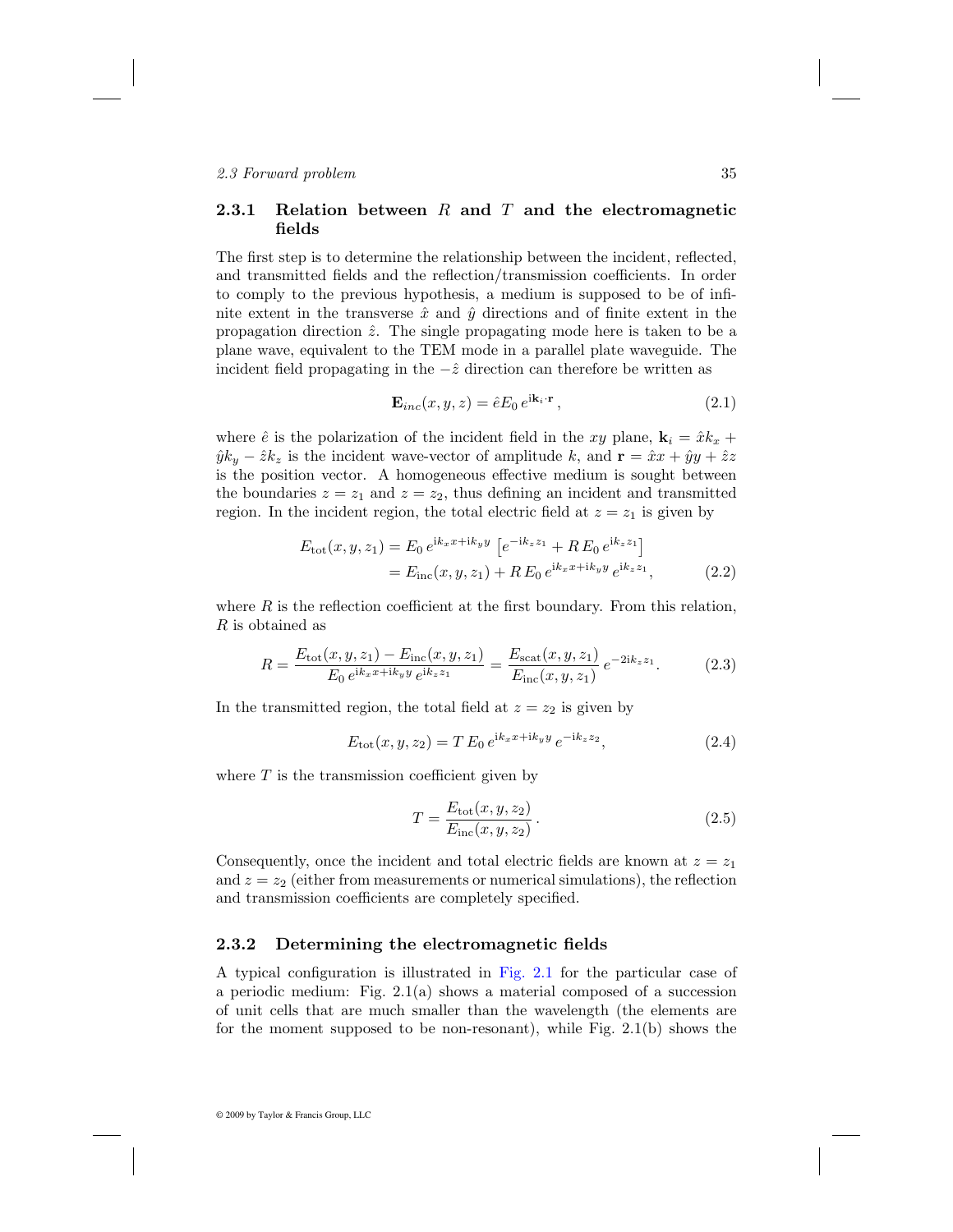<span id="page-7-0"></span>

(a) A composite medium assumed to be of infinite extent along the  $\hat{x}$  and  $\hat{y}$  directions.

(b) A unit cell of the composite medium.

**Figure 2.1** Schematic illustration of a periodic medium composed of split rings and rods.

details of a unit cell in three dimensions. In practice, the material should contain many unit cells (the overall size of the material should be of a few wavelengths), while in simulation, the assumption of an infinite medium in the lateral directions  $(\hat{x} \text{ and } \hat{y} \text{ in our case})$  is often excellent and considerably reduces the computational requirements. Hence, Fig. 2.1(b) illustrates a unit cell that needs to be analyzed with the proper boundary conditions along the  $\hat{x}$  and  $\hat{y}$  directions. The material is of finite extent in the  $\hat{z}$  direction, which is the principal direction of propagation of the electromagnetic radiation.

The computation of the reflection and transmission coefficients in Eqs.  $(2.3)$ −(2.5) requires the knowledge of the scattered electromagnetic fields. Various numerical algorithms are available toward this end, some of the most common ones being the Finite-Difference Time-Domain Method (FDTD), Finite Element Method (FEM), the Transfer Matrix Method, or an integral equation method such as the Method of Moments. The first three methods have the appeal of an extreme generality and mathematical simplicity: they have been applied for many years to solve a plethora of electromagnetic problems, and are well documented in various references. We shall therefore not contribute to an additional description of these methods but refer the reader to references such as [Silvester and Ferrari](#page-16-0) (1996), [Taflove and Hagness](#page-17-0) (2005). The integral equation approach, on the other hand, is usually less commented so that we provide subsequently some details on how to apply it to periodic metamaterials composed of metallic elements. The expert, the uninitiated reader or a reader not interested in the details of the method can therefore skip to the last paragraph of this section.

The integral equation approach is typically mathematically more involved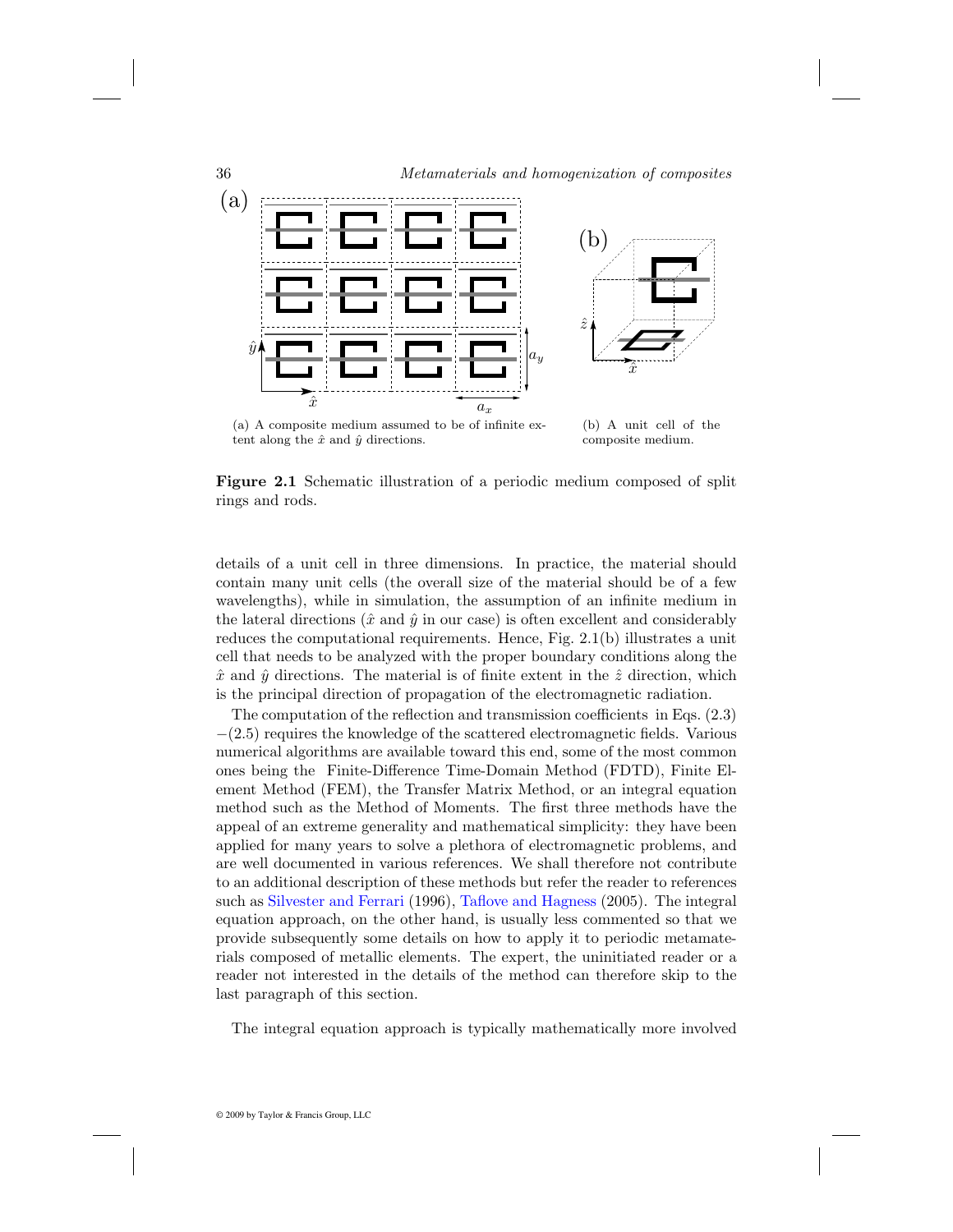than methods such as the FDTD or the FEM, but often results in reduced computational times because most of the structure's complexity can be embedded in the kernel of the method, the Green's function. Eqs. (2.3) and (2.5) indicate that it is necessary to know the electric field at various locations in order to compute the reflection and transmission coefficients. The electric field is obtained from the electric sources (magnetic sources can be added by duality) as

$$
\mathbf{E}(\mathbf{r}) = i\omega\mu \iiint d\mathbf{r}' \,\bar{G}(\mathbf{r}, \mathbf{r}') \cdot \mathbf{J}(\mathbf{r}'), \qquad (2.6)
$$

where  $\bf{r}$  denotes the observation position while  $\bf{r}'$  denotes the source position,  $\overline{G}$  is the dyadic Green's function and **J** represents the current sources that can be expressed in a similar manner as the electric field:

$$
\mathbf{J}(\mathbf{r}) = \iiint d\mathbf{r}' \,\delta(\mathbf{r} - \mathbf{r}') \,\mathbf{J}(\mathbf{r}'). \tag{2.7}
$$

The triple integral in Eq. (2.6) is defined over the primed coordinates, i.e., over the volume where the sources are defined. In the case of metamaterials for example, the sources are typically surface currents induced on metallic structures (the geometrical units composing typical metamaterials are presented in detail in Chapter 3), so that the three-fold integral reduces to a two-fold integral over the surface of the metallizations.

Combining these equations with the vectorial wave equation for the electric field yields

$$
\nabla \times \nabla \times \mathbf{E}(\mathbf{r}) - k^2 \mathbf{E}(\mathbf{r}) = i\omega \mu \mathbf{J}(\mathbf{r}),
$$
 (2.8)

where  $k$  is the wavenumber. It can be directly shown that the Green's function satisfies the relation (Tai 1993)

$$
\nabla \times \nabla \times \overline{\overline{G}}(\mathbf{r}, \mathbf{r}') - k^2 \overline{\overline{G}}(\mathbf{r}, \mathbf{r}') = \overline{\overline{I}} \delta(\mathbf{r} - \mathbf{r}'). \tag{2.9}
$$

Finally, the dyadic Green's function itself can be expressed in terms of a scalar Green's function  $g(\mathbf{r}, \mathbf{r}')$  as

$$
\bar{\bar{G}}(\mathbf{r}, \mathbf{r}') = \left(\bar{\bar{I}} + \frac{1}{k^2} \nabla \nabla\right) g(\mathbf{r}, \mathbf{r}'). \tag{2.10}
$$

The problem of computing the electric field is therefore reduced to the problem of finding the scalar Green's function q and walking the previous equations backward: from q determining  $\bar{G}$  using Eq. (2.10), and subsequently determining the electric field **E** using Eq. (2.6) knowing the sources in the problem. This last step is usually not straightforward and requires the use of a numerical method such as the Method of Moments (Harrington 1993). In the case of a free-space background, the scalar Green's function is simply given by

$$
g(\mathbf{r}, \mathbf{r}') = \frac{e^{ik|\mathbf{r} - \mathbf{r}'|}}{4\pi |\mathbf{r} - \mathbf{r}'|}.
$$
 (2.11)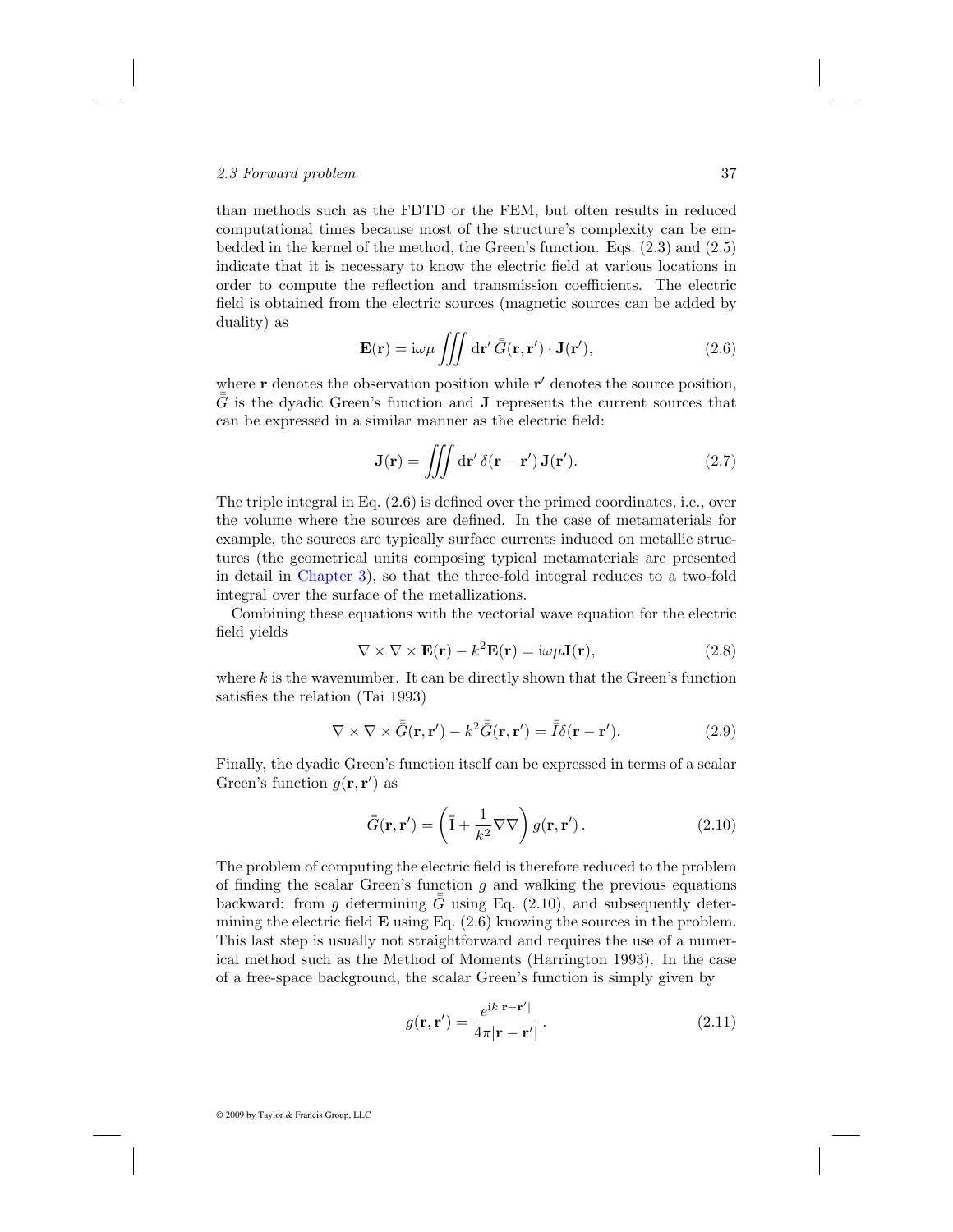<span id="page-9-0"></span>The appeal of an integral equation-based approach is to reduce the numerical burden (typically to solve Eq. (2.6) like already mentioned) by incorporating as much information analytically into the Green's function as possible. In the case of a periodic metamaterial for example, the periodicity can be incorporated into the expression of  $q$ , thus enabling the numerical method to be applied only to a unit cell rather than to the entire structure (note that a similar technique can be applied within the FDTD or FEM, upon applying the proper boundary conditions at the edges of the unit cell). Upon defining  $a_x$  and  $a_y$  to be the dimensions of the unit cell in the  $\hat{x}$  and  $\hat{y}$  directions, respectively, the periodic scalar Green's function is immediately obtained from the Bloch theorem as

$$
g(\mathbf{r}^{"}) = \sum_{n_1, n_2} \exp(i\mathbf{k} \cdot \mathbf{R}) \frac{e^{ik_0|\mathbf{r}^{"}-\mathbf{R}|}}{4\pi|\mathbf{r}^{"}-\mathbf{R}|},
$$
\n(2.12)

where  $\mathbf{r}'' = \mathbf{r} - \mathbf{r}'$  and

$$
\mathbf{R} = n_1 \mathbf{a}_x + n_2 \mathbf{a}_y \tag{2.13}
$$

is a vector of the lattice,  $n_1$  and  $n_2$  being two integers. In the case of a square lattice for example,  $\mathbf{a}_x = \hat{x} a_x$ ,  $\mathbf{a}_y = \hat{y} a_y$ , and the Green's function is written as

$$
g(x'', y'', z'') \sum_{n_1, n_2} e^{i(k_x n_1 a_x + k_y n_2 a_y)} \frac{e^{ik_0 R_{n_1 n_2}}}{4 \pi R_{n_1 n_2}}, \qquad (2.14a)
$$

where  $x'' = x - x'$ ,  $y'' = y - y'$ ,  $z'' = z - z'$  and where

$$
R_{n_1 n_2} = \sqrt{(x - x' - n_1 a_x)^2 + (y - y' - n_2 a_y)^2 + (z - z')^2}
$$
  
=  $\sqrt{s(1)^2 + s(2)^2 + s(3)^2}$ . (2.14b)

For numerical purposes, the sum in Eq. (2.14a) is truncated at an upper limit  $N<sub>s</sub>$  which needs to be determined from convergence considerations. These considerations reveal that Eq. (2.14a) is slowly convergent, making it somewhat inefficient to calculate the Green's function (Tsang et al. 2000b). An alternative approach is to convert Eq. (2.14a) into the spectral domain. Upon doing so, the expression becomes

$$
g(x'', y'', z'') = \frac{1}{2\Omega} \sum_{l_1, l_2} \frac{1}{k_{z l_1 l_2}} e^{i \left[ (k_x + \frac{2\pi l_1}{a_x}) x'' + (k_y + \frac{2\pi l_2}{a_y}) y'' \right]} e^{i k_{z l_1 l_2} |z''|}, \tag{2.15a}
$$

where

$$
k_{z l_1 l_2} = \sqrt{k_0^2 - \left(k_x + \frac{2\pi l_1}{a_x}\right)^2 - \left(k_y + \frac{2\pi l_2}{a_y}\right)^2}
$$
 (2.15b)

with  $\text{Im}\{k_{z_1}k_2\} > 0$  and  $\Omega = a_x a_y$  is the surface of a periodic unit. The numerical evaluation of this expression shows already a much faster convergence rate than Eq. (2.14a). This rate of convergence can still be increased by using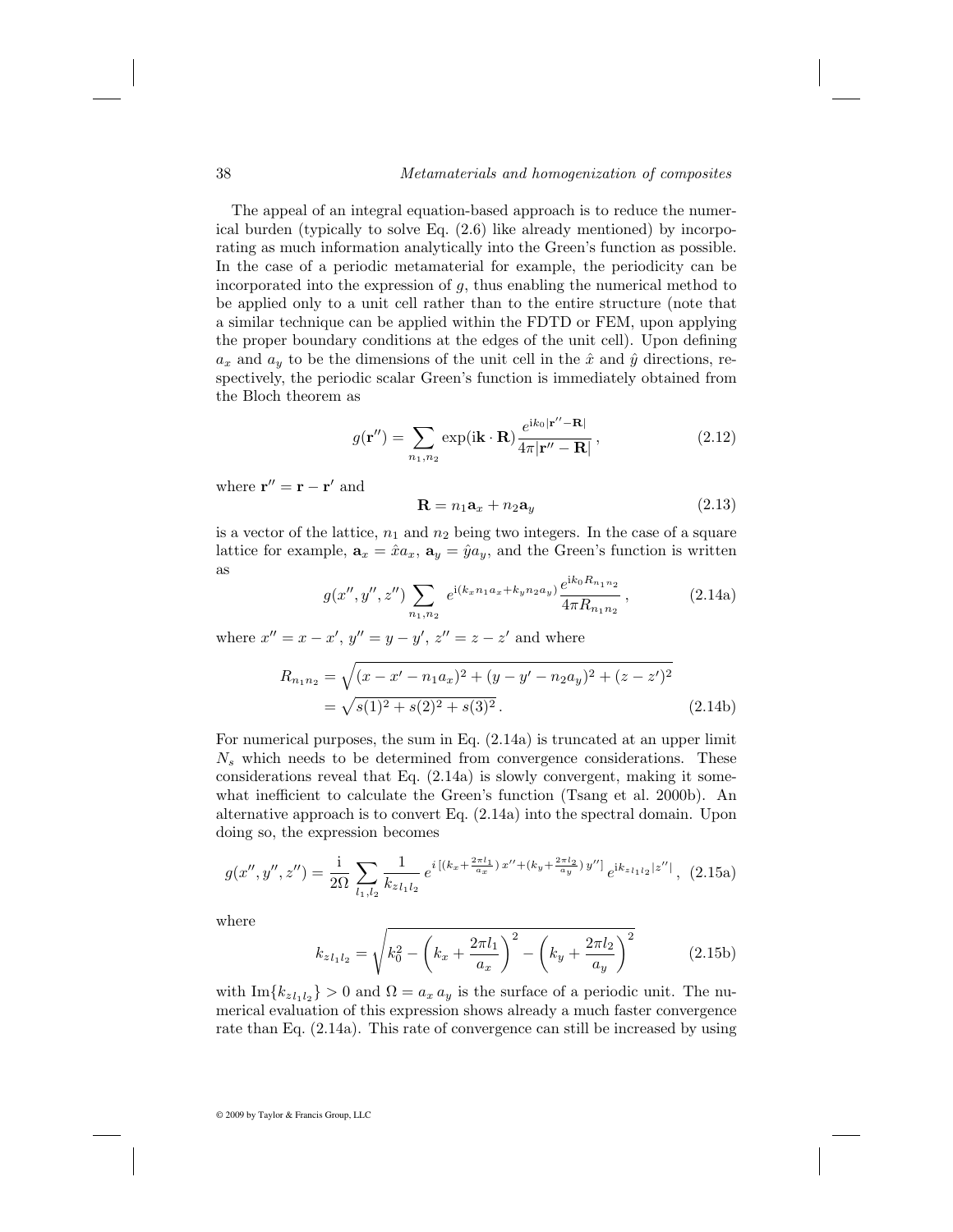<span id="page-10-0"></span>a method proposed by Ewald (Ewald 1921). The latter starts by splitting the scalar Green's function into two components:

$$
g(x'', y'', z'') = g_1(x'', y'', z'') + g_2(x'', y'', z''), \qquad (2.16a)
$$

where

$$
g_1(x'', y'', z'') = \frac{1}{4\Omega} \sum_{l_1 = -N_1}^{N_1} \sum_{l_2 = -N_1}^{N_1} \frac{1}{k_{z l_1 l_2}} e^{i\left[ (k_x + \frac{2\pi l_1}{a_x}) x'' + (k_y + \frac{2\pi l_2}{a_y}) y'' \right]}
$$

$$
\left\{ e^{i k_{z l_1 l_2} z''} \operatorname{erfc}(-\frac{i k_{z l_1 l_2}}{2E} - Ez'') + e^{-i k_{z l_1 l_2} z''} \operatorname{erfc}(-\frac{i k_{z l_1 l_2}}{2E} + Ez'') \right\},
$$
(2.16b)

$$
g_2(x'', y'', z'') = \sum_{n_1 = -N_2}^{N_2} \sum_{n_2 = -N_2}^{N_2} \frac{1}{8\pi R_{n_1 n_2}} e^{i(k_x n_1 a_x + k_y n_2 a_y)},
$$
  

$$
\left\{ e^{ik_0 R_{n_1 n_2}} \text{erfc}(R_{n_1 n_2} E + \frac{ik_0}{2E}) + e^{-ik_0 R_{n_1 n_2}} \text{erfc}(R_{n_1 n_2} E - \frac{ik_0}{2E}) \right\},
$$
\n(2.16c)

where E is Ewald's parameter chosen as  $E = \sqrt{\pi/\Omega}$  (Tsang et al. 2000b).

The expression of both  $g_1$  and  $g_2$  can be simplified if the parameter  $k_{z_l}$ is real (for  $g_1$ ) and if  $k_0$  is real (for  $g_2$ ). The simplifications use the properties of the error and complementary error functions:

erf(a + ib) 
$$
\doteq A + iB
$$
 erfc(a + ib) = 1 - A - iB  $\doteq C + iD$  (2.17a)  
\nerf(a - ib) = A - iB erfc(a - ib) = 1 - A + iB = C - iD (2.17b)  
\nerf(-a + ib) = -A + iB erfc(-a + ib) = 1 + A - iB = (2 - C) + iD (2.17c)

In this case:

• If  $k_{z l_1 l_2}$  is real:

$$
e^{ik_{z l_1 l_2} z''} \text{erfc}\left(-\frac{ik_{z l_1 l_2}}{2 E} - E z''\right) + e^{-ik_{z l_1 l_2} z''} \text{erfc}\left(-\frac{ik_{z l_1 l_2}}{2 E} + E z''\right)
$$

$$
= e^{ik_{z l_1 l_2} z''} + e^{-ik_{z l_1 l_2} z''} + 2i \text{Im} e^{ik_{z l_1 l_2} z''} \text{erf}\left(E z'' + \frac{ik_{z l_1 l_2}}{2 E}\right)
$$

$$
= 2e^{ik_{z l_1 l_2} z''} - 2i \text{Im} e^{ik_{z l_1 l_2} z''} \text{erfc}\left(E z'' + \frac{ik_{z l_1 l_2}}{2 E}\right). \tag{2.18a}
$$

• If  $k_0$  is real (i.e., when the background is lossless):

$$
e^{ik_0R_{n_1n_2}}\text{erfc}\left(R_{n_1n_2}E + \frac{ik_0}{2E}\right) + e^{-ik_0R_{n_1n_2}}\text{erfc}\left(R_{n_1n_2}E - \frac{ik_0}{2E}\right)
$$
  
= 
$$
2\text{Re}e^{ik_0R_{n_1n_2}}\text{erfc}\left(R_{n_1n_2}E + \frac{ik_0}{2E}\right).
$$
(2.19)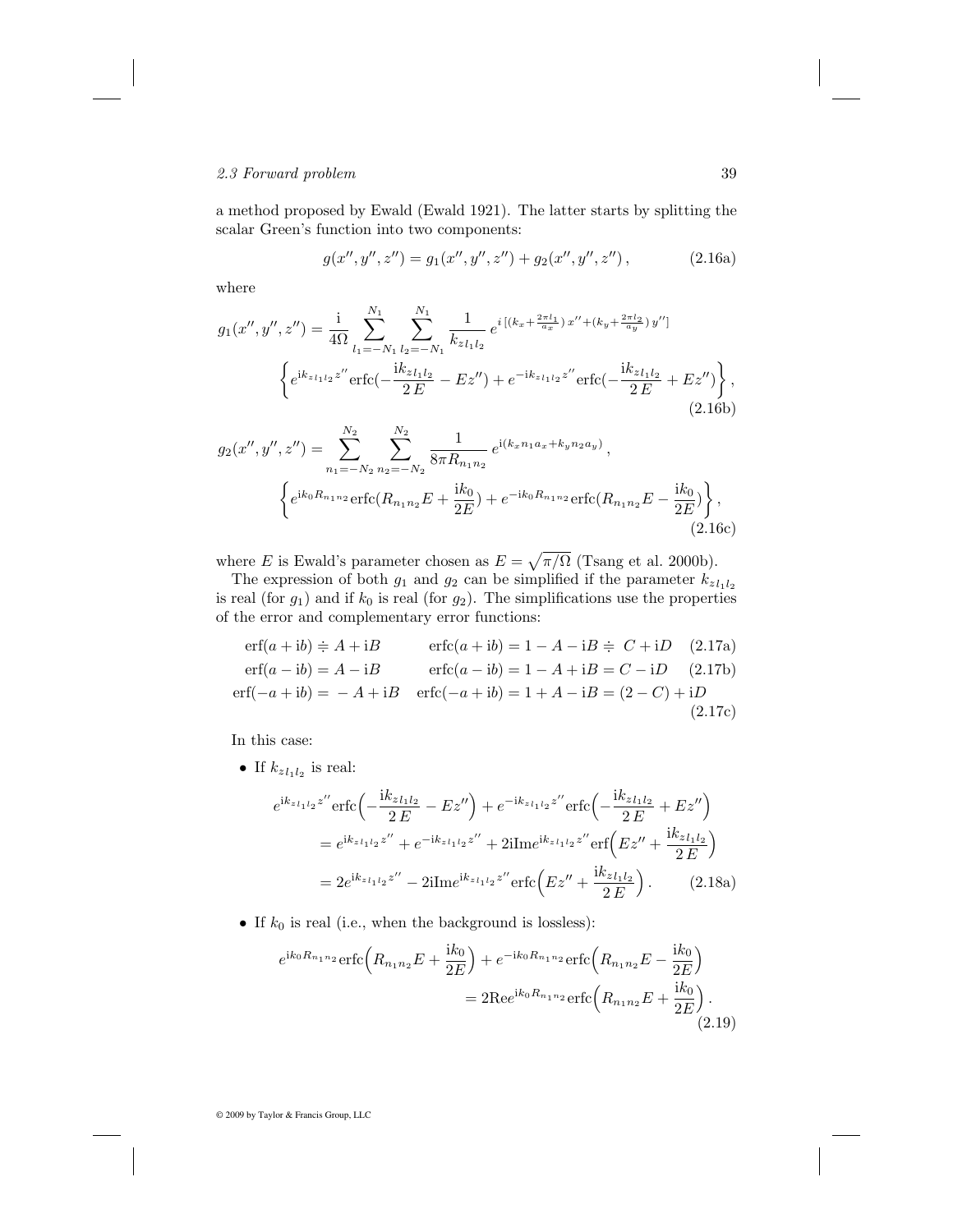Once the scalar Green's function is determined, the tensorial form of the Green's function needs to be evaluated from Eq. (2.10). Subsequently, we detail this procedure for the Ewald method only since it is the one that is the computationally most effective.

We shall first define  $\tilde{g}_1$  as

$$
\tilde{g}_1 = e^{ik_x x'' + ik_y y''} \left[ e^{ik_{z l_1 l_2} z''} \text{erfc} \left( -\frac{ik_{z l_1 l_2}}{2E} - Ez'' \right) + e^{-ik_{z l_1 l_2} z''} \text{erfc} \left( -\frac{ik_{z l_1 l_2}}{2E} + Ez'' \right) \right], \quad (2.20)
$$

where  $k_x = k_{ix} + 2\pi l_1/a_x$  and  $k_y = k_{iy} + 2\pi l_2/a_y$ . Then

$$
\frac{\partial \tilde{g}_1}{\partial x} = i k_x \tilde{g}_1 \tag{2.21}
$$

$$
\frac{\partial \tilde{g}_1}{\partial y} = i k_y \tilde{g}_1 \tag{2.22}
$$

$$
\frac{\partial \tilde{g}_1}{\partial z} = i k_z e^{i k_x x + i k_y y} \left[ e^{i k_{z l_1 l_2} z} \operatorname{erfc}(-\frac{i k_{z l_1 l_2}}{2E} - E z'') - e^{-i k_{z l_1 l_2} z} \operatorname{erfc}(-\frac{i k_{z l_1 l_2}}{2E} + E z'') \right]
$$
(2.23)

$$
\nabla \frac{\partial \tilde{g}_1}{\partial x} = -\hat{x} k_x^2 \tilde{g}_1 - \hat{y} k_x k_y \tilde{g}_1 + i \hat{z} k_x \frac{\partial \tilde{g}_1}{\partial z}
$$
(2.24)

$$
\nabla \frac{\partial \tilde{g}_1}{\partial y} = -\hat{x} k_x k_y \, \tilde{g}_1 \ -\hat{y} k_y^2 \, \tilde{g}_1 \ +\mathrm{i} \hat{z} k_y \, \frac{\partial \tilde{g}_1}{\partial z} \tag{2.25}
$$

$$
\nabla \frac{\partial \tilde{g}_1}{\partial z} = \mathrm{i} \hat{x} \, k_x \frac{\partial \tilde{g}_1}{\partial x} + \mathrm{i} \hat{y} \, k_y \frac{\partial \tilde{g}_1}{\partial y} + \hat{z} \frac{\partial^2 \tilde{g}_1}{\partial z^2} \,, \tag{2.26}
$$

where

$$
\frac{\partial^2 \tilde{g}_1}{\partial z^2} = -k_z^2 \tilde{g}_1 + \frac{4ik_z E}{\sqrt{\pi}} e^{ik_x x + ik_y y} e^{\frac{k_z^2 - 4E^4 z^2}{4E^2}}.
$$
 (2.27)

From these relations, we obtain

$$
\nabla \nabla \tilde{g}_1 = \begin{pmatrix} -k_x^2 \tilde{g}_1 & -k_x k_y \tilde{g}_1 & \mathrm{i} k_x \frac{\partial \tilde{g}_1}{\partial z} \\ -k_x k_y \tilde{g}_1 & -k_y^2 \tilde{g}_1 & \mathrm{i} k_y \frac{\partial \tilde{g}_1}{\partial z} \\ \mathrm{i} k_x \frac{\partial \tilde{g}_1}{\partial z} & \mathrm{i} k_y \frac{\partial \tilde{g}_1}{\partial z} & \frac{\partial^2 \tilde{g}_1}{\partial z^2} \end{pmatrix}
$$
(2.28)

and finally

$$
\left(\overline{\overline{I}} + \frac{1}{k^2} \nabla \nabla\right) g_1(\mathbf{r}, \mathbf{r}') = \frac{\mathrm{i}}{4\Omega} \sum_{l_1, l_2} \frac{1}{k_{z l_1 l_2}} \left(\overline{\overline{I}} + \frac{1}{k_0^2} \nabla \nabla\right) \tilde{g}_1. \tag{2.29}
$$

Next, we define

$$
\tilde{g}_2 = \frac{e^{ik_0 R_{n_1 n_2}}}{R_{n_1 n_2}} \operatorname{erfc}(R_{n_1 n_2} E + \frac{ik_0}{2E}) + \frac{e^{-ik_0 R_{n_1 n_2}}}{R_{n_1 n_2}} \operatorname{erfc}(R_{n_1 n_2} E - \frac{ik_0}{2E}), \tag{2.30}
$$

#### © 2009 by Taylor & Francis Group, LLC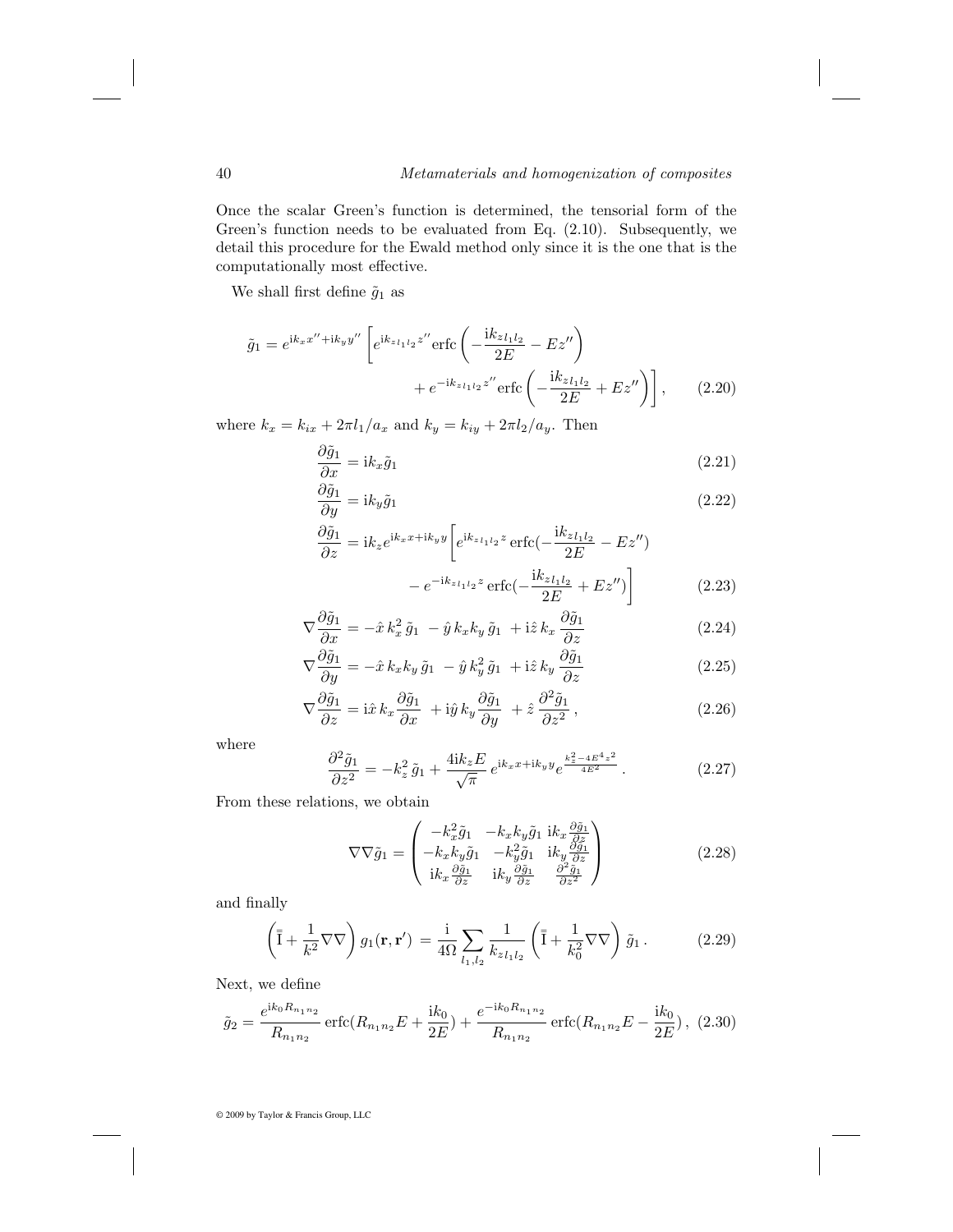where  $R_{n_1n_2}$  has been defined in Eq. (2.14b). Then

$$
\frac{\partial \tilde{g}_2}{\partial s_i} = \frac{\partial R_{n_1 n_2}}{\partial s_i} \delta \tilde{g}_2 ,
$$
\n(2.31a)

$$
\frac{\partial}{\partial s_j} \frac{\partial \tilde{g}_2}{\partial s_i} \frac{\partial^2 R_{n_1 n_2}}{\partial s_j \partial s_i} \delta \tilde{g}_2 + \frac{\partial R_{n_1 n_2}}{\partial s_j} \frac{\partial R_{n_1 n_2}}{\partial s_i} \delta^2 \tilde{g}_2 ,
$$
 (2.31b)

where  $s_i \in \{x, y, z\}, s_j \in \{x, y, z\},$  and

$$
\delta \tilde{g}_2 - \left[ \frac{4E}{\sqrt{\pi} R_{n_1 n_2}} e^{\frac{k_0^2 - 4R_{n_1 n_2}^2 E^4}{4E^2}} + \frac{1 - ik_0 R_{n_1 n_2}}{R_{n_1 n_2}} \frac{e^{ik_0 R_{n_1 n_2}}}{R_{n_1 n_2}} \operatorname{erfc}(R_{n_1 n_2} E + \frac{ik_0}{2E}) + \frac{1 + ik_0 R_{n_1 n_2}}{R_{n_1 n_2}} \frac{e^{-ik_0 R_{n_1 n_2}}}{R_{n_1 n_2}} \operatorname{erfc}(R_{n_1 n_2} E - \frac{ik_0}{2E}) \right], \quad (2.32)
$$
  

$$
\delta^2 \tilde{g}_2 \frac{8E}{\sqrt{\pi} R_{n_1 n_2}^2} (1 + R_{n_1 n_2}^2 E^2) e^{\frac{k^2 - 4R_{n_1 n_2}^2 E^4}{4E^2}} + \frac{2(1 - ik_0 R_{n_1 n_2}) - k_0^2 R_{n_1 n_2}^2}{P^2} e^{ik_0 R_{n_1 n_2}} \operatorname{erfc}(R_{n_1 n_2} E + \frac{ik_0}{2E})
$$

$$
+\frac{2(1 + ik_0R_{n_1n_2}) - k_0R_{n_1n_2}}{R_{n_1n_2}^2} \frac{C}{R_{n_1n_2}} \text{erfc}(R_{n_1n_2}E + \frac{n_0}{2E})
$$
  
+ 
$$
\frac{2(1 + ik_0R_{n_1n_2}) - k_0^2R_{n_1n_2}^2}{R_{n_1n_2}} \frac{e^{-ik_0R_{n_1n_2}}}{R_{n_1n_2}} \text{erfc}(R_{n_1n_2}E - \frac{ik_0}{2E}).
$$
 (2.33)

In addition

$$
\frac{\partial R_{n_1 n_2}}{\partial s_i} = \frac{s(i)}{R_{n_1 n_2}},\tag{2.34a}
$$

$$
\frac{\partial^2 R_{n_1 n_2}}{\partial s_i^2} = \frac{R_{n_1 n_2}^2 - s(i)^2}{R_{n_1 n_2}^3},\tag{2.34b}
$$

$$
\frac{\partial^2 R_{n_1 n_2}}{\partial s_j \partial s_i} = -\frac{s(j) s(i)}{R_{n_1 n_2}^3}.
$$
\n(2.34c)

The second contribution to the dyadic Green's function is finally expressed as

$$
\begin{aligned}\n\left(\bar{\bar{I}} + \frac{1}{k^2} \nabla \nabla\right) g_2(\mathbf{r}, \mathbf{r}') &= \sum_{n_1, n_2} \frac{1}{8\pi R_{n_1 n_2}} e^{i(k_x n_1 a_x + k_y n_2 a_y)} \\
& \left[\bar{\bar{I}} \tilde{g}_2 + \frac{1}{k_0^2} \begin{pmatrix} \frac{\partial^2 R_{n_1 n_2}}{\partial x^2} & \frac{\partial^2 R_{n_1 n_2}}{\partial y \partial x} & \frac{\partial^2 R_{n_1 n_2}}{\partial z \partial x} \\ \frac{\partial^2 R_{n_1 n_2}}{\partial x \partial y} & \frac{\partial^2 R_{n_1 n_2}}{\partial x \partial y} & \frac{\partial^2 R_{n_1 n_2}}{\partial y \partial z} \end{pmatrix} \delta \tilde{g}_2 \\
& \left. + \frac{1}{k_0^2} \begin{pmatrix} \frac{\partial R_{n_1 n_2}}{\partial x \partial x} & \frac{\partial^2 R_{n_1 n_2}}{\partial y \partial z} & \frac{\partial^2 R_{n_1 n_2}}{\partial z^2} \\ \frac{\partial R_{n_1 n_2}}{\partial x \partial z} & \frac{\partial R_{n_1 n_2}}{\partial y} & \frac{\partial R_{n_1 n_2}}{\partial z} \end{pmatrix} \delta^2 \tilde{g}_2 \right] . \quad (2.35)\n\end{aligned}
$$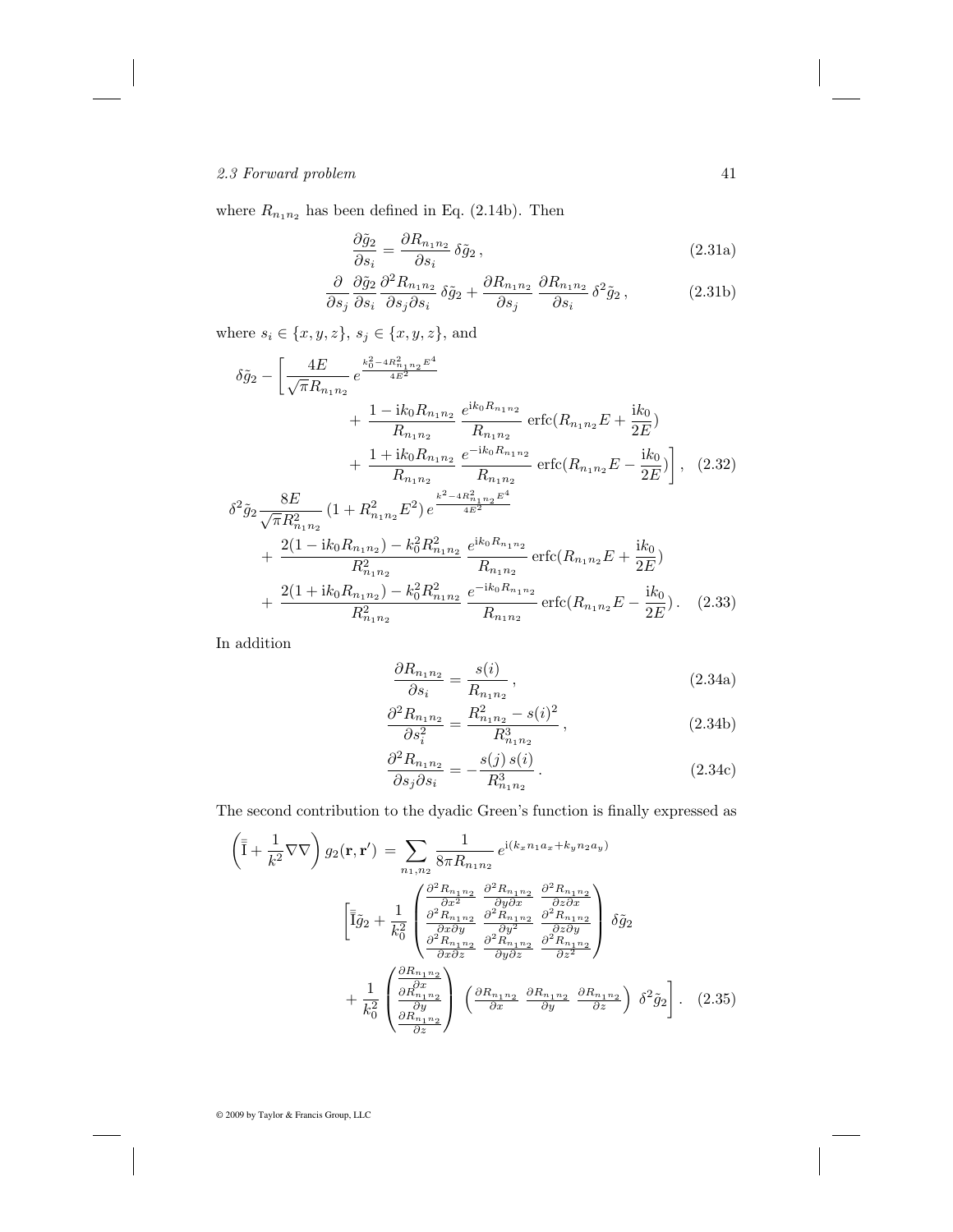The total Green's function is given by the sum of the two dyadic components, individually expressed in Eq.  $(2.29)$  and Eq.  $(2.35)$ , and can directly be used in a Method of Moment algorithm. Such an algorithm, being more specific in its applicability, is usually faster than other numerical methods to obtain the electromagnetic fields, and can therefore be used more efficiently for example in the design and optimization of split-ring metamaterials.

The determination of the reflection and transmission coefficients directly follows Eqs. (2.3) and (2.5), where the fields computed using the Method of Moment are integrated over a unit cell surface. An example of transmission coefficient as function of frequency is shown in [Fig. 2.2](#page-14-0) for the standard square rings whose dimensions are detailed in the caption of the figure. It is seen that when the metamaterial contains only rings, the transmission exhibits a stop-band around 15 GHz, which corresponds to the center frequency of the negative permeability band. The medium of rods only, not shown here, exhibits a very low transmission in agreement with a Drude model with a plasma frequency of about 27 GHz. Noticeably, when both rings and rods constitute the metamaterial, a pass-band appears at about 15.2 GHz, within the region of negative permeability and negative permittivity where propagating waves are supported, which actually corresponds to a negative index of refraction as discussed in Chapter 3. These conclusions have been confirmed by the retrieval process detailed subsequently.

# **2.4 Inverse problems: retrieval and constitutive parameters**

## **2.4.1 Standard media**

The previous section was concerned with the determination of the electromagnetic fields scattered by a slab of metamaterial structure in order to obtain the reflection and transmission coefficients. This section is devoted to the other aspect of the problem: how to determine the constitutive parameters of an effective medium once the reflection and transmission coefficients are known.

In a numerical or experimental setup, the configuration often looks like the one depicted in Fig.  $2.3$ : the sample of material whose constitutive parameters are unknown is placed inside a parallel-plate waveguide and is illuminated by a TEM incidence. The reflection and transmission coefficients, in form of S parameters, are measured with respect to some reference planes situated at a distance  $d_1$  and  $d_2$  from the sample. The electric field in the three regions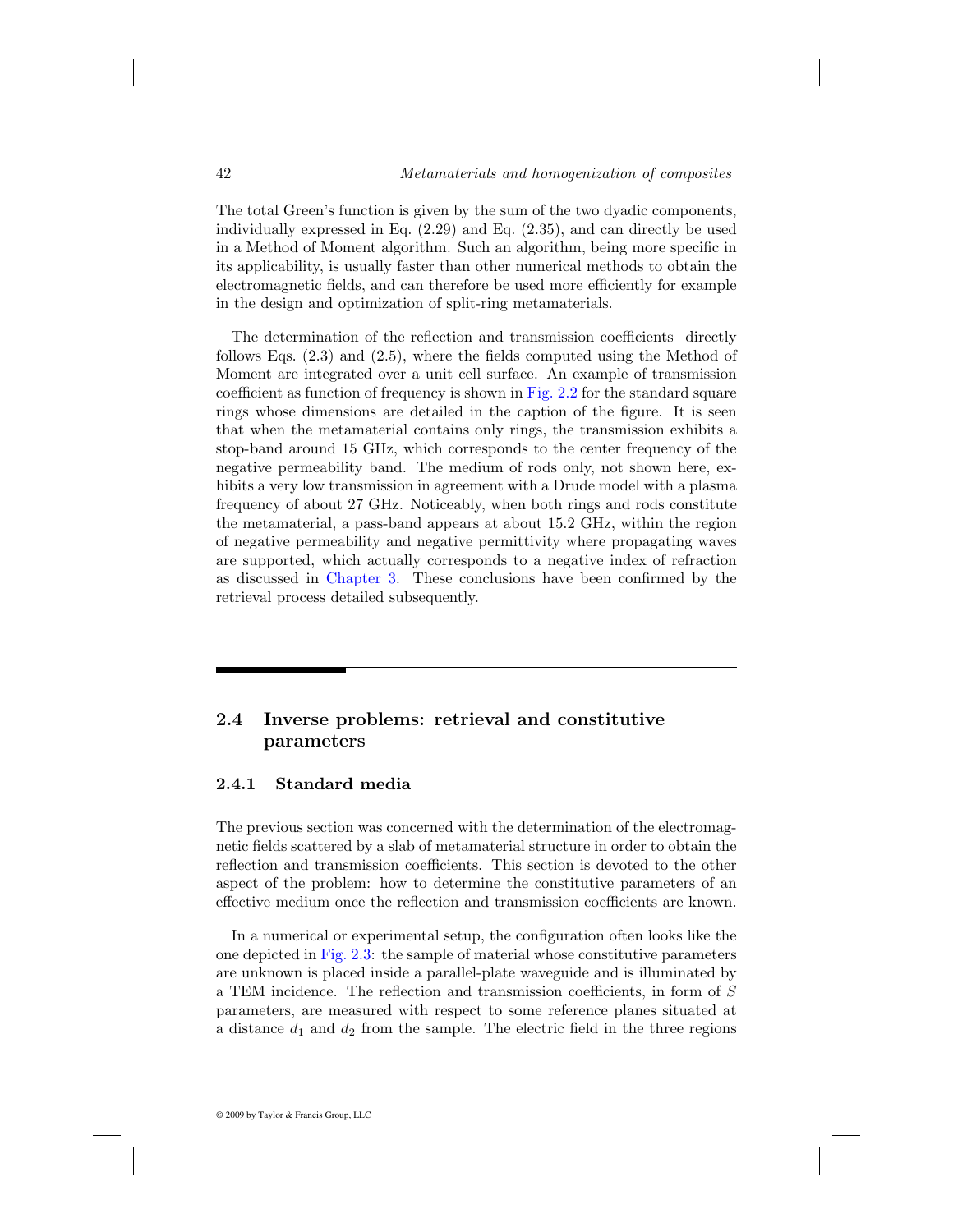<span id="page-14-0"></span>

**Figure 2.2** Typical transmission curves obtained using the periodic Green's function formalism. The ring-only medium exhibits a stop-band around 15 GHz, whereas the medium of rings+rods exhibits a pass-band at a similar frequency. The rod-only medium, not shown, presents a very low transmission at the frequencies shown (with a plasma frequency of about 27 GHz). The transmission levels have been obtained for a 2-layer metamaterial. The ring is the original square ring shown in [Fig. 1.3](#page-9-0) of size 3 mm  $\times$  3 mm in a lattice of 5 mm  $\times$  5 mm, gap and inter-ring spacing of 0.5 mm, and metallization thickness of 0.25 mm. The corresponding rod is centered on the ring, situated 1 mm away from the ring, and with a metallization thickness of 0.5 mm.

thus defined can be written as

$$
\mathbf{E}_1 = \hat{y}(e^{\mathrm{i}k_0 z} + C_1 e^{-\mathrm{i}k_0 z}), \qquad (2.36a)
$$

$$
\mathbf{E}_2 = \hat{y}(C_2 e^{\mathbf{i}k_1 z} + C_3 e^{-\mathbf{i}k_1 z}), \qquad (2.36b)
$$

$$
\mathbf{E}_3 = \hat{y}(C_4 e^{ik_0 z} + C_5 e^{-ik_0 z}), \qquad (2.36c)
$$

and it is straightforward to see that  $C_5 = 0$ .

The coefficients  $\{C_i\}$   $(i \in \{1, ..., 4\})$  are determined by ensuring the boundary conditions of the tangential electric and magnetic fields at  $z = d_1$  and  $z = d_1 + d$ . The system obtained is

$$
\begin{cases}\nC_1 e^{-ik_0 d_1} - C_2 e^{ik_1 d_1} - C_3 e^{-ik_1 d_1} & = -e^{ik_0 d_1} \\
\frac{1}{\eta_0} C_1 e^{-ik_0 d_1} + \frac{1}{\eta} C_2 e^{ik_1 d_1} - \frac{1}{\eta} C_3 e^{-ik_1 d_1} & = \frac{1}{\eta_0} e^{ik_0 d_1} \\
C_2 e^{ik_1 (d_1 + d)} + C_3 e^{-ik_1 (d_1 + d)} - C_4 e^{ik_0 (d_1 + d)} & = 0 \\
-\frac{1}{\eta_1} C_2 e^{k_1 (d_1 + d)} + \frac{1}{\eta_1} C_3 e^{-k_1 (d_1 + d)} + \frac{1}{\eta_0} C_4 e^{k_0 (d_1 + d)} = 0\n\end{cases} (2.37)
$$

which contains four equations and four unknowns. The solution is straight-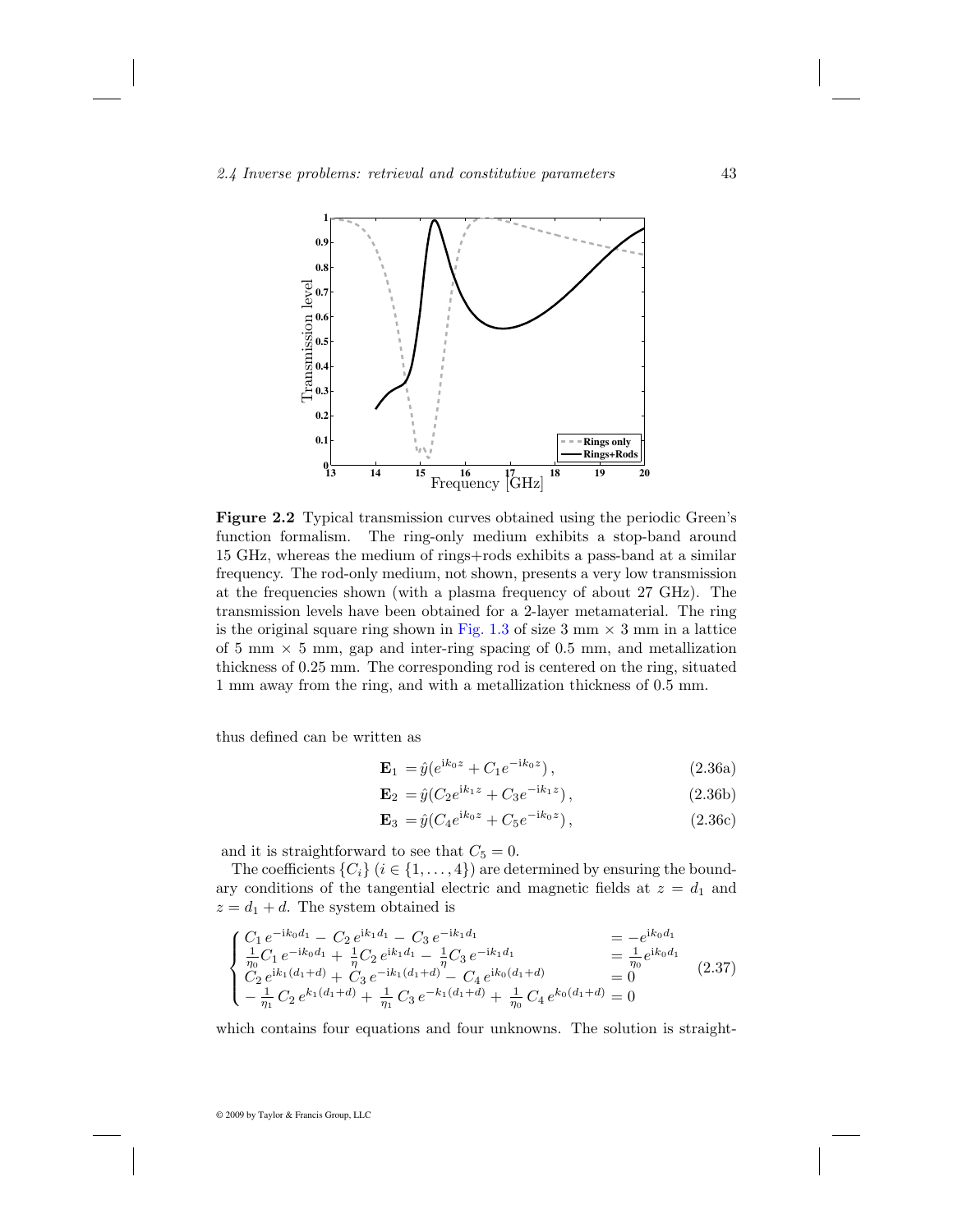<span id="page-15-0"></span>

Figure 2.3 Measurement setup in a parallel-plate waveguide: the homogenized medium defines three regions and a reflection/transmission coefficient.

forward and can be written as

$$
C_1 = e^{2k_0 d_1} \frac{r(1 - \Phi^2)}{1 - r^2 \Phi^2},
$$
\n(2.38a)

$$
C_2 = e^{-id_1(k_1 - k_0)} \frac{2k_0\mu_1}{(k_1\mu_0 + k_0\mu_1)(1 - r^2\Phi^2)},
$$
\n(2.38b)

$$
C_3 = e^{id_1(k_1 + k_0)} \frac{-2k_0\mu_1 r \Phi^2}{(k_1\mu_0 + k_0\mu_1)(1 - r^2 \Phi^2)},
$$
\n(2.38c)

$$
C_4 = e^{id(k_1 - k_0)} \frac{4k_0 \mu_0 k_1 \mu}{(k_1 \mu_0 + k_0 \mu_1)^2 (1 - r^2 \Phi^2)} = e^{id(k_1 - k_0)} \frac{1 - r^2}{1 - r^2 \Phi^2},
$$
 (2.38d)

where

$$
r = \frac{k_0/\mu_0 - k_1/\mu_1}{k_0/\mu_0 + k_1/\mu_1},
$$
\n(2.39a)

$$
\Phi = \exp(ik_1 d), \qquad (2.39b)
$$

r being the reflection coefficient and  $\Phi$  the phase factor of the transmission coefficient. The  $S$  parameters are subsequently defined from Eq.  $(2.3)$  and (2.5) as (Nicolson and Ross 1970)

$$
S_{11} = \frac{\mathbf{E}_{\text{refl}}(z=0)}{\mathbf{E}_{\text{inc}}(x=0)} = C_1, \qquad (2.40a)
$$

$$
S_{21} = \frac{\mathbf{E}_{\text{trans}}(z = d_1 + d + d_2)}{\mathbf{E}_{\text{inc}}(z = 0)} = C_4 e^{\mathrm{i}k_0(d_1 + d + d_2)}.
$$
 (2.40b)

Also, by symmetry, we can compute  $S_{12}$  and  $S_{22}$  to obtain (Baker-Jarvis et al.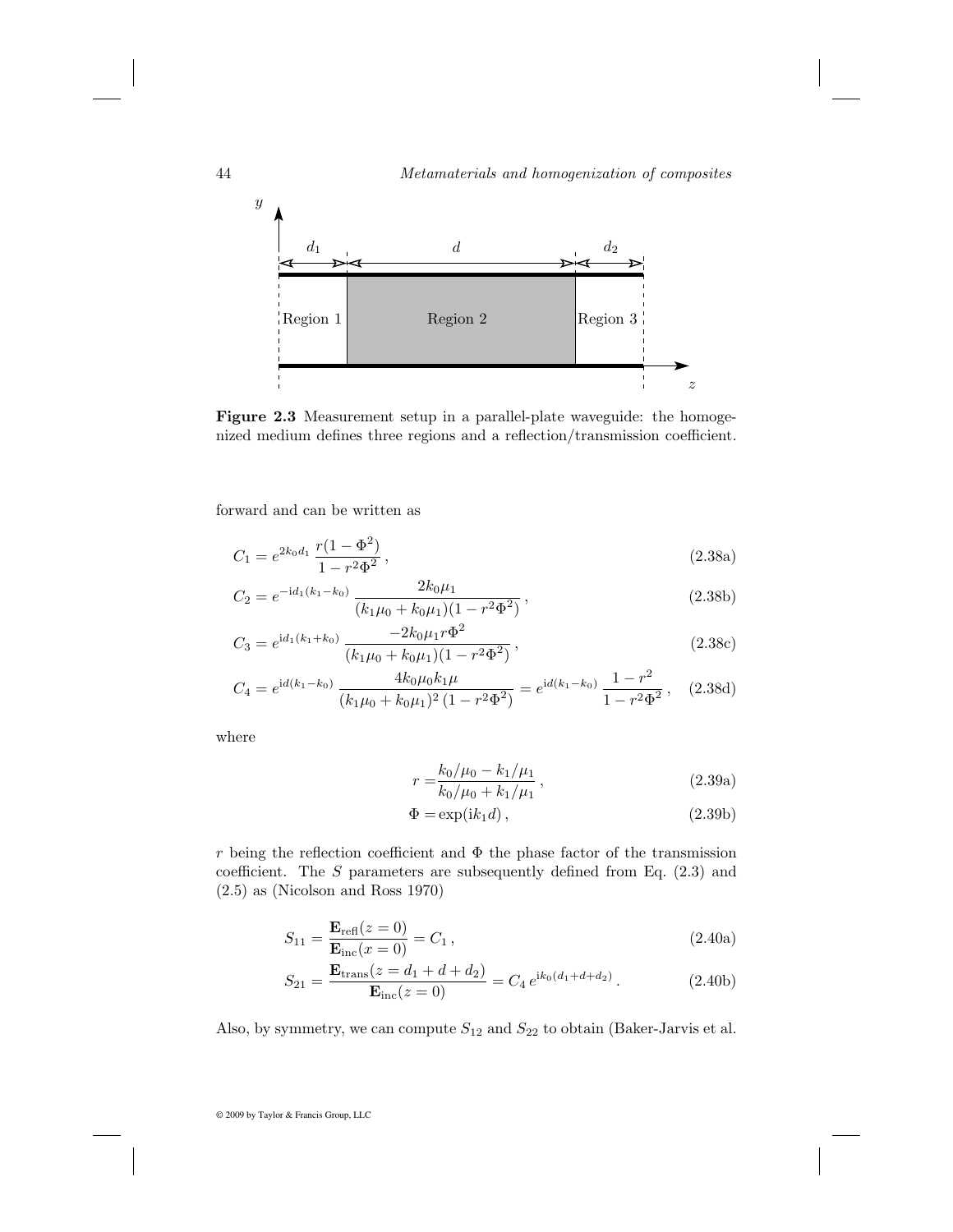<span id="page-16-0"></span>1990)

$$
S_{11} = R_1^2 \frac{r(1 - \Phi^2)}{1 - r^2 \Phi^2},
$$
\n(2.41a)

$$
S_{12} = S_{21} = R_1 R_2 \frac{\Phi(1 - r^2)}{1 - r^2 \Phi^2},
$$
\n(2.41b)

$$
S_{22} = R_2^2 \frac{r(1 - \Phi^2)}{1 - r^2 \Phi^2},
$$
\n(2.41c)

where we have defined

$$
R_1 = e^{ik_0 d_1}, \t\t(2.42a)
$$

$$
R_2 = e^{ik_0 d_2} \,. \tag{2.42b}
$$

The problem is therefore reduced to finding a solution to Eqs.  $(2.41)$  for r and  $\Phi$  from the measured S parameters. In these equations, the quantities  $d_1$  and  $d_2$  should also be treated as unknown since the exact distances to the reference planes are often unknown in experimental situations. As a consequence, either for stability or for the number of unknowns, it may appear that Eqs. (2.41) are not sufficient, which prompted Baker-Jarvis et al. (1990) to suggest additional measurements, using the equations depending on what quantities are known to a better precision. The simplest example is of course to invert  $\Phi$  from its definition in Eq. (2.39b) to obtain

$$
\Phi = e^{ik_1 d} \implies k_1 d = -i \ln(\Phi) + 2m\pi ,\qquad (2.43)
$$

where m is a positive or negative integer. Once  $k_1$  is known, the permeability is obtained from Eq. (2.39a) as

$$
\mu_1 = \mu_0 \frac{k_1}{k_0} \frac{1+r}{1-r} \tag{2.44}
$$

and the permittivity is obtained from the  $k_1$  coefficient and the dispersion relation. Note that the choice of m is not always straightforward and deserves further attention, as discussed in the subsequent sections.

## **2.4.2 Left-handed media**

The previous retrieval process has been used extensively on standard dielectric media. The same mathematical formalism can of course be applied to the retrieval of isotropic parameters of left-handed media, although some deeper considerations are necessary due to essentially two aspects:

1. The parameters of left-handed media can take negative values, which also requires them to be complex (to reflect the inherent lossy nature of the media). In the retrieval process, one has therefore to be careful that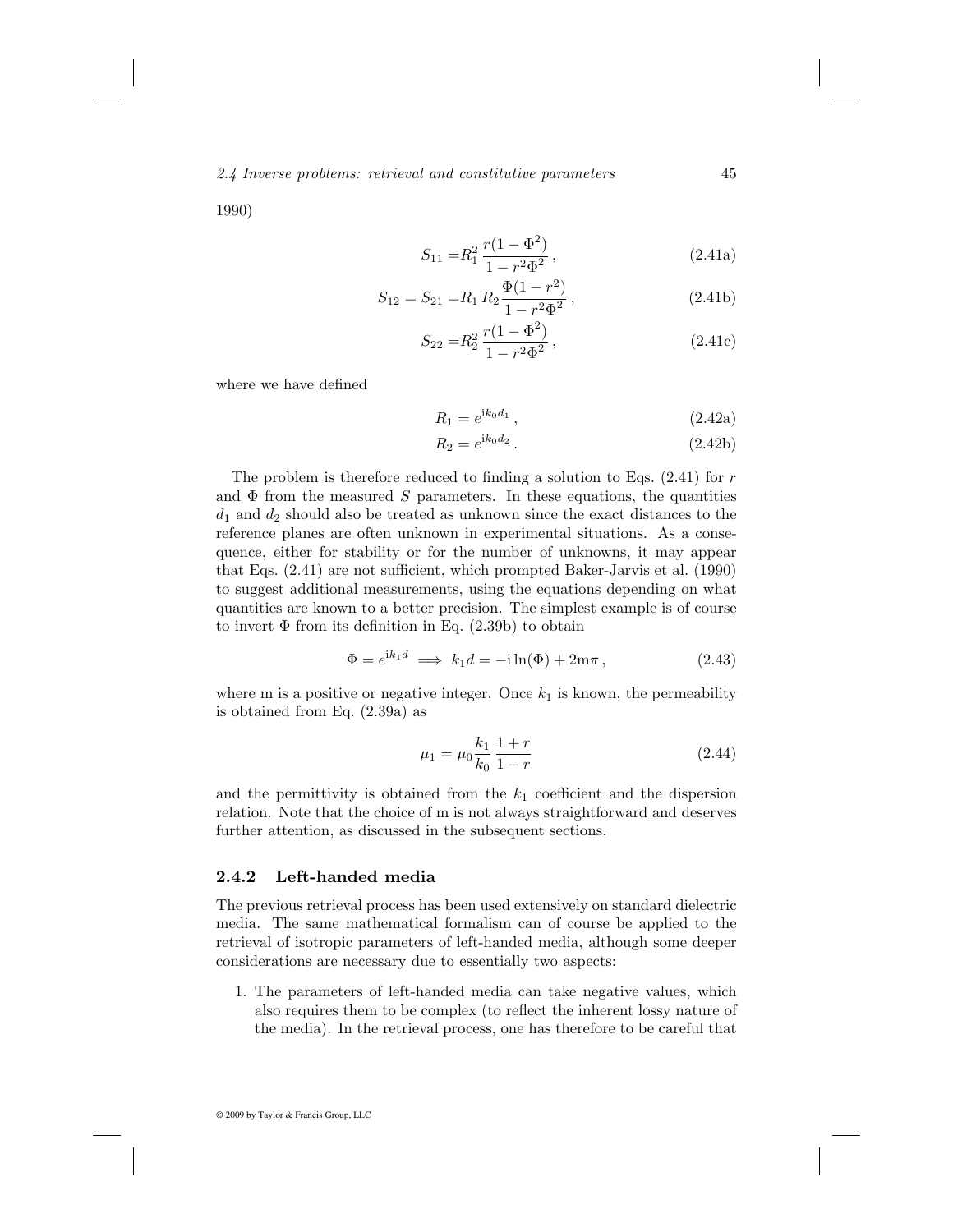<span id="page-17-0"></span>no physical laws are violated by the retrieved parameters. In fact, it is judicious to use some physical requirements as inputs into the retrieval algorithm in order to converge to a unique and physical solution.

2. The parameters are frequency dispersive and may have very large values close to resonance. On the contrary, the frequency dispersion of standard media within the frequencies of interest is usually slowly varying. Mathematically, this is reflected by the fact that the parameter m in Eq. (2.43) is usually zero or at most one (it is usually possible to pick samples small compared to the effective wavelength), whereas in the case of left-handed media, it might vary much more. The determination of the proper m therefore becomes a key element of the inversion process.

Based on these considerations, we first rewrite the previous expressions of the S parameters as function of the index of refraction  $n$  and impedance  $z$  of the medium:

$$
S_{11} = \frac{R_{01}(1 - e^{2ink_0d})}{1 - R_{01}^2 e^{2ink_0d}},
$$
\n(2.45a)

$$
S_{21} = \frac{(1 - R_{01}^2)e^{2ink_0d}}{1 - R_{01}^2 e^{2ink_0d}},
$$
\n(2.45b)

where  $R_{01} = (z - 1)/(z + 1)$ . Note that for the moment, we have assumed that  $d_1 = 0$  and that the fields are computed at the second boundary. Let us introduce an intermediary step and first invert for the index of refraction  $n$ and the impedance z from these equations as (Smith et al. 2002a)

$$
z = \pm \sqrt{\frac{(1 + S_{11})^2 - S_{21}^2}{(1 - S_{11})^2 - S_{21}^2}},
$$
\n(2.46a)

$$
e^{\mathrm{i}nk_0d} = X \pm \mathrm{i}\sqrt{1 - X^2},\tag{2.46b}
$$

where  $X = (1 - S_{11}^2 + S_{21}^2)/(2S_{21})$ . The advantage of this intermediary step is that the index of refraction and the impedance are physical quantities upon which a series of requirements can be imposed. Typically, the fact that the medium is passive implies that

$$
z' \ge 0,\tag{2.47a}
$$

$$
n'' \ge 0,\tag{2.47b}
$$

where the prime denotes the real part and the double prime denotes the imaginary part, and the sign ambiguity in Eq. (2.46) can be lifted. The complexity due to the branch point of the logarithm function remains however, since the index of refraction is obtained from Eq. (2.46b) as

$$
n = \frac{1}{k_0 d} \left\{ \left[ (\ln(e^{ink_0 d})'') + 2m\pi \right] - i \left[ \ln(e^{ink_0 d}) \right]' \right\}.
$$
 (2.48)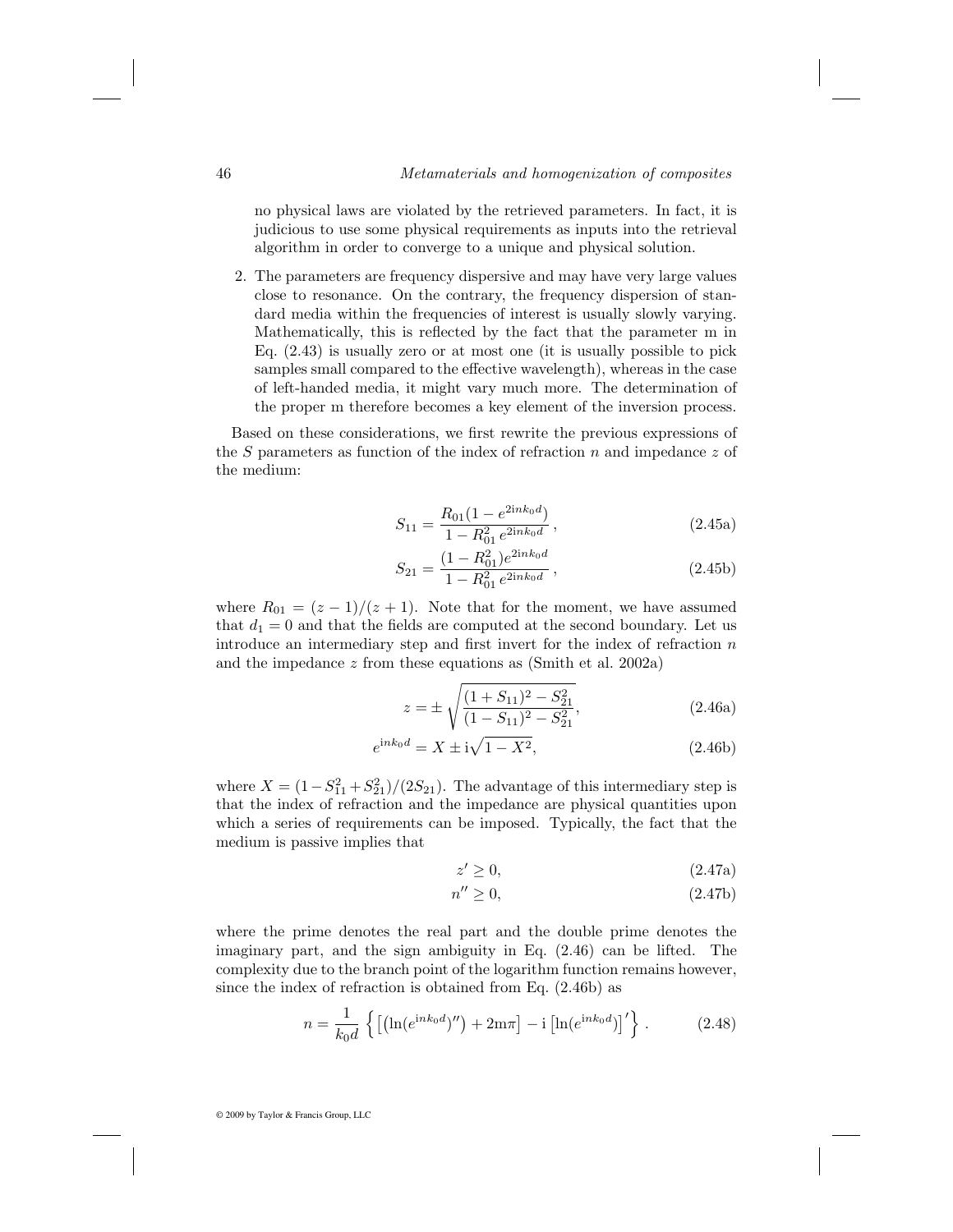The practical implementation of these equations for the retrieval of the index of refraction and the impedance is hindered by a few issues that need to be carefully examined:

- 1. The practical limitation of Eqs. (2.47).
- 2. The determination of the integer m.
- 3. The sensitivity of these parameters to noise.
- 4. The definition of the material boundaries.

1. The index of refraction n and the impedance z can *a priori* be determined from Eqs.  $(2.46)$  and the conditions of Eqs.  $(2.47)$ . However, this method has an important practical limitation: both numerical simulations and experimental measurements introduce perturbations in the S parameters that translate into perturbations on  $n$  and  $z$ . These perturbations are typically small and can be filtered out unless the parameters themselves are close to zero, in which case a small perturbation can induce an unphysical sign change.

This issue can be resolved by introducing a threshold in the use of Eqs. (2.47): when the absolute value of  $z'$  is greater than the threshold, Eq. (2.47a) can be used. Otherwise, the sign of  $z$  is determined such that the corresponding index of refraction has a non-negative imaginary part. This condition is equivalent to  $|e^{ink_0d}| \leq 1$ , where

$$
e^{\mathrm{i}nk_0d} = \frac{S_{21}}{1 - S_{11}\frac{z-1}{z+1}}.
$$
\n(2.49)

2. The determination of the branch of  $n'$  is not a problem proper to lefthanded media as can be seen from Eq. (2.43), but nonetheless it is usually not discussed when effective parameters of standard dielectric are retrieved. The reason is that the integer m in the exponential argument of Eq. (2.46b) can be related to the number of wavelengths that propagate inside the slab. By choosing short samples, it is therefore possible to ensure that the sample is smaller than one wavelength, thus automatically selecting  $m = 0$  as solution. Such strategy works well with standard dielectric, where the constitutive parameters are usually reasonably small within the frequencies of interest and where their variations with respect to frequency are small. In the case of left-handed media, however, the parameters might take large absolute values, either at low frequencies for a Drude model or close to resonance for a Lorentz model. Therefore, the small thickness of the sample does not guarantee a sub-wavelength propagation distance due to the possibly large values of the permittivity and the permeability (and hence the effective wavelength inside the medium is small).

The process of determining the correct branch therefore needs to be carefully examined. Let us divide it into two steps. First, the branch at the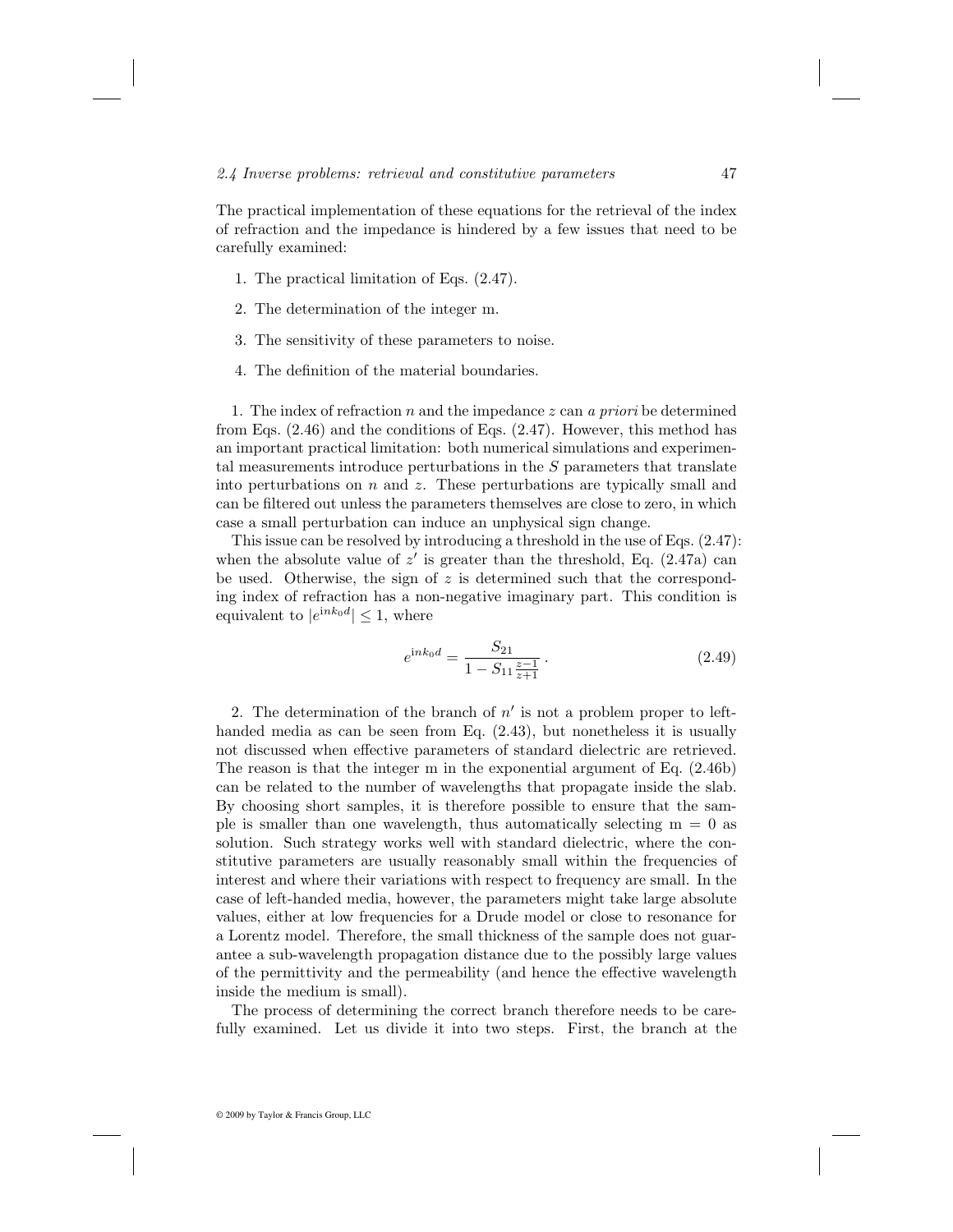initial frequency is determined. The imaginary parts of the permeability and permittivity can be expressed as

$$
\mu'' = n'z'' + n''z',\tag{2.50a}
$$

$$
\varepsilon'' = (n''z' - n'z'')/|z|^2.
$$
\n(2.50b)

The requirement of positive imaginary parts for both  $\varepsilon$  and  $\mu$  leads to  $|n'z''| \leq$  $n''z'$ . At low frequencies,  $n''$  is usually close to zero so that  $n''z'$  is small. Since  $z''$  may not be small itself, n' should be small and m can be determined such that this condition is true. Upon doing so, either a single solution or multiple solutions can be obtained. In the latter case, each solution should be examined in order to make sure that the condition  $|n'z''| \leq n''z'$  is satisfied at all subsequent frequencies as well, which usually only leaves one solution to the problem.

The second step in determining the correct branch is to obtain the parameters at all subsequent frequencies. This can be done by invoking the continuity of the permittivity and the permeability, and implementing an iterative scheme based on the parameters at the first frequency.<sup>†</sup> Assuming continuity with frequency, we can Taylor expand (Chen et al. 2004c)

$$
e^{\mathrm{i}n(f_1)k_0(f_1)d} \simeq e^{\mathrm{i}n(f_0)k_0(f_0)d} \left(1+\Delta+\frac{1}{2}\Delta^2\right),\tag{2.51}
$$

where  $\Delta = \mathrm{i}n(f_1)k_0(f_1)d-\mathrm{i}n(f_0)k_0(f_0)d$ ,  $k_0$  is the wave-number in free-space,  $f_0$  is the frequency at which all the parameters are known, and  $f_1$  is the next frequency. Eq. (2.51) is a second-degree polynomial for the unknown  $n(f_1)$ where all other terms are known (in particular, the left-hand side is directly obtained from Eq. (2.49)). The selection between the two solutions is performed by comparing  $n''(f_1)$  with the value already obtained from Eqs. (2.48) and (2.46b). The closest root is selected as the correct one, whose real part can be used to determine the branch m.

3. The sensitivity to measurements is most prominent in two situations: when the transmission is either close to zero or close to unity. In the first case, which typically appears below the resonance band,  $|S_{21}|$  is close to zero which yields large values of the  $X$  parameters in Eq.  $(2.46b)$  and hence, strong variations in the index of refraction (seen as unphysical spikes in the retrieved values). This situation is avoided by solving first for the impedance. The latter is indeed stable as can be seen by inspecting the first derivative

$$
\frac{\partial z^2}{\partial S_{21}} = \frac{8S_{21}S_{11}}{[(1 - S_{11})^2 - S_{21}^2]}.
$$
\n(2.52)

<sup>†</sup>This method should be used cautiously when crossing a resonant region if losses are small. An alternative is to apply the method from low frequencies up to the resonance, and again in a backward fashion from very high frequencies down to the resonance.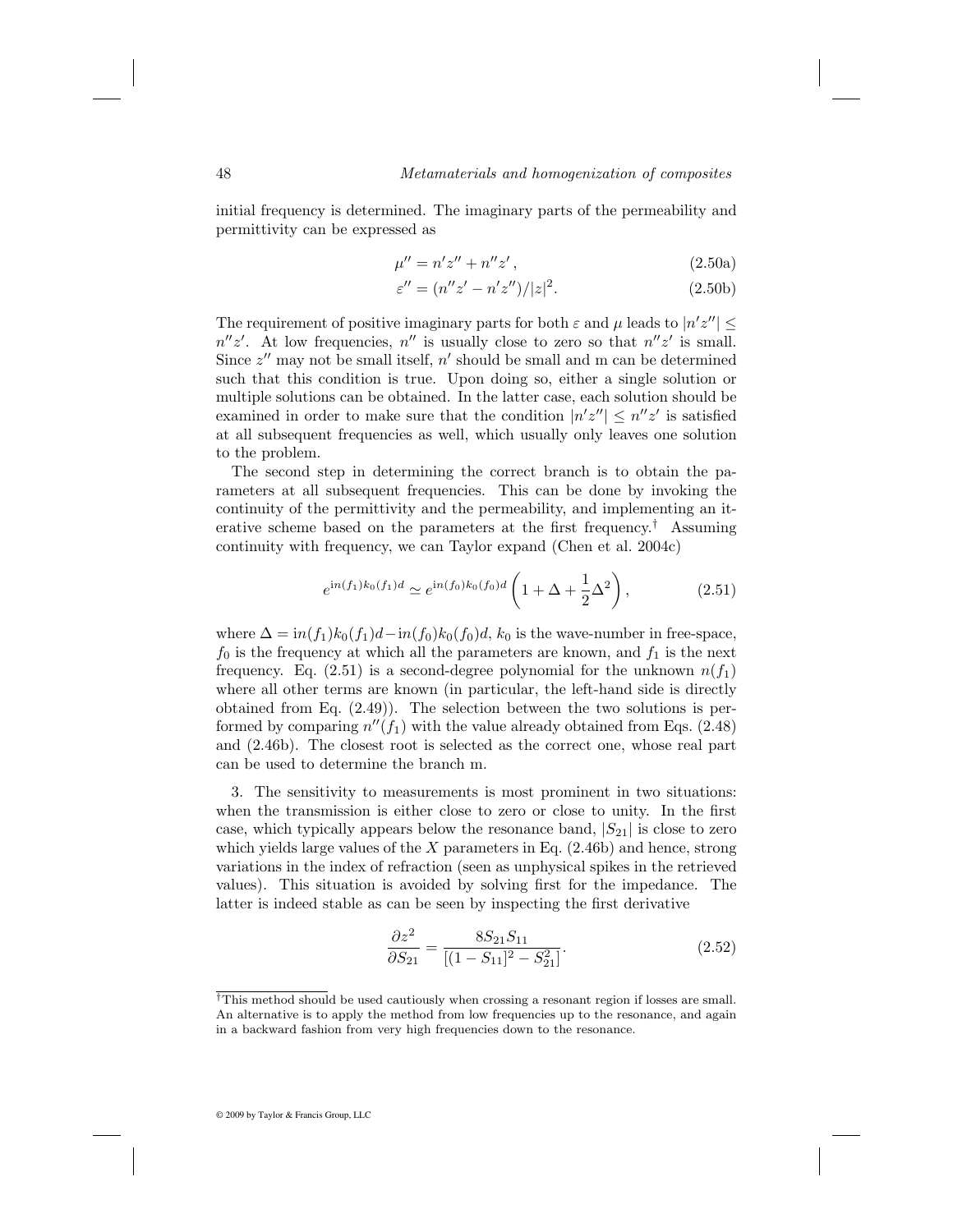The second situation is the mirror of this first one: the impedance is unstable, whereas the index of refraction is stable and should be used first in the retrieval process. Eqs. (2.45) can then be solved within a threshold.

4. The purpose of the homogenization procedure is to find the effective parameters of metamaterials, but also to find the boundaries of the effective medium. The metamaterials being usually composed of discrete metallic elements, it is not immediately clear where these boundaries should be.

The determination of the boundaries can be performed based on the requirement of homogenization, namely that the effective parameters of two slabs of different thicknesses should be identical at all frequencies. This principle, along with the fact that the impedance depends on the slab thickness, can be used to set up a minimization problem: the impedances of two different metamaterial slabs are computed, and their difference is optimized across the entire frequency spectrum of interest as function of the boundaries of the medium. The boundaries that reach the minimum in a pre-defined sense are chosen to be the boundaries of the effective medium.

In the case of periodic structures, this method yields the expected results that the effective boundaries coincide with the boundaries of the unit cell of the metamaterial. In case of non-periodic, or non-symmetric cells (Smith et al. 2005), the optimization might yield different results, which are, of course, dependent on the particular case under study.

A typical retrieval result is shown in [Fig. 2.4](#page-21-0) (Chen et al. 2004c) for the permittivity and the permeability of a wire-split ring composite metamaterial, for which the four issues aforementioned have been resolved as indicated. Note the good agreement of the permittivity with a Drude model and of the permeability with a Lorentz model, which justifies the effective models used to represent metamaterials. Note also that the region close to the resonance of the permeability, where the retrieval results are not accurate and where unphysical artifacts occur, has not been shown.

## **2.5 Homogenization from averaging the internal fields**

The effective medium parameters such as  $\varepsilon$  and  $\mu$  usually relate two fields:

$$
\langle \mathbf{D} \rangle = \varepsilon_0 \varepsilon \cdot \langle \mathbf{E} \rangle, \qquad \langle \mathbf{B} \rangle = \mu_0 \mu \cdot \langle \mathbf{H} \rangle, \tag{2.53}
$$

where the fields have been averaged over some volume in the medium and where the angular brackets  $\langle \rangle$  indicate averages taken over some relevant volume. Here **E** and **H** are the applied electric and magnetic fields. The bulk average polarization or magnetization in the medium is

$$
\langle \mathbf{P} \rangle = N \langle \mathbf{p} \rangle \qquad \langle \mathbf{M} \rangle = N \langle \mathbf{m} \rangle, \tag{2.54}
$$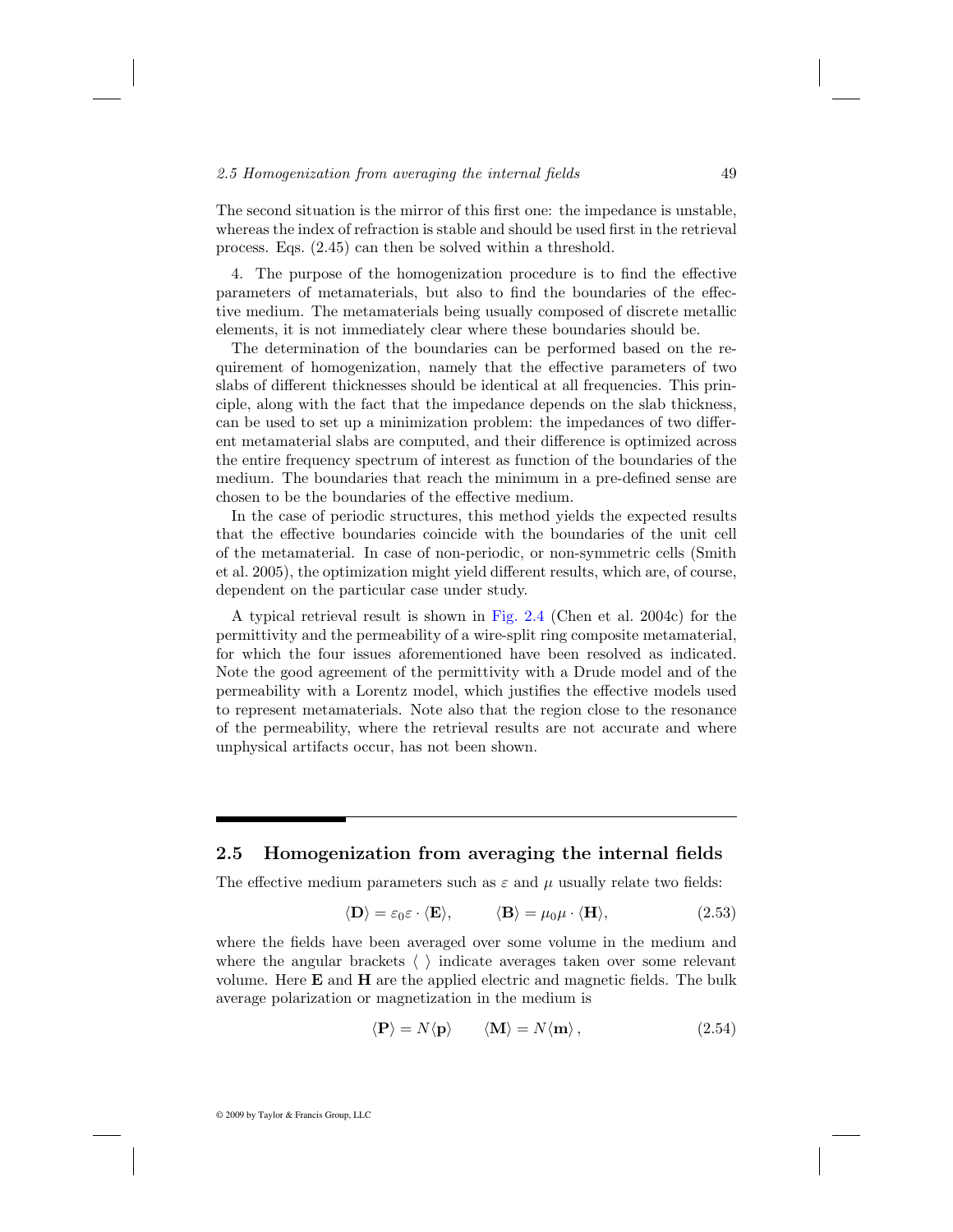<span id="page-21-0"></span>

**Figure 2.4** Typical retrieval results for the permittivity and the permeability of a split-ring medium (Chen et al. 2004c).

where  $N$  is the relevant density of the polarizable or magnetizable structural units, and **p** and **m** are the electric and magnetic dipole moment that develop in a structural unit. One principal task is therefore to determine the individual polarizabilities or magnetizabilities of the individual structural units, in which analytical and numerical modeling plays an important role. The dipole moments generated in an individual structural unit are related to the total fields at that given point and are not only determined by the applied electromagnetic fields, since the fields due to other induced dipole moments in the medium also affect the dipole moments. While these fields can be neglected if the medium is dilute enough (for small filling factor  $f$ ), any homogenization procedure would need to also account for these fields. A somewhat elementary correction in this regard was discussed in Section 1.3.2 in calculating the bulk dielectric permittivity of a dense molecular medium (the Clausius-Mossotti relationship).

We subsequently discuss some rather elementary ideas by which one can determine effective medium parameters by carrying out appropriate averages of these fields inside the metamaterial. Again, the physical model of the metamaterial that allows us to make some assumptions about the nature of the electromagnetic fields in the metamaterial is as important as the algorithm that allows us to retrieve values for the effective medium parameters from the knowledge of the fields.

### **2.5.1 Maxwell-Garnett effective medium theory**

The Maxwell-Garnett approach (Maxwell-Garnett 1904) has been a very successful theory in describing the effective dielectric properties of composite dielectric media. The composite medium is assumed to be composed of small particles of radius  $r \ll \lambda$  and dielectric permittivity  $\varepsilon_i$  randomly embedded in another bulk medium with dielectric permittivity  $\varepsilon_h$ . The volume filling frac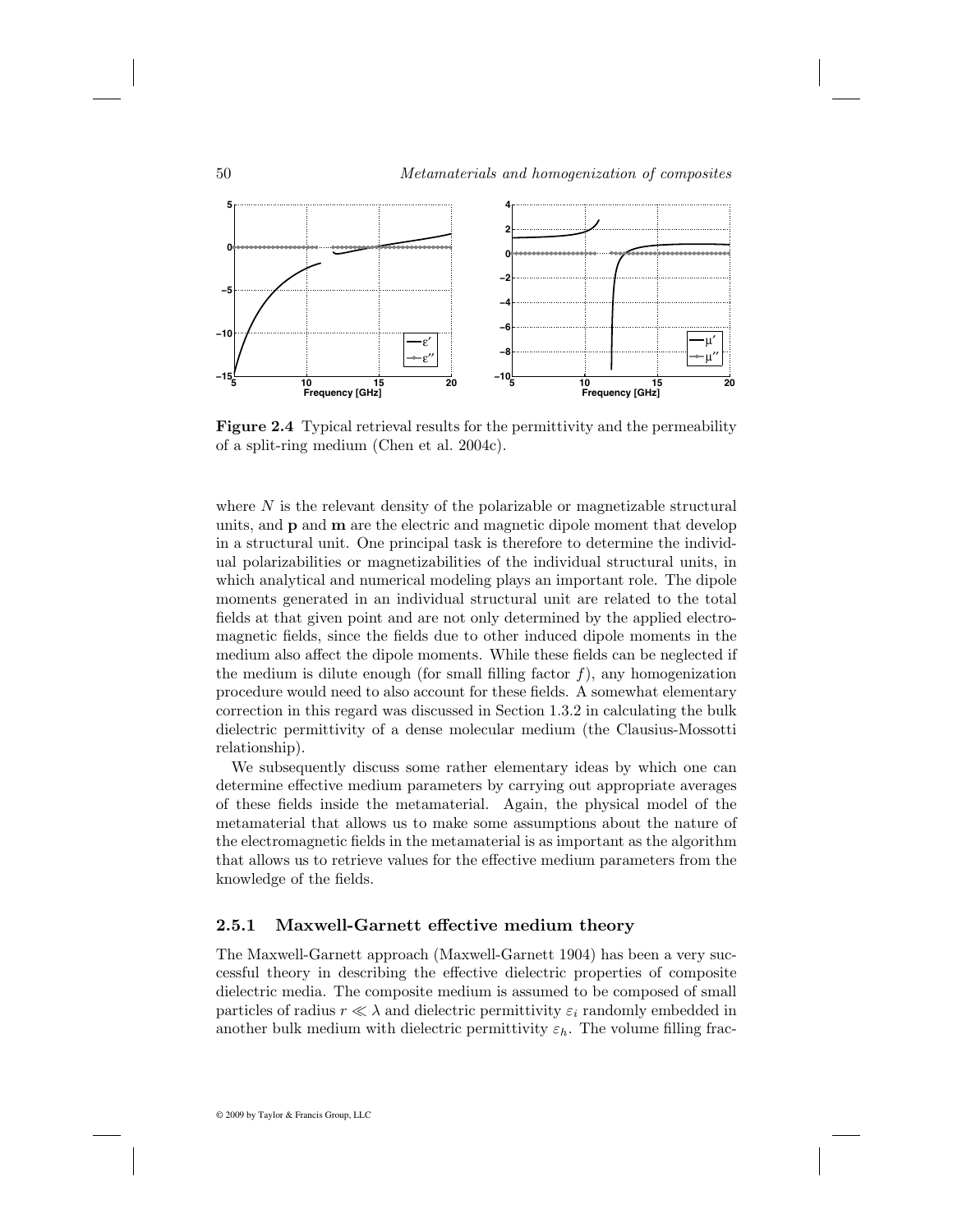<span id="page-22-0"></span>tion of the included particles is taken to be  $f$ . The Maxwell-Garnett approach incorporates the distortions due to the dipole field on an average and has been very successful in describing the properties of dilute random inhomogeneous materials. If f is small, then the particles effectively do not feel the scattered fields of other particles, and one can write the dielectric permittivity for a dilute medium of small spherical particles simply as (Landau et al. 1984)

$$
\varepsilon_{\text{eff}} = \varepsilon_h + 3f\varepsilon_h \frac{\varepsilon_i - \varepsilon_h}{\varepsilon_i + 2\varepsilon_h}.\tag{2.55}
$$

The second term is immediately recognized to arise from the polarizability of the spherical particles,

$$
\alpha = \frac{\varepsilon_i - \varepsilon_h}{\varepsilon_i + 2\varepsilon_h} 4\pi a^3. \tag{2.56}
$$

The crucial assumption is that the size parameter of the particle  $x = \sqrt{\varepsilon_i} k a \ll$ 1 where  $k = \omega/c$ , which allows the assumption of a spatially uniform field over the entire region of the particle and consequently the use of the static polarizability of the spherical particle.

For a dense concentration of particles, one can carry out a correction to the applied fields to obtain the total fields on the lines of the Lorentz-Lorenz theory (see [Section 1.3.2\)](#page-17-0). The effective dielectric permittivity is determined by

$$
\frac{\varepsilon_{\text{eff}} - \varepsilon_h}{\varepsilon_{\text{eff}} + 2\varepsilon_h} = \frac{N\alpha}{3},\tag{2.57}
$$

where  $\alpha$  is the polarizability of individual particles given above. Hence we can obtain the Maxwell-Garnett effective medium parameter

$$
\varepsilon_{\text{eff}} = \varepsilon_h \frac{\varepsilon_i (1 + 2f) + 2\varepsilon_h (1 - f)}{\varepsilon_i (1 - f) + \varepsilon_h (2 + f)},\tag{2.58}
$$

where the filling  $f = 4\pi a^3 N/3$  and n is the number density of the spheres. The effective medium parameter is complex if the dielectric particles have a complex  $\varepsilon$ . This effective medium theory is an unrestricted theory in that the imaginary part arises from the actual dissipation of energy in the medium. Although the size of the particles does not appear in the final expression for  $\varepsilon$ , this is only valid when the size  $a \ll \lambda$  or ideally for point dipoles.

The Maxwell-Garnett result can be generalized to include corrections for finite size of the particles. Three such extensions have been compared in Ruppin (2000a) and we briefly summarize here only the generalization of Doyle (1989) which was found to be the most successful of the three. This method consists of using the polarizability for the sphere which comes out of a Mie scattering calculation (Bohren and Huffman 1983). The Mie scattering coefficients are given in general by Bohren and Huffman (1983) as

$$
a_m = \frac{n\psi_m(nx)\psi_m'(x) - \psi_m(x)\psi_m'(nx)}{n\psi_m(nx)\xi_m'(x) - \xi_m(x)\psi_m'(nx)},
$$
\n(2.59)

$$
b_m = \frac{\psi_m(nx)\psi_m'(x) - n\psi_m(x)\psi_m'(nx)}{\psi_m(nx)\xi_m'(x) - n\xi_m(x)\psi_m'(nx)},
$$
\n(2.60)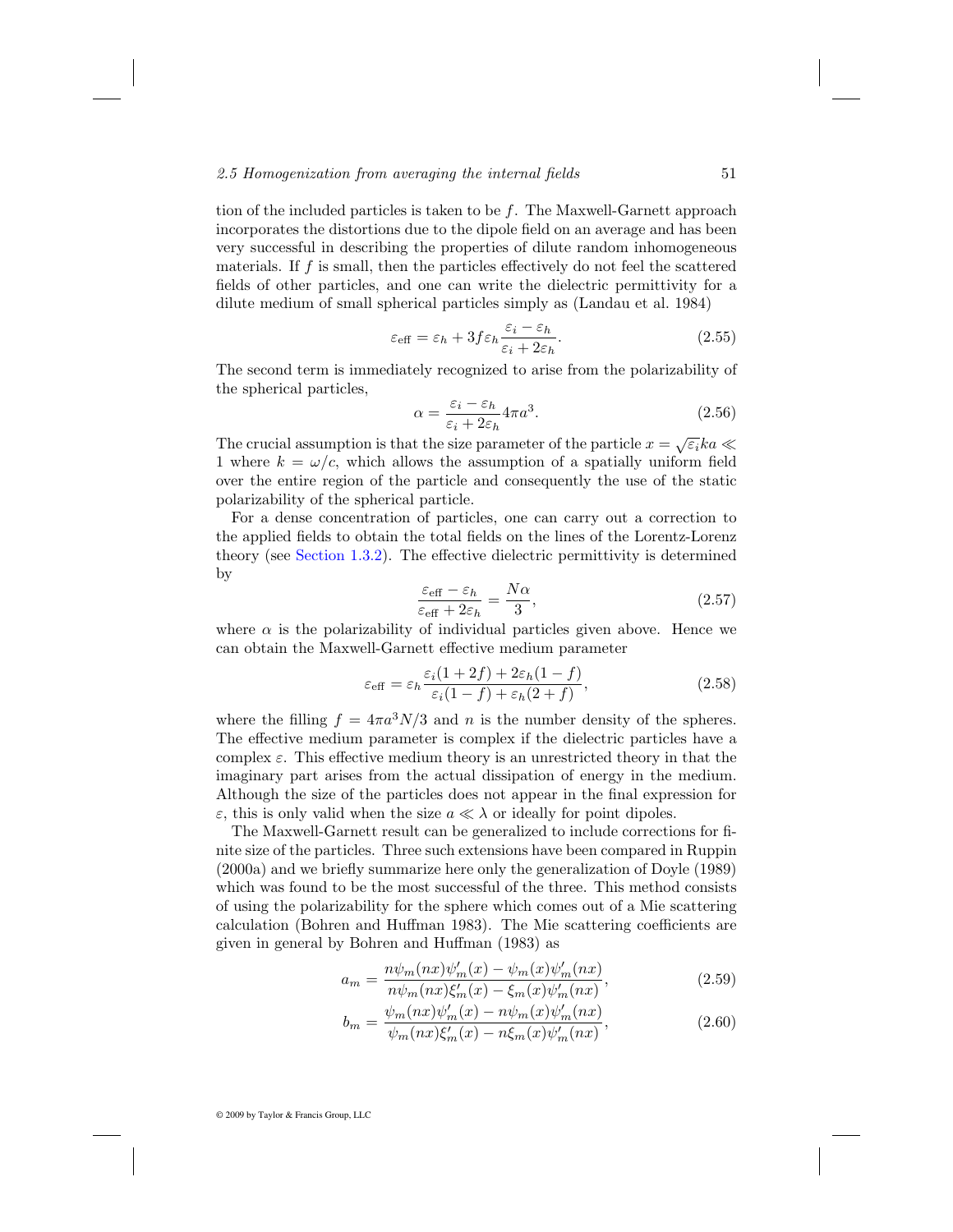where  $x = ka$  and  $n = \sqrt{\varepsilon_i/\varepsilon_h}$  is the relative refractive index of the spheres with respect to the background. Here  $\psi_m$  and  $\xi_m$  are the Riccati-Bessel functions of order  $m$  and related to the spherical Bessel and Hankel's functions as  $\psi_m(x) = xj_m(x)$  and  $\xi_m(x) = xh_m^{(1)}(x)$  and the primes imply differentiation with respect to the argument. The total extinction cross-section is given by

$$
\sigma_{\text{ext}} = \frac{2}{x^2} \sum_{n=1}^{\infty} (2n+1) \text{ Re}(a_n + b_n).
$$
 (2.61)

The electric dipole moment of the sphere is described by the term  $a_1$ , the quadrupole moment by  $a_2$ , and so on. The coefficients  $b_n$  denote the strengths of the magnetic multipoles. The electric polarizability of the sphere is given by

$$
\alpha = i4\pi a^3 \frac{3a_1}{2x^3}.
$$
\n(2.62)

Hence we obtain the effective medium dielectric permittivity as

$$
\varepsilon_{\text{eff}} = \varepsilon_h \frac{x^3 + 3if a_1}{x^3 - \frac{3}{2}if a_1}.\tag{2.63}
$$

A similar result can be obtained for the effective magnetic permeability as

$$
\mu_{\text{eff}} = \mu_h \frac{x^3 + 3ifb_1}{x^3 - \frac{3}{2}ifb_1}.\tag{2.64}
$$

It immediately becomes obvious that a system of dielectric particles can have a non-unit effective medium magnetic permeability if the magnetic Mie scattering resonance can contribute effectively as pointed out in Bohren (1986). In fact, this possibility has been effectively used to design magnetic metamaterials as discussed in Section 3.2.5. The extended Maxwell-Garnett theories always yield complex effective medium parameters. In other words, they predict a lossy medium even if the constituent particles or host medium are strictly non-dissipative. The imaginary parts arise due to the scattering phase shifts of the waves. The loss implied does not represent actual absorption of radiation in the medium leading to consequent heating of the medium, but rather represents scattering or radiation losses that are then absorbed by (assumed) absorbers at the boundaries of the medium (at the infinities). Thus, the extended Maxwell-Garnett theories are restricted effective medium theories where the parameters are valid for certain purposes (such as the extinction) while not valid for calculating other properties such as the amount of dissipation. This point has been extensively discussed by Bohren (1986).

#### **2.5.2 Layered media as anisotropic effective media**

As another example of a homogenizable medium, let us consider a periodically stratified medium consisting of alternating layers of two media. Let the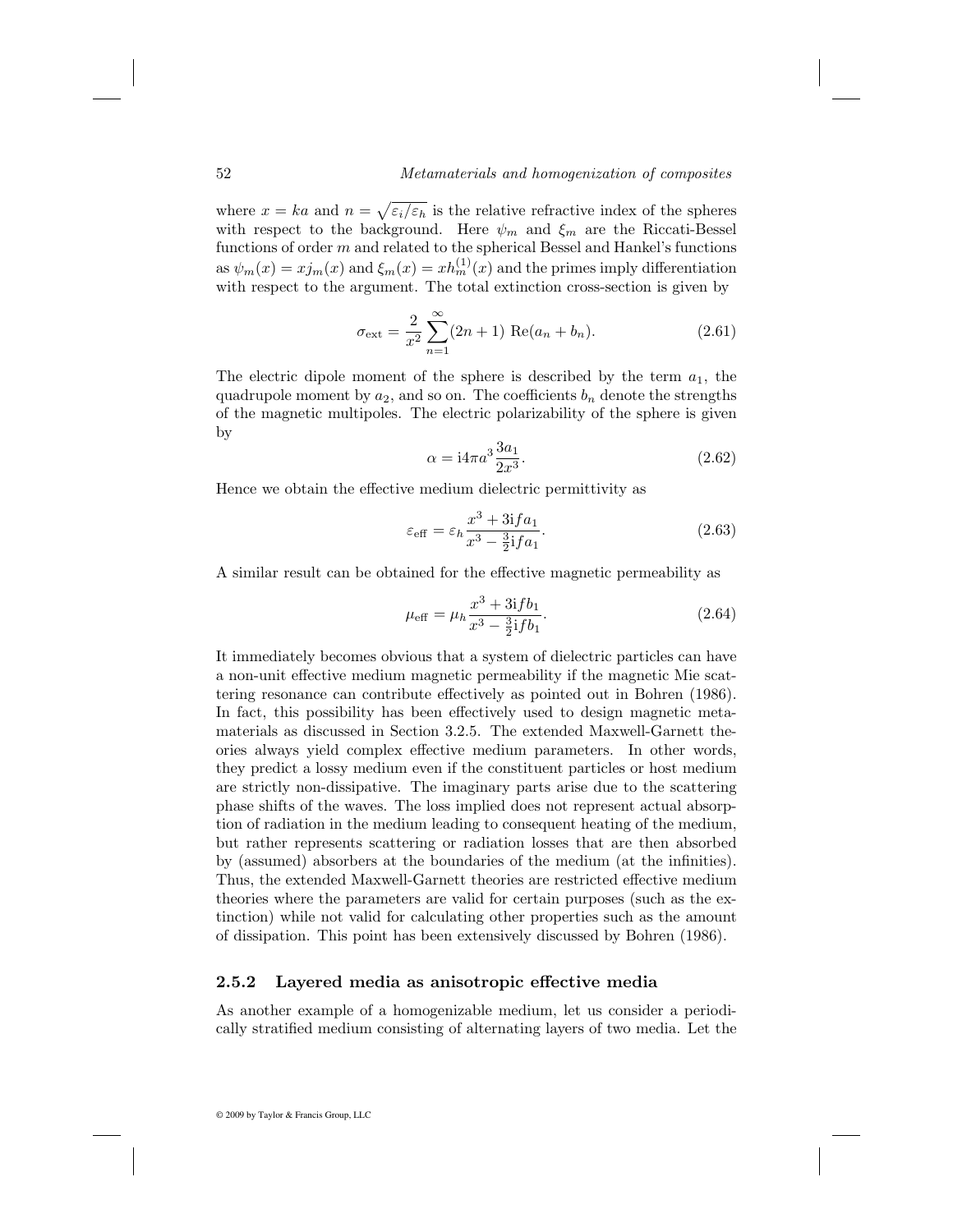dielectric permittivities of the two media be  $\varepsilon_1$  and  $\varepsilon_2$ , and let  $d_1$  and  $d_2$  be the corresponding layer thicknesses. In the limit that the layer thicknesses are extremely small compared to the wavelength of light in the effective medium, one can assume reasonably uniform fields in the layered medium but subject to appropriate boundary conditions. If the electric field is applied parallel to the interfaces, then it is continuous across the layer. Hence we can write

$$
E_1 = E_2 = \langle E_{\parallel} \rangle, \tag{2.65}
$$

where  $E_1$  and  $E_2$  are the fields in the two layers. The average displacement field, averaged with respect to the volume fraction, is

$$
\langle D_{\parallel} \rangle = \frac{D_1 d_1 + D_2 d_2}{d_1 + d_2} = \varepsilon_0 \frac{\varepsilon_1 d_1 + \varepsilon_1 d_2}{d_1 + d_2} \langle E_{\parallel} \rangle, \tag{2.66}
$$

which allows us to to define the average relative permittivity in the parallel directions as

$$
\varepsilon_{\parallel} = \frac{\varepsilon_1 + \varepsilon_2 \eta}{1 + \eta},\tag{2.67}
$$

where  $\eta = d_2/d_1$ . When the applied fields are normal to the interfaces, it is the normal component of the displacement field that is continuous across the layer interfaces. Hence we have

$$
D_1 = D_2 = \langle D_\perp \rangle \tag{2.68}
$$

and

$$
\langle E_{\perp} \rangle = \frac{E_1 d_1 + E_2 d_2}{d_1 + d_2} = \frac{1}{\varepsilon_0} \frac{\frac{d_1}{\varepsilon_1} + \frac{d_2}{\varepsilon_2}}{d_1 + d_2} \langle D_{\perp} \rangle, \tag{2.69}
$$

and we can define the effective permittivity normal to the layers by

$$
(\varepsilon_{\perp})^{-1} = \frac{\frac{1}{\varepsilon_1} + \frac{\eta}{\varepsilon_2}}{1 + \eta}.
$$
\n(2.70)

The layering itself gives rise to an anisotropic response parallel and perpendicular to the layers. The possibility of mixing layers with negative dielectric permittivity (see [Section 3.1.1](#page-2-0)) and positive dielectric permittivity produces an unusual anisotropic dielectric permittivity tensor. Depending on the relative values of  $\varepsilon_1$ ,  $\varepsilon_2$ , and  $\eta$ , the parallel component can be negative while the perpendicular component can be positive or vice versa. Such anisotropic media are termed *indefinite media* (see [Section 5.3.1](#page-27-0) on page 202 for a more detailed analysis of indefinite media). As an example, in [Fig. 2.5](#page-25-0) we plot the effective permittivity components with frequency for a layered medium composed of fused silica and silver (layered along the z-direction). Silver has a negative permittivity at optical frequencies that can be modeled by the empirical formula  $\varepsilon = 5.7 - 9^2/\omega^2 + 10.4$  ( $\omega$  in eV units) and has negative dielectric permittivity, while silica has a positive dielectric permittivity. It can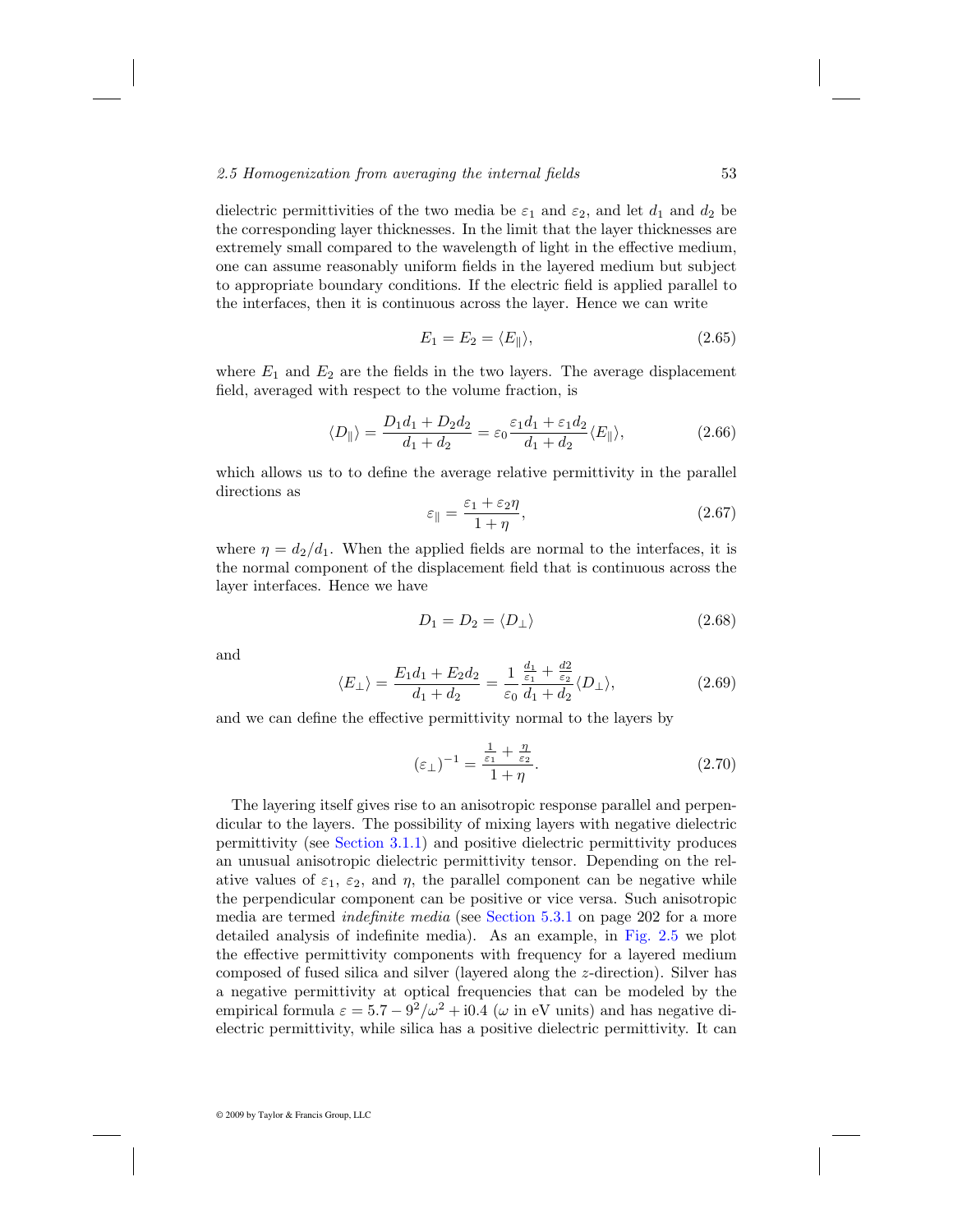<span id="page-25-0"></span>

**Figure 2.5** Anisotropic effective dielectric permittivities of a layered system consisting of alternating layers of silver and silica for two different values of  $\eta$ . The electric permittivity of silver is given by the empirical formula  $\varepsilon = 5.7 - 9^2/\omega^2 + 10.4$ , which fits the experimental data reasonably well. The dielectric properties of silica are modeled via the Sellmeier's three resonance formula (Buck 2004).

be clearly seen for the layered stack with  $\eta = 1.5$  (more silica layer thickness) that  $\varepsilon_x$  and  $\varepsilon_z$  can have opposite signs in certain frequency bands. The effective medium permittivities of one such layered composite, where the dielectric permittivities and the thicknesses ratio of the layers are given in the figure caption, are shown in Fig. 2.5(a). At low frequencies  $(\omega < 3.2 eV)$ ,  $\varepsilon_x < 0$  and  $\varepsilon_z > 0$ . In the frequency bandwidth  $3.5 \text{eV} < \omega < 3.73$ ,  $\varepsilon_x > 0$  while  $\varepsilon_z < 0$ . This anisotropy can be fruitfully used to obtain subwavelength image resolution as discussed in Chapter 8. Fine control over the behavior of the effective medium parameters is possible by changing the relative layer thicknesses. As shown in Fig. 2.5(b), for  $\eta = 0.5$  (more silver layer thickness), both  $\varepsilon_x$  and  $\varepsilon_z$ have negative permittivity in the high frequency band. It should be stressed that even though the final expressions for  $\varepsilon$  involve only the ratio  $\eta$  and not the individual layer thicknesses, the expressions are valid only in the limit of extremely small layer thickness. For layers of finite thickness, the modulation of the fields inside the layers needs to be accounted for.

#### **2.5.3 Averaging the internal fields in periodic media**

Generally, in a given metamaterial, the structures are much more complex than spheres or ellipsoids. Furthermore, many metamaterials consist of units arranged on a periodic lattice. While the polarizabilities of the individual metamaterial units can be calculated or measured via the scattered fields, the average fields obtained via Maxwell-Garnett type theories do not often satisfy the conditions of continuity on the fields across the system in a rigorous man-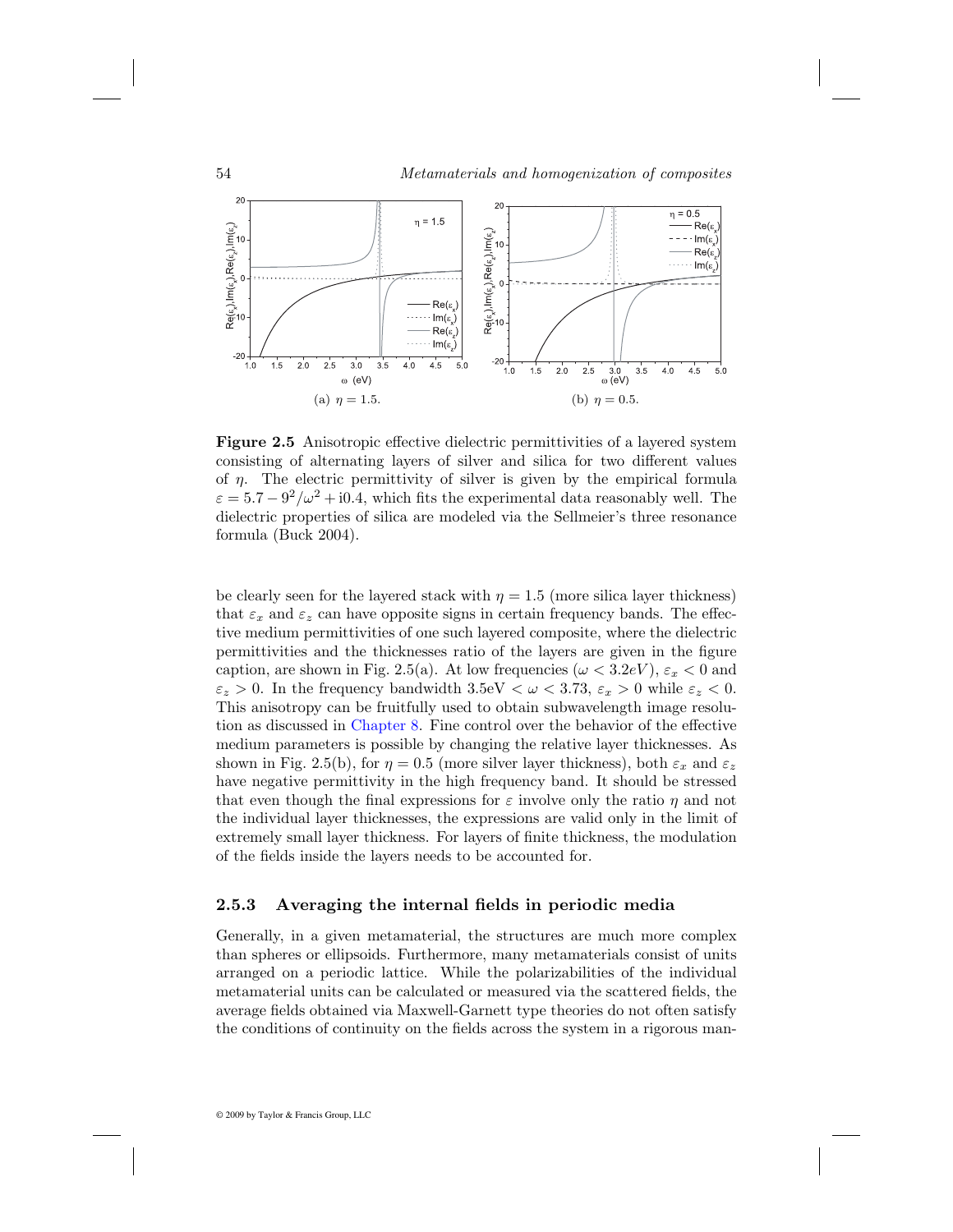

**Figure 2.6** The procedure for averaging the internal microscopic fields consists of averaging the **E** and **H** fields over the edges of the unit cell of the simple cubic lattice, while the **D** and **B** fields are averaged over a face  $S_x$  for the x-component, and similarly for the other components.

ner. Consider subsequently a way of computing averages for electromagnetic fields in a lattice as discussed in Pendry et al. (1999). Let us start with the Maxwell equations in material media

$$
\nabla \times \mathbf{E} = -\frac{\partial \mathbf{B}}{\partial t},
$$

$$
\nabla \times \mathbf{H} = \frac{\partial \mathbf{D}}{\partial t}.
$$

These can be recast in integral form

$$
\oint_C \mathbf{E} \cdot d\mathbf{l} = -\frac{\partial}{\partial t} \int_S \mathbf{B} \cdot d\sigma,\tag{2.71}
$$

$$
\oint_C \mathbf{H} \cdot d\mathbf{l} = \frac{\partial}{\partial t} \int_S \mathbf{D} \cdot d\sigma,\tag{2.72}
$$

where  $S$  is the open surface bound by the closed curve  $C$ .

These equations themselves suggest a way of averaging the electromagnetic fields. Consider for simplicity that we have a simple cubic lattice for the metamaterial as shown in Fig. 2.6. The averaged fields **E**eff and **H**eff are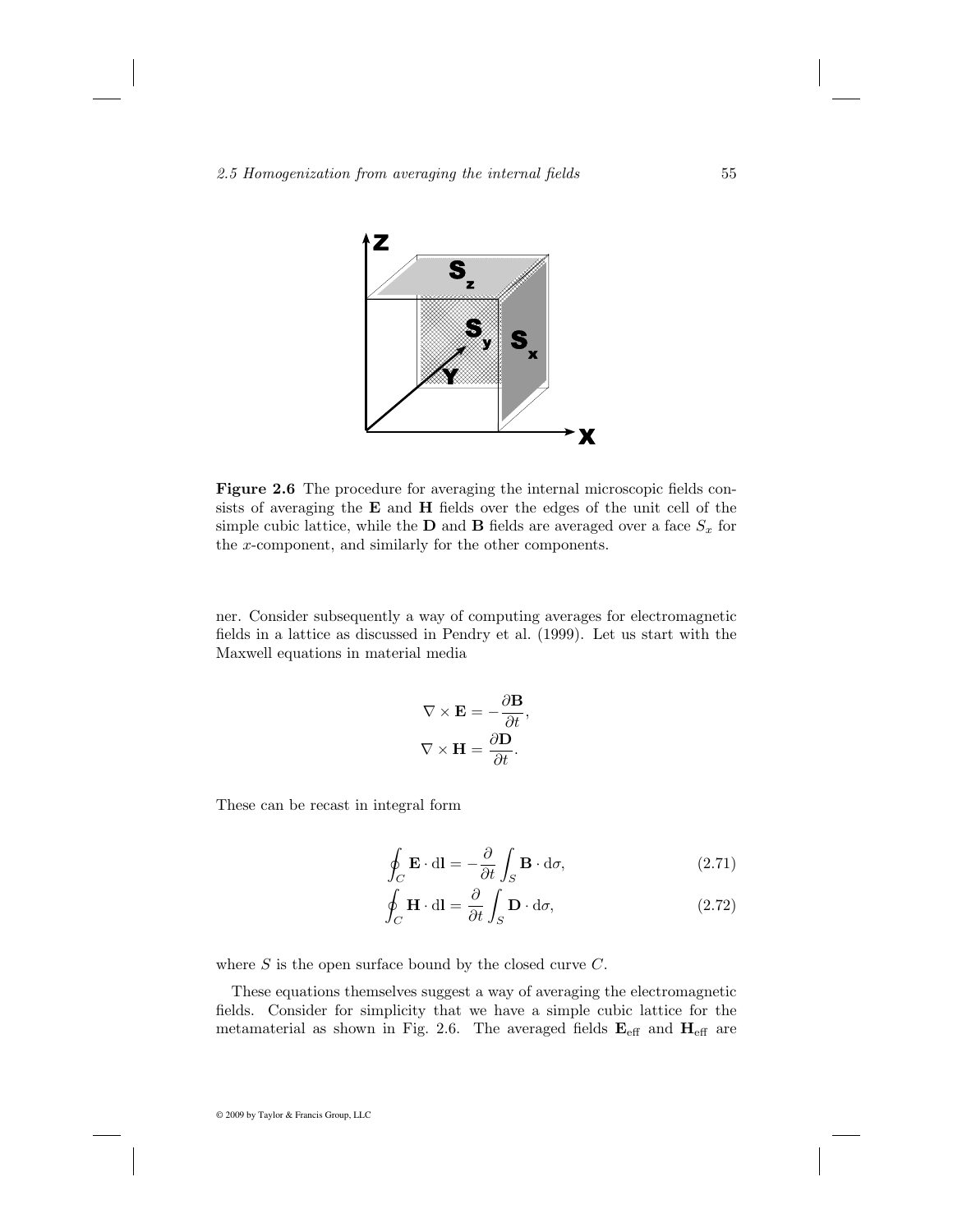<span id="page-27-0"></span>defined by averaging the **E** and **H** along the sides of the unit cell:

$$
E_{\text{eff}}^{(x)} = \frac{1}{a} \int_{(0,0,0)}^{(a,0,0)} E_x \, dx, \quad E_{\text{eff}}^{(y)} = \frac{1}{a} \int_{(0,0,0)}^{(0,a,0)} E_y \, dy, \quad E_{\text{eff}}^{(z)} = \frac{1}{a} \int_{(0,0,0)}^{(0,0,a)} E_z \, dz,
$$
\n
$$
H_{\text{eff}}^{(x)} = \frac{1}{a} \int_{(0,0,0)}^{(a,0,0)} H_x \, dx, \quad H_{\text{eff}}^{(y)} = \frac{1}{a} \int_{(0,0,0)}^{(0,a,0)} H_y \, dy, \quad H_{\text{eff}}^{(z)} = \frac{1}{a} \int_{(0,0,0)}^{(0,0,a)} H_z \, dz.
$$
\n
$$
(2.74)
$$

Similarly, the  $D_{\text{eff}}$  and  $B_{\text{eff}}$  are defined by averaging them over the faces of the unit cell:

$$
D_{\text{eff}}^{(x)} = \frac{1}{a^2} \int_{S_x} D_x \text{d}\sigma_x, \qquad D_{\text{eff}}^{(y)} = \frac{1}{a^2} \int_{S_y} D_y \text{d}\sigma_y, \qquad D_{\text{eff}}^{(z)} = \frac{1}{a^2} \int_{S_z} D_z \text{d}\sigma_z,
$$
\n
$$
B_{\text{eff}}^{(x)} = \frac{1}{a^2} \int_{S_x} B_x \text{d}\sigma_x, \qquad B_{\text{eff}}^{(y)} = \frac{1}{a^2} \int_{S_y} B_y \text{d}\sigma_y, \qquad B_{\text{eff}}^{(z)} = \frac{1}{a^2} \int_{S_z} B_z \text{d}\sigma_z.
$$
\n
$$
(2.75)
$$
\n
$$
(2.76)
$$

where  $S_x$  is the face in the yz plane,  $S_y$  is the face in the zx plane and  $S_z$  is the face in the xy plane. The averaged fields then relate the  $\varepsilon$  and  $\mu$ component-wise. There is only one restriction in this procedure: that the unit cell boundaries should not intersect any of the structures contained within so that the continuity of the parallel components of **E**eff and **H**eff across the cell boundaries is maintained. In the case of periodically structured materials, the periodicity implies that the averaging need not be carried over orientational and density fluctuations in the metamaterial.

Consider the system of wires and rings shown in [Fig. 2.1](#page-7-0). It would be typical to average the H field along a line normal to the rings and along the edge of the cubic cell where the near-fields due to the rings are not very large. But the average for the  $B$  field would be across the area of the ring and would pick up the large fields due to the rings. Thus, to create a large effect on the effective medium parameters, we should design structures with large inhomogeneous fields. For sizes of the unit cell comparable to the wavelength, homogenization breaks down. This is automatically reflected in this procedure whereby the averages of different unit cells located at different points in the metamaterial yield different results. This procedure can also be easily extended to the retrieval of bianisotropic parameters (Smith and Pendry 2006).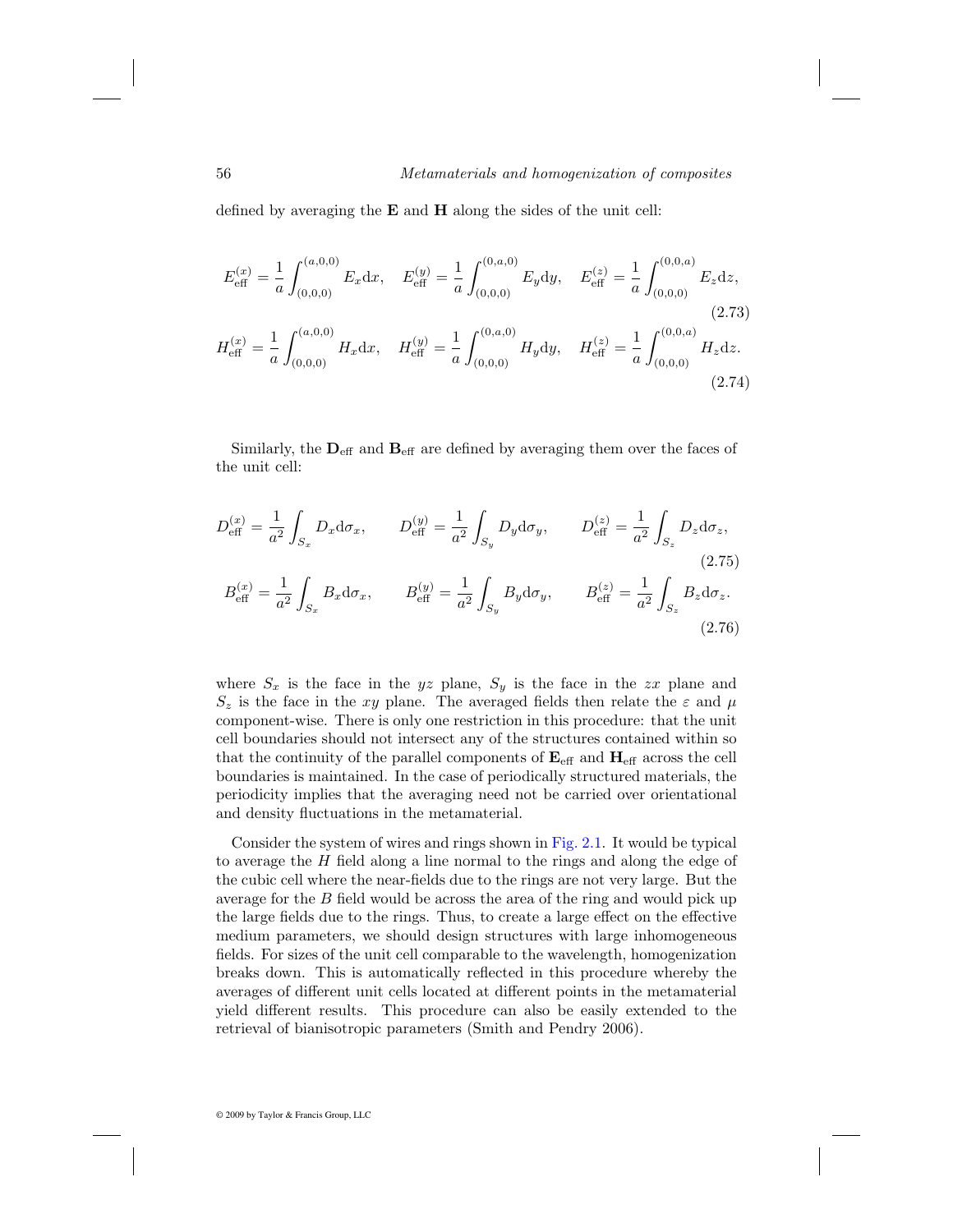## **2.6 Generalization to anisotropic and bianisotropic media**

The information provided by the forward model as a set of reflection and transmission coefficients (for various incidences, polarizations, and frequencies if necessary) needs to be processed in an inversion algorithm. Typically, one needs to minimize the complex difference

$$
\min\left(R_{\text{mea}} - R_{\text{simu}}(\bar{\bar{\varepsilon}}, \bar{\bar{\mu}})\right),\tag{2.77}
$$

where  $R_{\text{mea}}$  is the measured reflection coefficient (or obtained from the forward model) and  $R_{\text{simu}}$  is the calculated reflection coefficient for a given model as function of variable parameters. A similar minimization is performed on the transmission coefficient, and the constitutive dyads that achieve the minimum in a certain sense are chosen as the retrieved values.

The process of minimization therefore requires the possibility of computing  $R_{simu}$  and  $T_{simu}$  for the constitutive dyads chosen as the model of the metamaterial. The minimization can then be performed in essentially two ways:

- 1. Numerically, the minimization is transformed into an optimization problem that can be addressed with various methods such as genetic algorithms, differential evolution, and other deterministic or non-deterministic methods (the efficacy of the method depending on the complexity of the problem, the more complex the problem and the larger the number local minima to avoid).
- 2. Analytically, if  $R_{\text{simu}}$  and  $T_{\text{simu}}$  are known in closed-form (which is possible in some cases), inversion formulae can be obtained in order to solve for the constitutive parameters. The complexity of the formulae as well as of the mathematical derivations increases with the complexity of the model.

The necessity of computing  $R_{simu}$  and  $T_{simu}$  for many inputs (as the search algorithm progresses) essentially rules out the possibility of using a direct numerical approach. The latter are usually very flexible and powerful in terms of their simulation capabilities, but this flexibility also often comes at the expense of computational time: when hundreds or thousands of iterations are needed, this may become an important disadvantage. Whenever possible, it is therefore more desirable to develop a method that is less general but which addresses the specific problem under consideration in an efficient manner. In the next section, we present such a method for the computation of the fields in layered media where the constitutive parameters can be arbitrary bian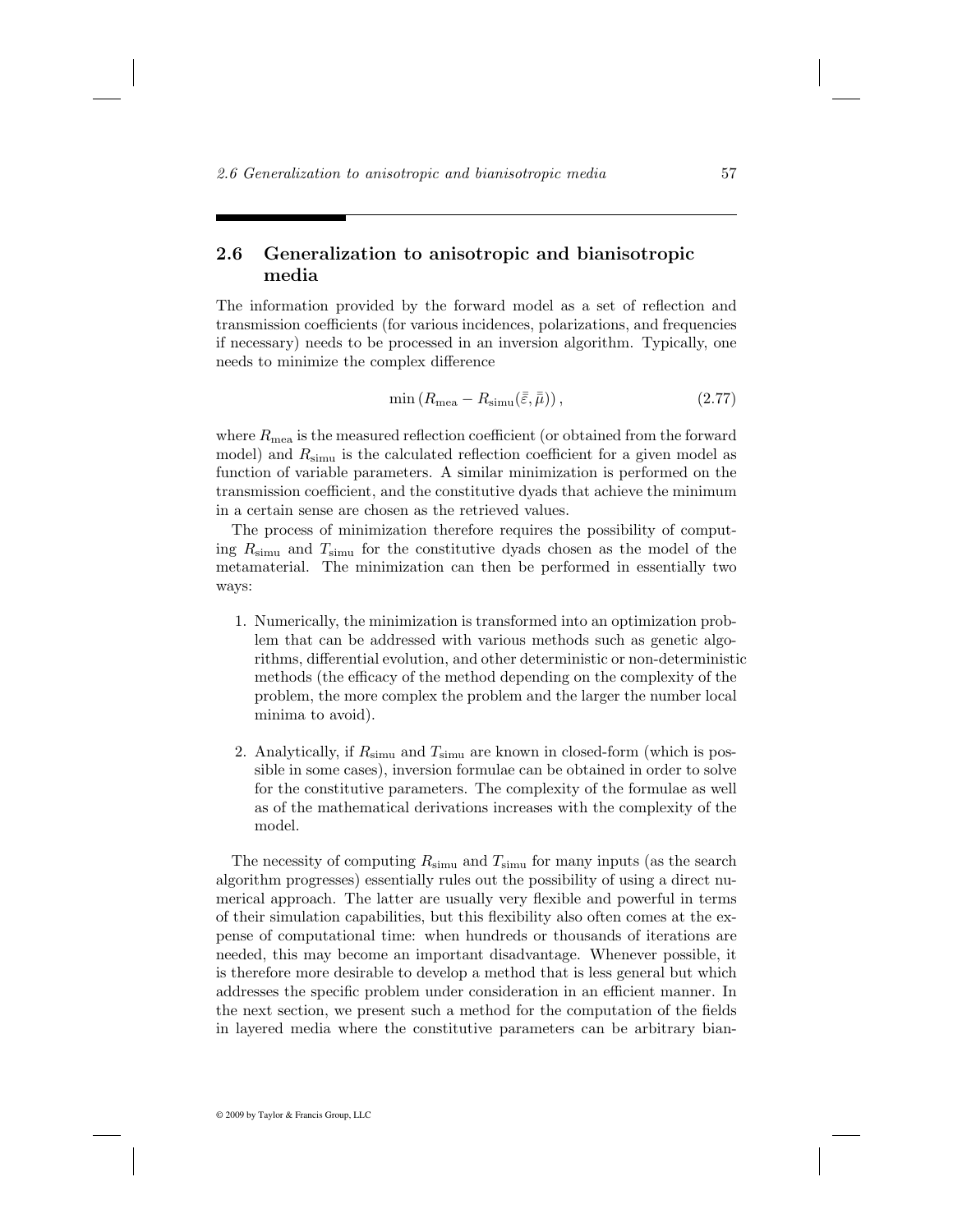isotropic tensors, as a generalization of the anisotropic case treated in Chew  $(1990)^{\ddagger}$ 

### **2.6.1 Forward model**

The following method is a generalization of the common Transfer Matrix Method for layered media (Born and Wolf 1999) for the general case when the materials can be anisotropic and bianisotropic. Let us consider a homogeneous layered medium in the  $\hat{z}$  direction, where each layer is characterized by potentially fully populated bianisotropic tensors, as shown in Fig. 2.7.



**Figure 2.7** Configuration of the problem: a plane wave with wave vector **k**<sub>i</sub> is incident with the polar angles  $(\theta, \phi)$  onto a multi-layered medium of arbitrary constitutive bianisotropic tensors.

<sup>‡</sup>It should be noted that to our knowledge, a numerical package does not exist that is able to compute the field in layered media when the bianisotropic parameters are all random tensors. However, some results in this direction have been presented in Ouchetto et al. (2006).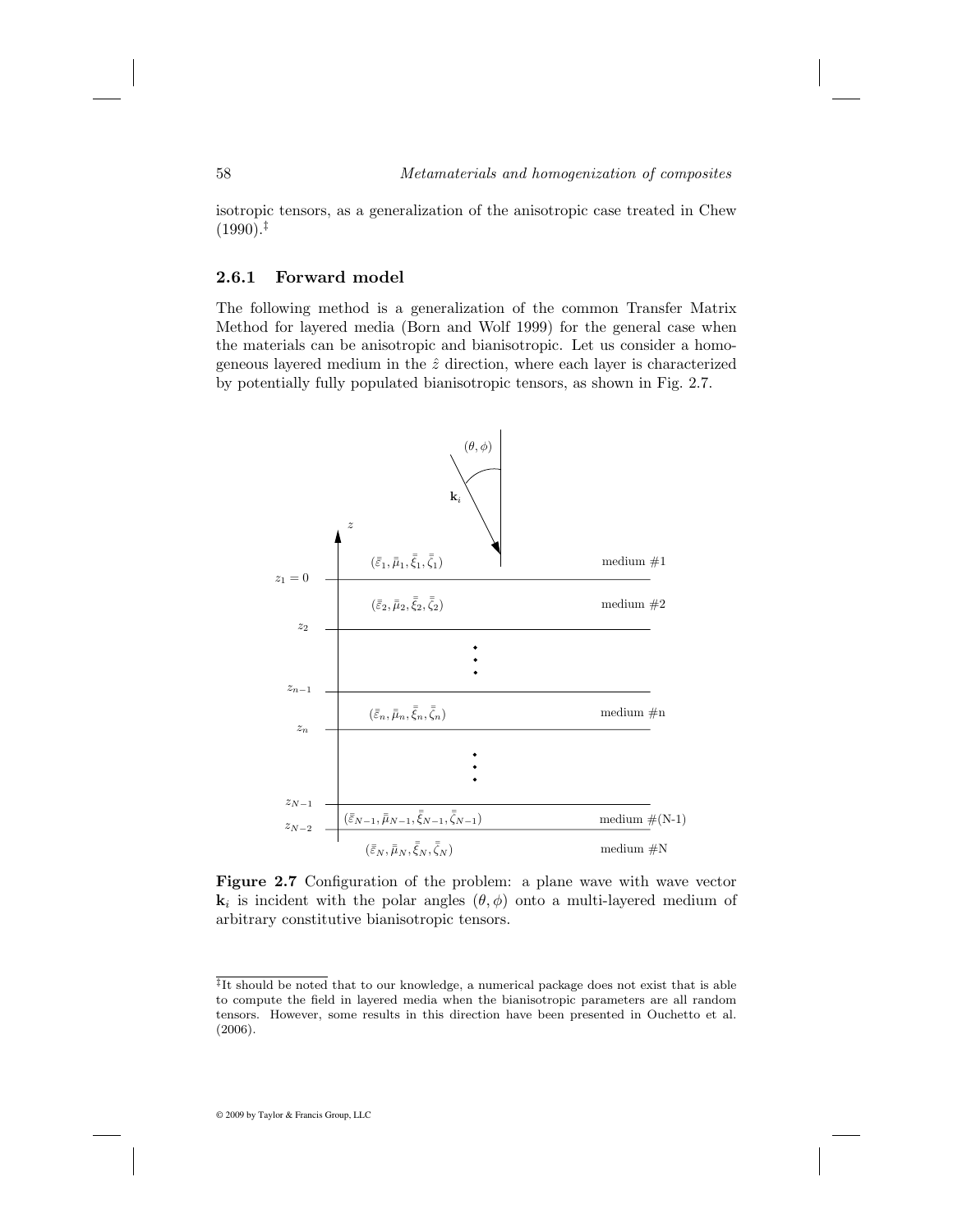Assuming an  $e^{-i\omega t}$  dependency, the source free Maxwell equations are written as

$$
\nabla \times \mathbf{E}(\mathbf{r}) = \mathbf{i}\omega \mathbf{B}(\mathbf{r}), \qquad (2.78a)
$$

$$
\nabla \times \mathbf{H}(\mathbf{r}) = -\mathrm{i}\omega \mathbf{D}(\mathbf{r}),\tag{2.78b}
$$

with the constitutive relations in the Telegen representation (Weiglhofer 2003)

$$
\mathbf{D}(\mathbf{r}) = \bar{\bar{\varepsilon}} \cdot \mathbf{E}(\mathbf{r}) + \bar{\bar{\xi}} \cdot \mathbf{H}(\mathbf{r}), \qquad (2.79a)
$$

$$
\mathbf{B}(\mathbf{r}) = \bar{\bar{\mu}} \cdot \mathbf{H}(\mathbf{r}) + \bar{\bar{\zeta}} \cdot \mathbf{E}(\mathbf{r}). \qquad (2.79b)
$$

The constitutive parameters  $\bar{\bar{\varepsilon}}$ ,  $\bar{\bar{\mu}}$ ,  $\bar{\bar{\xi}}$ , and  $\bar{\bar{\zeta}}$  are arbitrary random tensors, potentially fully populated, and homogeneous within each layer. In addition, within this section, it is understood that they are absolute values, related to the relative quantities, denoted by the subscript  $\hat{r}$ , by

$$
\bar{\bar{\varepsilon}} = \varepsilon_0 \bar{\bar{\varepsilon}}_r, \qquad \bar{\bar{\mu}} = \mu_0 \bar{\bar{\mu}}_r, \qquad \bar{\bar{\xi}} = \bar{\bar{\xi}}_r/c, \qquad \bar{\bar{\zeta}} = \bar{\bar{\zeta}}_r/c. \tag{2.80}
$$

The dispersion relation within these general media can be obtained by eliminating all the vectors but **E** and setting the dispersion relation of the matrix operating on **E** equal to zero. One simply obtains

$$
\left|\omega^2\bar{\bar{\varepsilon}} + \left(\bar{\bar{k}} + \omega\bar{\bar{\xi}}\right)\cdot\bar{\bar{\mu}}^{-1}\cdot\left(\bar{\bar{k}} - \omega\bar{\bar{\zeta}}\right)\right| = 0,\tag{2.81}
$$

where  $\bar{\bar{k}} = \mathbf{k} \times \bar{\bar{I}}_3$ . Using the preferential  $\hat{z}$  direction to split the tensors into transverse and longitudinal parts, we write

$$
\bar{\bar{\varepsilon}} = \begin{bmatrix} \bar{\bar{\varepsilon}}_{ss} & \bar{\bar{\varepsilon}}_{sz} \\ \bar{\bar{\varepsilon}}_{zs} & \bar{\varepsilon}_{zz} \end{bmatrix}
$$
(2.82)

and similarly for  $\bar{\bar{\mu}}, \bar{\bar{\xi}}, \bar{\bar{\zeta}},$  which, upon inserting into the constitutive relations (2.79) and the Maxwell equations (2.78), yield

$$
\nabla_s \times \hat{z} E_z(\mathbf{r}) + \hat{z} \times \frac{\partial}{\partial_z} \mathbf{E}_s(\mathbf{r}) = i\omega \bar{\bar{\mu}}_{ss} \cdot \mathbf{H}_s(\mathbf{r}) + i\omega \bar{\bar{\mu}}_{sz} \cdot \hat{z} H_z(\mathbf{r}) + i\omega \bar{\bar{\zeta}}_{ss} \cdot \mathbf{E}_s(\mathbf{r}) + i\omega \bar{\bar{\zeta}}_{sz} \cdot \hat{z} E_z(\mathbf{r}),
$$
\n(2.83a)  
\n
$$
\nabla_z \times \mathbf{F}_s(\mathbf{r}) = i\omega \bar{\bar{z}} - \mathbf{H}_s(\mathbf{r}) + i\omega \omega \hat{z} H_s(\mathbf{r}) + i\omega \bar{\bar{\zeta}} - \mathbf{F}_s(\mathbf{r}) + i\omega \hat{\zeta} \hat{z} F_s(\mathbf{r})
$$

$$
\nabla_s \times \mathbf{E}_s(\mathbf{r}) = i\omega \bar{\bar{\mu}}_{zs} \cdot \mathbf{H}_s(\mathbf{r}) + i\omega \mu_{zz} \hat{z} H_z(\mathbf{r}) + i\omega \bar{\zeta}_{zs} \cdot \mathbf{E}_s(\mathbf{r}) + i\omega \zeta_{zz} \hat{z} E_z(\mathbf{r}),
$$
\n(2.83b)

$$
\nabla_s \times \hat{z} H_z(\mathbf{r}) + \hat{z} \times \frac{\partial}{\partial_z} \mathbf{H}_s(\mathbf{r}) = -i\omega \bar{\bar{\varepsilon}}_{ss} \cdot \mathbf{E}_s(\mathbf{r}) - i\omega \bar{\bar{\varepsilon}}_{sz} \cdot \hat{z} E_z(\mathbf{r}) \n- i\omega \bar{\bar{\zeta}}_{ss} \cdot \mathbf{H}_s(\mathbf{r}) - i\omega \bar{\bar{\zeta}}_{sz} \cdot \hat{z} H_z(\mathbf{r}),
$$
\n(2.83c)\n
$$
\nabla \times \mathbf{H}_s(\mathbf{r}) = -i\omega \bar{\bar{\varepsilon}} - \mathbf{F}_s(\mathbf{r}) - i\omega \bar{\varepsilon} - \hat{\varepsilon} F_s(\mathbf{r}) - i\omega \bar{\bar{\varepsilon}} - \mathbf{H}_s(\mathbf{r}) - i\omega \bar{\varepsilon} - \hat{\varepsilon} H_s(\mathbf{r})
$$

 $\nabla_s \times \mathbf{H}_s(\mathbf{r}) = \ -\mathrm{i}\omega \bar{\bar{\varepsilon}}_{zs} \cdot \mathbf{E}_s(\mathbf{r}) - \mathrm{i}\omega \varepsilon_{zz} \hat{z} E_z(\mathbf{r}) - \mathrm{i}\omega \bar{\bar{\zeta}}_{zs} \cdot \mathbf{H}_s(\mathbf{r}) - \mathrm{i}\omega \xi_{zz} \hat{z} H_z(\mathbf{r}) \, .$ (2.83d)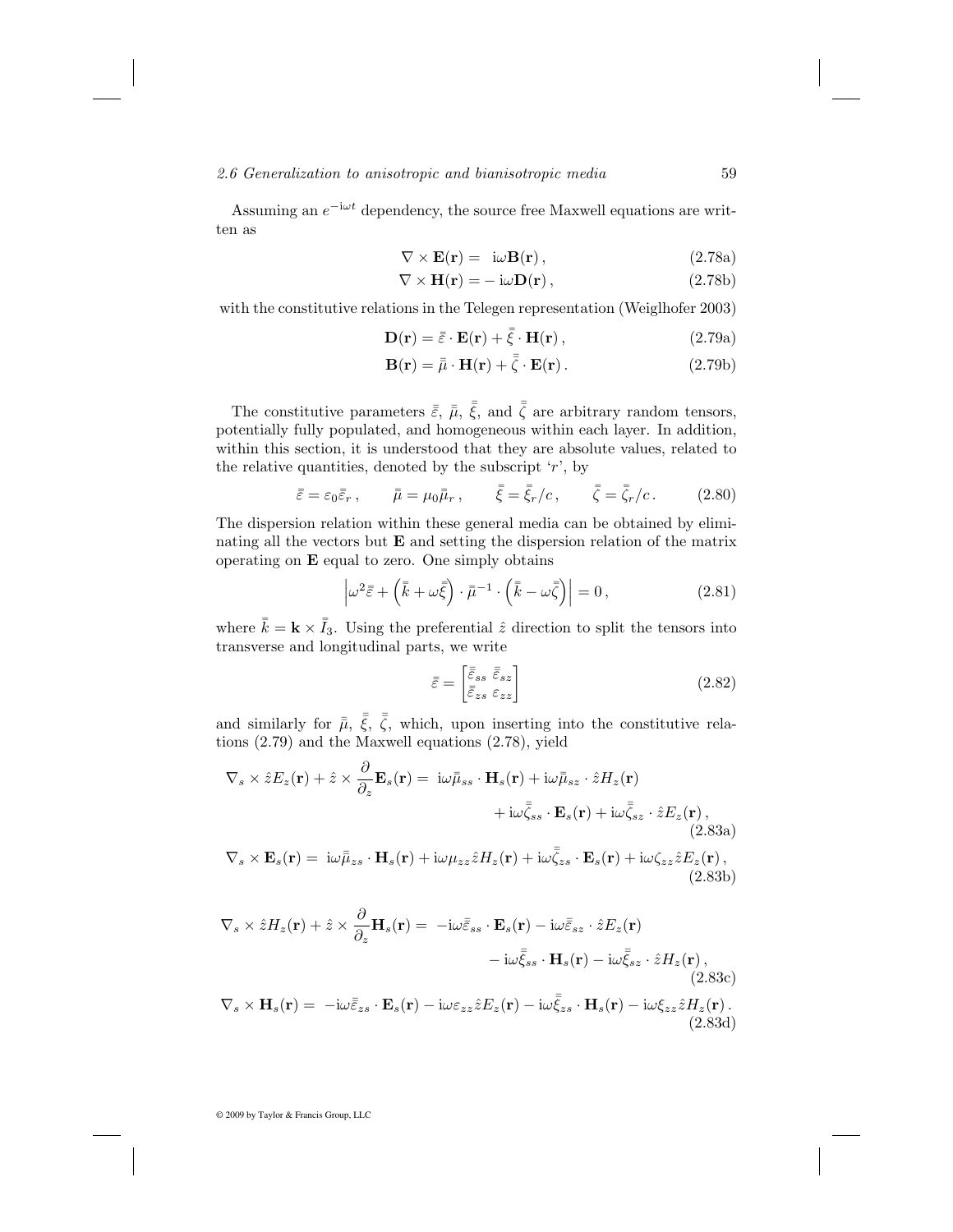The solutions in each homogeneous layer are plane waves of the form  $e^{i\mathbf{k}_s \cdot \mathbf{r}_s}$  so that  $\nabla_s$  is replaced by i**k**<sub>s</sub> in Eqs. (2.83). Taking  $\hat{z}$  as the propagation direction, the transverse components can then be separated from the longitudinal ones as

$$
\mathbf{E}_{z}(\mathbf{r}) = \frac{1}{D} \left[ -\frac{\xi_{zz}}{\omega} \mathbf{k}_{s} \times \bar{\bar{I}}_{3} \cdot + \xi_{zz} \bar{\xi}_{zs} \cdot -\mu_{zz} \bar{\bar{\varepsilon}}_{zs} \cdot \right] \mathbf{E}_{s}(\mathbf{r}) + \frac{1}{D} \left[ \xi_{zz} \bar{\bar{\mu}}_{zs} \cdot -\frac{\mu_{zz}}{\omega} \mathbf{k}_{s} \times \bar{\bar{I}}_{3} \cdot -\mu_{zz} \bar{\xi}_{zs} \cdot \right] \mathbf{H}_{s}(\mathbf{r}),
$$
\n(2.84a)

$$
\mathbf{H}_{z}(\mathbf{r}) = \frac{1}{D} \left[ \frac{\varepsilon_{zz}}{\omega} \mathbf{k}_{s} \times \bar{\bar{I}}_{3} \cdot -\varepsilon_{zz} \bar{\bar{\zeta}}_{zs} \cdot + \zeta_{zz} \bar{\bar{\varepsilon}}_{zs} \cdot \right] \mathbf{E}_{s}(\mathbf{r}) + \frac{1}{D} \left[ -\varepsilon_{zz} \bar{\mu}_{zs} \cdot + \frac{\zeta_{zz}}{\omega} \mathbf{k}_{s} \times \bar{\bar{I}}_{3} \cdot + \zeta_{zz} \bar{\bar{\zeta}}_{zs} \cdot \right] \mathbf{H}_{s}(\mathbf{r}), \tag{2.84b}
$$

where

$$
\mathbf{k}_s \times \bar{I}_3 = \begin{pmatrix} 0 & 0 & k_y \\ 0 & 0 & -k_x \\ -k_y & k_x & 0 \end{pmatrix}
$$
 (2.85)

and 
$$
D = (\varepsilon_{zz} \mu_{zz} - \xi_{zz} \zeta_{zz}).
$$
 (2.86)

Using Eqs. (2.84) into Eqs. (2.83), the longitudinal components  $H_z$  and  $E_z$ can be factored out, leaving only an expression in terms of the transverse components and their derivatives:

$$
\frac{\partial}{\partial z}\mathbf{E}_{s}(\mathbf{r}) = \frac{1}{D} \left[ -\frac{i\xi_{zz}}{\omega} \hat{z} \times \bar{\bar{I}}_{3} \cdot \mathbf{k}_{s} \times \bar{\bar{I}}_{3} \cdot \mathbf{k}_{s} \times \bar{\bar{I}}_{3} \cdot +i\xi_{zz} \hat{z} \times \bar{\bar{I}}_{3} \cdot \mathbf{k}_{s} \times \bar{\bar{I}}_{3} \cdot \bar{\zeta}_{zs} \cdot -i\mu_{zz} \hat{z} \times \bar{\bar{I}}_{3} \cdot \bar{\mathbf{k}}_{s} \times \bar{\bar{I}}_{3} \cdot \bar{\bar{\zeta}}_{zs} \cdot -i\omega D\hat{z} \times \bar{\bar{I}}_{3} \cdot \bar{\bar{\zeta}}_{ss} \cdot -i\omega D\hat{z} \times \bar{\bar{I}}_{3} \cdot \bar{\bar{\zeta}}_{ss} \cdot -i\omega D\hat{z} \times \bar{\bar{I}}_{3} \cdot \bar{\bar{\zeta}}_{ss} \cdot -i\omega \zeta_{zz} \hat{z} \times \bar{\bar{I}}_{3} \cdot \bar{\bar{\mu}}_{sz} \cdot \mathbf{k}_{s} \times \bar{\bar{I}}_{3} \cdot +i\omega \varepsilon_{zz} \hat{z} \times \bar{\bar{I}}_{3} \cdot \bar{\bar{\mu}}_{sz} \cdot \bar{\zeta}_{zs} \cdot -i\omega \zeta_{zz} \hat{z} \times \bar{\bar{I}}_{3} \cdot \bar{\bar{\zeta}}_{sz} \cdot \bar{\bar{\zeta}}_{zs} \cdot +i\xi_{zz} \hat{z} \times \bar{\bar{I}}_{3} \cdot \bar{\bar{\zeta}}_{sz} \cdot \mathbf{k}_{s} \times \bar{\bar{I}}_{3} \cdot \bar{\bar{\zeta}}_{sz} \cdot \bar{\bar{\zeta}}_{zs} \cdot \frac{1}{\bar{I}} \cdot \bar{\zeta}_{sz} \cdot \bar{\zeta}_{zs} \cdot -i\omega \zeta_{zz} \hat{z} \times \bar{\bar{I}}_{3} \cdot \bar{\bar{\zeta}}_{sz} \cdot \bar{\bar{\zeta}}_{zs} \cdot \frac{1}{\omega} \mathbf{E}_{s}(\mathbf{r}) \right. \\ \left. + \frac{1}{D} \left[ i\xi_{zz} \hat{z} \times \bar{\bar{I}}_{3} \cdot \mathbf{k}_{s} \times \bar{\bar{I}}
$$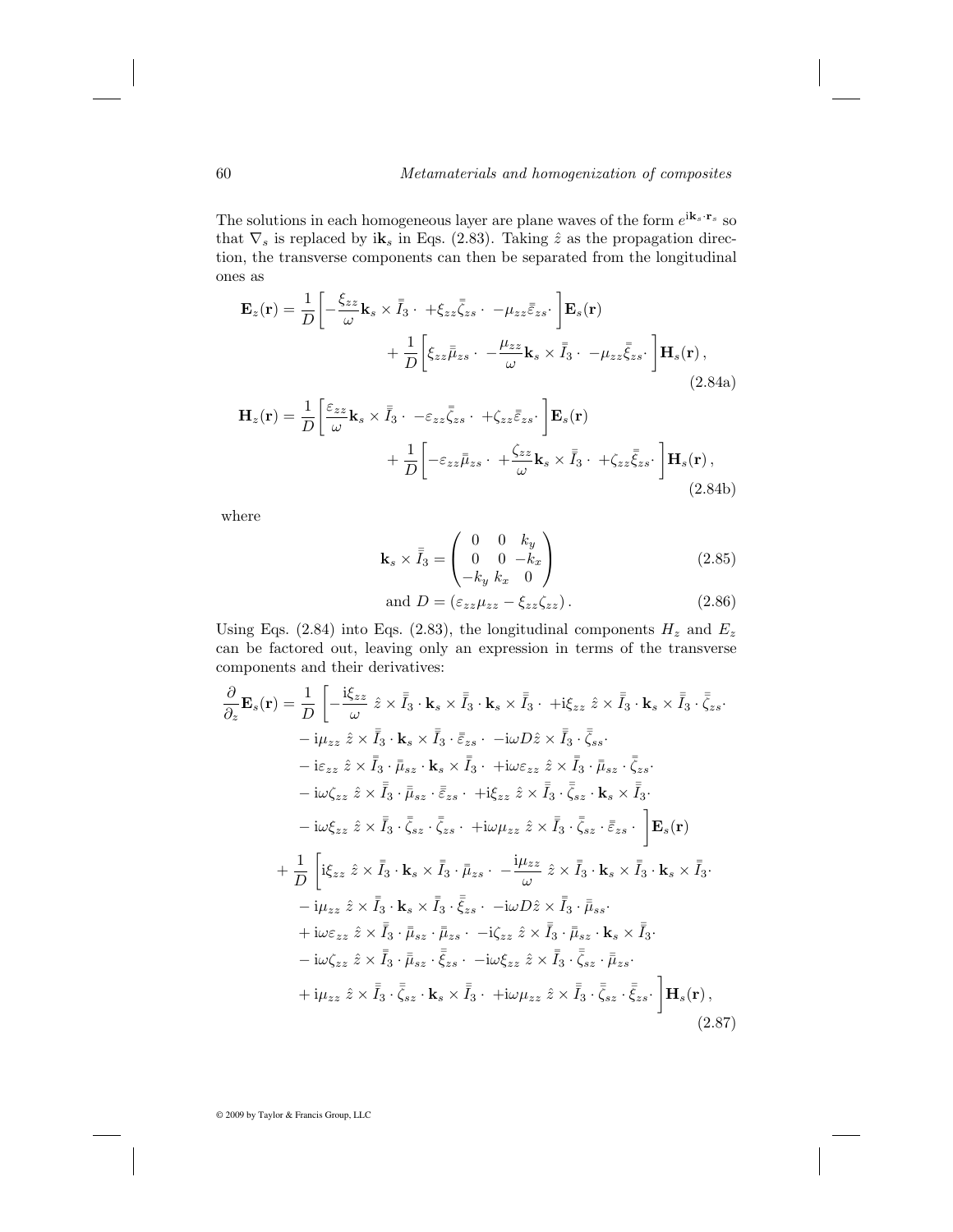where

$$
\hat{z} \times \bar{I}_3 = \begin{pmatrix} 0 & -1 & 0 \\ 1 & 0 & 0 \\ 0 & 0 & 0 \end{pmatrix} . \tag{2.88}
$$

Note that the second equation expressing  $\partial \mathbf{H}_s(\mathbf{r})/\partial z$  is directly obtained from Eqs. (2.87) and from the duality condition so that we do not write it explicitly here. The two equations thus obtained can then be gathered in a matrix form as (Berreman 1972, Chew 1990, Norgen 1997):

$$
\frac{\partial}{\partial z} \left( \mathbf{E}_s(\mathbf{r}) \right) \left( \bar{\bar{F}}_{11} \bar{\bar{F}}_{12} \right) \cdot \left( \mathbf{E}_s(\mathbf{r}) \right) ,\tag{2.89}
$$

where each  $\bar{F}_{ij}$   $(\{i, j\} \in \{1, 2\})$  is the top-left  $2 \times 2$  matrix obtained from Eqs. (2.87) and its dual (a  $2 \times 2$  system that is obtained by discarding the zero components in Eqs. (2.87)). Written in vectorial form, the system (2.89) is a simple ordinary differential equation that admits exponential functions as solutions. Being a  $4 \times 4$  system, it admits four eigenvalues, four eigenvectors, and four coefficients that need to be determined by applying the boundary conditions at the interfaces between all the layers. The eigenvectors correspond to the polarization states of the transverse electromagnetic field components, while the eigenvalues correspond to the wave-vectors supported by the medium. For example, if we consider an isotropic homogeneous medium, the four solutions correspond to the TE and TM polarizations (which happen to share similar wave-vectors) propagating in the upward and downward directions.

The eigenvectors and eigenvalues can thus be sorted so that the first two correspond to upward propagating waves while the last two correspond to downward propagating waves. For reasons that will be made clear in Chapter 5 in order to avoid all confusion in media with negative constitutive parameters, this ordering should be performed by examining the direction of power propagation (the Poynting vector) rather than just the sign of the wavenumbers.

Upon defining the vector  $\mathbf{V}(z)$  as the  $4 \times 1$  vector  $[\mathbf{E}_s(\mathbf{r}); \mathbf{H}_s(\mathbf{r})]^T$  (where the subscript  $T$  denotes the transpose operator), we can rewrite Eq.  $(2.89)$ as  $\frac{\partial}{\partial z}$ **V**(*z*) =  $\bar{F} \cdot$  **V**(*z*), where the 4 × 4 tensor  $\bar{F}$  is straightforwardly defined from Eq. (2.89). Following the notation of Chew (1990), we denote by  $\bar{a}_n$  the tensor containing the four (sorted) eigenvectors of medium  $\#n$ , and  $\bar{\bar{\beta}}_n$  the diagonal  $4 \times 4$  tensor containing the four (sorted) eigenvalues of medium  $\#n$ . Thus, the transverse polarization states in medium  $n(\mathbf{V}_n(z))$  are written as

$$
\text{medium 1:} \quad \mathbf{V}_1(z) = \bar{\bar{a}}_1 \cdot e^{i\bar{\bar{\beta}}_1 z} \cdot \begin{bmatrix} \bar{\bar{R}} \\ \bar{\bar{I}}_2 \end{bmatrix} \cdot \begin{bmatrix} A_{31} \\ A_{41} \end{bmatrix}, \tag{2.90a}
$$

$$
\text{medium } n: \quad \mathbf{V}_n(z) = \bar{\bar{a}}_n \cdot e^{i\bar{\bar{\beta}}_n z} \cdot \mathbf{A}_n, \tag{2.90b}
$$

$$
\mathbf{V}_n(z) = \bar{\bar{P}}_n(z, z_{n-1}) \cdot \mathbf{V}_n(z_{n-1}). \tag{2.90c}
$$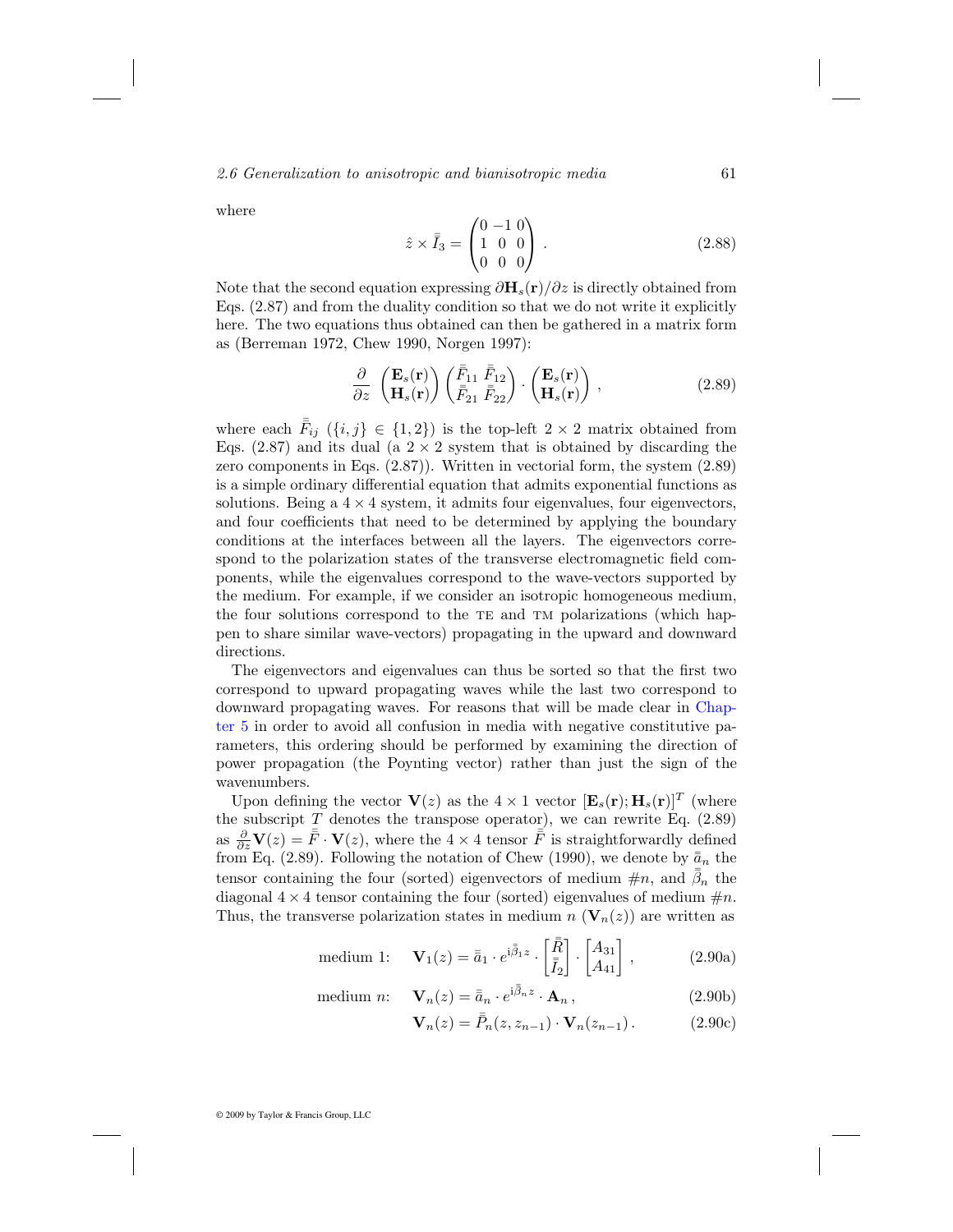$A_{31}$  and  $A_{41}$  are the amplitudes of the two polarizations of the down-going incident waves and are therefore known (if the first medium is free-space,  $A_{31}$ ) and  $A_{41}$  represent the amplitudes of the TE and TM incident waves).  $A_n$  is a  $4 \times 1$  vector containing the coefficients of the four waves in medium n, and  $\bar{\bar{P}}$ represents the propagator (or transfer) matrix (Chew 1990) defined as

$$
\bar{\bar{P}}_n(z, z_{n-1}) = \bar{\bar{a}}_n \cdot e^{i\bar{\bar{\beta}}_n(z - z_{n-1})} \cdot \bar{\bar{a}}_n^{-1}.
$$
\n(2.91)

These expressions can be directly used in the boundary conditions  $V_n(z_{n-1}) =$  **expressing the continuity of the tangential electric and magnetic** components and providing a recurrence relation in the vector **V**:

$$
\mathbf{V}_{1}(z_{1}) = \mathbf{V}_{2}(z_{1}) = \bar{P}_{2}(z_{1}, z_{2}) \cdot \mathbf{V}_{2}(z_{2}),
$$
\n
$$
\mathbf{V}_{2}(z_{2}) = \mathbf{V}_{3}(z_{2}) = \bar{P}_{3}(z_{2}, z_{3}) \cdot \mathbf{V}_{3}(z_{3}),
$$
\n
$$
\vdots
$$
\n
$$
\mathbf{V}_{n-2}(z_{n-2}) = \mathbf{V}_{n-1}(z_{n-2}) = \bar{P}_{n-1}(z_{n-2}, z_{n-1}) \cdot \mathbf{V}_{n-1}(z_{n-1}),
$$
\n
$$
\mathbf{V}_{n-1}(z_{n-1}) = \mathbf{V}_{n}(z_{n-1}).
$$
\n(2.92)

Combining all the terms, we get

$$
\mathbf{V}_{1}(z_{1}) = \bar{P}_{2}(z_{1}, z_{2}) \cdot \bar{P}_{3}(z_{2}, z_{3}) \cdot \ldots \cdot \bar{P}_{n-1}(z_{n-2}, z_{n-1}) \cdot \mathbf{V}_{n}(z_{n-1})
$$
  
=  $\bar{P}_{A}(z_{1}, \ldots, z_{n-1}) \cdot \mathbf{V}_{n}(z_{n-1}).$  (2.93)

Upon using Eqs. (2.90a) and (2.90c), the state vector for the transverse components is written as

$$
\mathbf{V}_n(z) = \bar{\bar{P}}_n(z, z_{n-1}) \cdot \bar{\bar{P}}_A^{-1}(z_1, \dots, z_{n-1}) \cdot \bar{\bar{a}}_1 \cdot e^{i\bar{\bar{\beta}}_1 z_1} \cdot \begin{bmatrix} \bar{\bar{R}} \\ \bar{\bar{I}}_2 \end{bmatrix} \cdot \begin{bmatrix} A_{31} \\ A_{41} \end{bmatrix} .
$$
 (2.94)

The last medium is treated equally and yields

$$
\mathbf{V}_N(z) = \bar{\bar{a}}_N \cdot e^{i\bar{\bar{\beta}}_N z} \cdot \begin{bmatrix} 0\\ \bar{T} \end{bmatrix} \cdot \begin{bmatrix} A_{31} \\ A_{41} \end{bmatrix} . \tag{2.95}
$$

In these equations,  $\bar{\bar{R}}$  and  $\bar{\bar{T}}$  are  $2 \times 2$  dyads that need to be solved for. Still assuming free-space as the surrounding medium, the polarization in the first and last medium can be decomposed into TE and TM so that the various components of the reflection and transmission dyads correspond to  $TE/TM$ reflection (transmission) due to a  $TE/TM$  incidence. Writing the recurrence formula from the first to the last medium,

$$
\bar{\bar{a}}_1 \cdot e^{i\bar{\bar{\beta}}_1 z_1} \cdot \begin{bmatrix} \bar{\bar{R}} \\ \bar{\bar{I}}_2 \end{bmatrix} \bar{P}_A(z_1, \dots, z_{N-1}) \cdot \bar{\bar{a}}_N \cdot e^{i\bar{\bar{\beta}}_N z_{N-1}} \begin{bmatrix} 0 \\ \bar{\bar{T}} \end{bmatrix}
$$
 (2.96)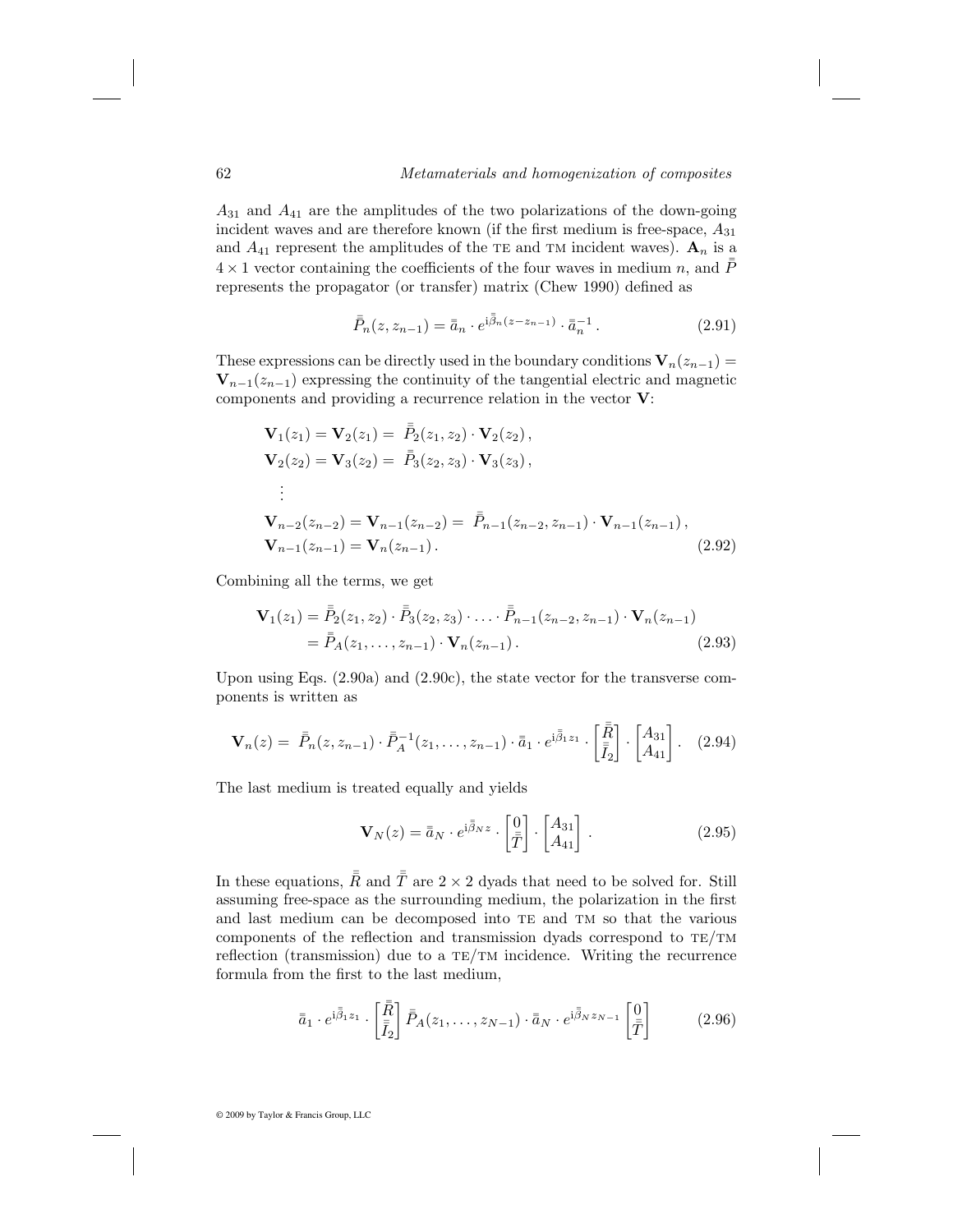produces a matrix equation that can be solved for  $\bar{\bar{R}}$  and  $\bar{\bar{T}}$ . Using Eqs. (2.90a) and (2.84), the fields in each medium can be entirely determined.

The method presented in this section is therefore able to produce not only the reflection and transmission dyads but also the field profile in each layer (which is not directly necessary in the retrieval process). The concatenation of  $2 \times 2$  or  $4 \times 4$  matrix multiplication makes this method very fast, and thus well suited in an inversion algorithm that requires multiple forward solutions for various inputs.

In addition, the method can be carried out analytically in some simple cases of constitutive tensors in order to obtain closed-form expressions for the reflection and transmission coefficients, necessary for any retrieval algorithm based on analytical solutions. For example, the following expressions can be directly obtained:

1. A half-space interfacing free-space and a biaxial medium, defined by the dyads

$$
\bar{\bar{\varepsilon}}_1 = \varepsilon_0 \bar{\bar{I}}_3, \qquad \qquad \bar{\bar{\mu}}_1 = \mu_0 \bar{\bar{I}}_3 \tag{2.97a}
$$

$$
\bar{\bar{\varepsilon}}_2 = \begin{bmatrix} \varepsilon_{2x} & 0 & 0 \\ 0 & \varepsilon_{2y} & 0 \\ 0 & 0 & \varepsilon_{2z} \end{bmatrix}, \qquad \bar{\mu}_2 = \begin{bmatrix} \mu_{2x} & 0 & 0 \\ 0 & \mu_{2y} & 0 \\ 0 & 0 & \mu_{2z} \end{bmatrix}.
$$
 (2.97b)

For  $k_y = 0$ , the TE coefficients (identified by the 'hs' subscript to denote the half-space case) are expressed as

$$
R_{\rm hs} = \frac{k_{z1}\sqrt{\mu_{2x}\mu_{2z}} - k_{z2}\mu_1}{k_{z1}\sqrt{\mu_{2x}\mu_{2z}} + k_{z2}\mu_1},\tag{2.98a}
$$

$$
T_{\text{hs}} = \frac{2k_{z1}\sqrt{\mu_{2x}\mu_{2z}}}{k_{z1}\sqrt{\mu_{2x}\mu_{2z}} + k_{z2}\mu_1},
$$
\n(2.98b)

where

$$
k_{z2}^2 = \omega^2 \varepsilon_{2y} \mu_{2z} - k_x^2. \tag{2.99}
$$

2. A slab of biaxial medium defined by similar constitutive parameters and surrounded by free-space produces a reflection and transmission coefficients that are expressed as

$$
R_{\rm slab} = \frac{R_{\rm hs}(e^{2\Phi} - 1)}{R_{\rm hs}^2 e^{2\Phi} - 1}, \qquad T_{\rm slab} = \frac{R_{\rm hs}^2 - 1}{R_{\rm hs}^2 e^{2\Phi} - 1}, \tag{2.100}
$$

where  $\Phi = ik_{z1}d$ , d being the thickness of the slab.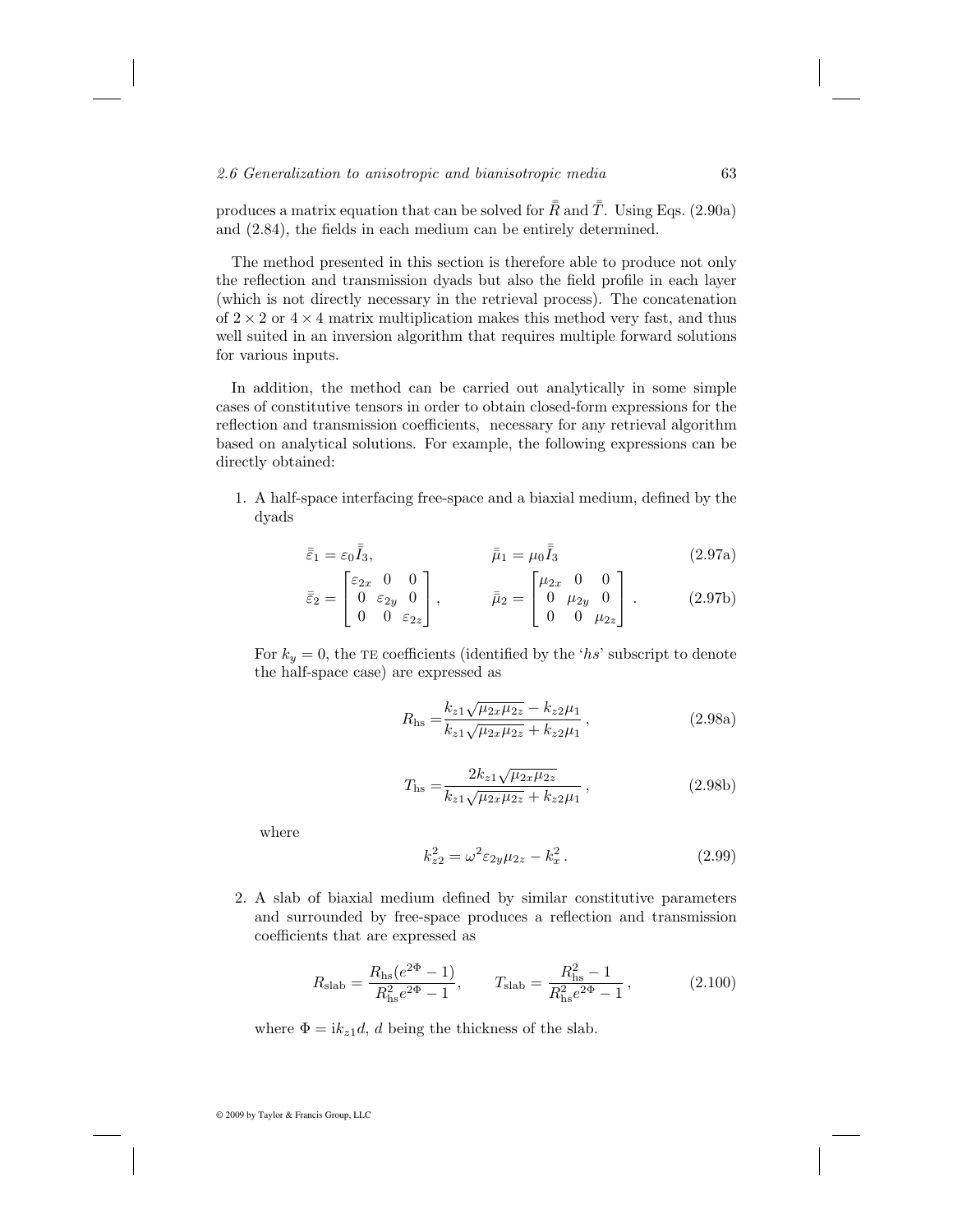3. A slab of bianisotropic medium defined by the following constitutive parameters:

$$
\bar{\bar{\varepsilon}}_{r} = \begin{bmatrix} \varepsilon_{r_{xx}} & 0 & 0 \\ 0 & 1 & 0 \\ 0 & 0 & \varepsilon_{r_{zz}} \end{bmatrix}, \qquad \bar{\bar{\mu}}_{r} = \begin{bmatrix} 1 & 0 & 0 \\ 0 & \mu_{r_{yy}} & 0 \\ 0 & 0 & 1 \end{bmatrix}, \qquad (2.101a)
$$
\n
$$
\bar{\bar{\varepsilon}}_{r} = \begin{bmatrix} 0 & 0 & 0 \\ 0 & 0 & 0 \end{bmatrix}
$$
\n
$$
\bar{\bar{\varepsilon}}_{r} = \begin{bmatrix} 0 & 0 & 0 \\ 0 & 0 & 0 \end{bmatrix} \qquad \bar{\bar{\varepsilon}}_{r} = \begin{bmatrix} 0 & 0 & 0 \\ 0 & 0 & 0 \end{bmatrix} \qquad (2.101b)
$$

$$
\bar{\xi}_r = \begin{bmatrix} 0 & 0 & 0 \\ 0 & -i\xi & 0 \end{bmatrix}, \qquad \bar{\zeta}_r = \begin{bmatrix} 0 & 0 & i\xi \\ 0 & 0 & 0 \end{bmatrix}.
$$
 (2.101b)

These constitutive dyads correspond to the well-accepted model for the original split ring resonator (Pendry et al. 1999, Smith et al. 2000) (see [Fig. 3.8](#page-22-0)) and have been studied in detail in Marques et al. (2002). The diagonal permittivity and permeability reflect the usual anisotropic property of the metamaterial due to the orientation of the metallic rods and rings. The bianisotropic terms instead are directly related to the shape of the metallic ring. In this case, the presence of oppositely oriented gaps in the two rings induces asymmetric currents and charge distributions in them due to the impinging magnetic field, generating symmetric dipole moments in one direction and asymmetric dipole moments in the orthogonal direction on either side of the ring. The asymmetric components do not cancel out and result in the generation of an electric polarization from an incident magnetic field, directly following the definition of bianisotropy in Eqs. (2.79). Conversely, an electric field propagating in the plane of the ring may impinge on either its symmetric side or its asymmetric side. If impinging on the asymmetric side, the induced current distribution is asymmetric, creating a current flow and therefore a magnetic field. We therefore have the creation of a magnetic field due to the interaction of the structure with the impinging electric field. Note, however, that the original ring is composed of two interlaced split-rings, whereas the explanation of the bianisotropic effect only requires one split-ring. The presence of the second split-ring would require a rigorous consideration of coupling and fringing fields between the two rings for a more accurate quantitative description. A methodology for including these effects is presented in Section 3.2.7.

Given the orientation of the rings in the metamaterial, it is more natural to look for a  $TM$  polarization ( $H$  fields normal to the plane of the rings) in this case. The reflection coefficients for both the half-space and slab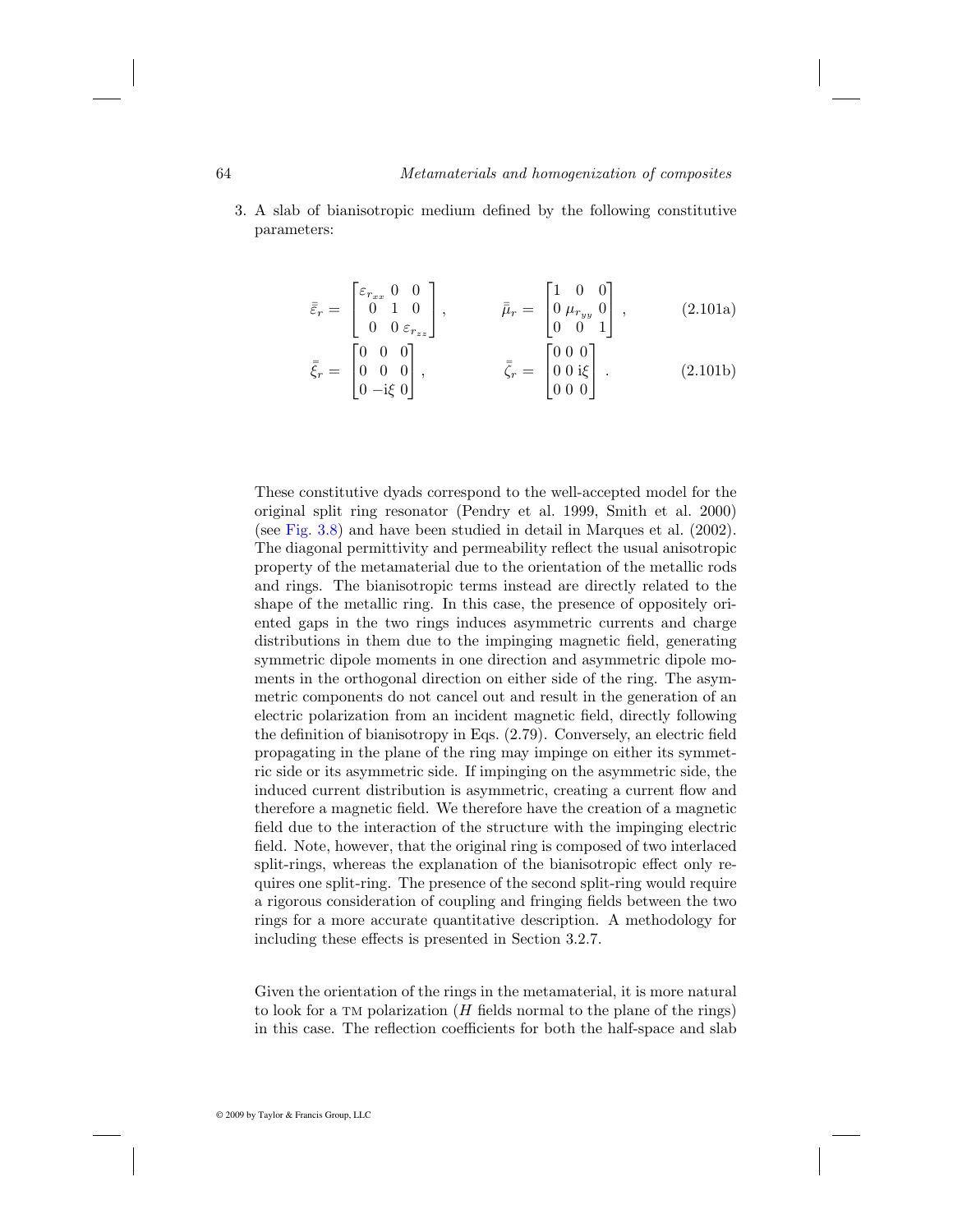#### *2.6 Generalization to anisotropic and bianisotropic media* 65

cases are given by

$$
R_{\rm hs} = \frac{k_{z1}\varepsilon_{2z} - k_{z2}\varepsilon_1}{k_{z1}\varepsilon_{2z} + k_{z2}\varepsilon_1},\tag{2.102a}
$$

$$
R_{\rm slab} = \frac{R_{\rm hs} \left(e^{2\Phi} - 1\right)}{\left(R_{\rm hs}\right)^2 e^{2\Phi} - 1},\tag{2.102b}
$$

where

$$
k_{z2}^2 = \frac{\varepsilon_{2x}}{\varepsilon_{2z}} \left( \omega^2 \varepsilon_{2z} \mu_{2y} - k_x^2 - \omega^2 \xi^2 \right) , \qquad (2.103a)
$$

$$
\Phi = i k_{z2} d. \tag{2.103b}
$$

#### **2.6.2 Inversion algorithm**

Two approaches can be considered for the inversion of the tensorial parameters: an analytical one where, like in the biaxial case, one looks for a formula yielding directly the unknown parameters, and a numerical one, typically based on an optimization scheme and a search algorithm. The analytical approach has the appeal of providing the exact solution without ambiguity and almost instantaneously. However, the situations where an inversion formula can be obtained is usually limited to simple tensors for which an analytical derivation is still manageable. The numerical approach, on the other hand, can always be applied but does not offer the guarantee of convergence and may find local minima as the solution. This can be somehow avoided by the use of both deterministic and stochastic algorithms, even though the final results still need to be checked for consistency. In addition, the numerical minimization of such highly nonlinear problems often requires very long computation time without providing the assurance of the existence of a unique solution.

In the case of the bianisotropy governed by Eqs. (2.101), the tensors are simple enough to allow for an analytical solution and, more interestingly, this model corresponds to the effective medium of a widely used split-ring resonator, as shown in Marques et al. (2002). The unknowns to be solved for  $(\varepsilon_x, \varepsilon_y, \varepsilon_z, \mu_x, \mu_y, \mu_z, \xi)$ , require multiple equations that can be obtained by varying the polarization and incidence angles with respect to the unit cell of the metamaterial. The number of unknowns and therefore the number of equations required depend on the initial assumption: for lossless media seven unknowns need to be determined whereas fourteen need to be determined in the case of a lossy medium (note that if ξ is *a priori* known to be real, we still treat it as complex and expect to retrieve a zero imaginary part). The incidences and polarizations that provide the necessary information are illus-trated in [Fig. 2.8,](#page-37-0) labeled as TE<sub>i</sub> and TM<sub>i</sub>  $(i = 1, 2, 3)$ . The bianisotropic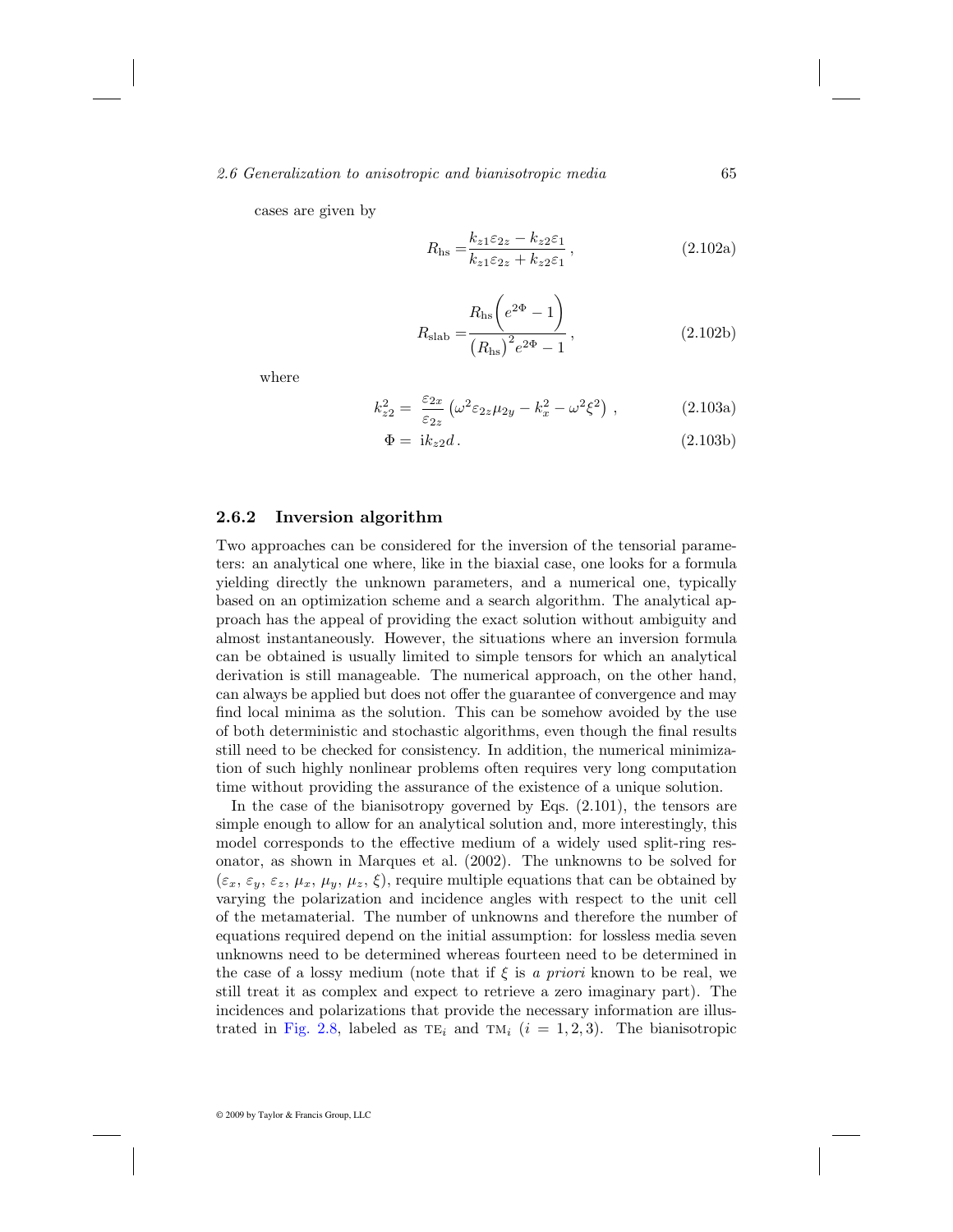<span id="page-37-0"></span>

**Figure 2.8** Illustration of multiple incidences and polarizations impinging on a unit cell of bianisotropic metamaterial governed by the model of Eqs. (2.101).

**Table 2.1** Redefinition of the impedance and the index of refraction for the incidences defined in Fig. 2.8. Note that the  $TE<sub>2</sub>$  case is lossless.

|                 | Case   Dispersion relation                                                | Impedance                                                                  | Index of refraction                                          |
|-----------------|---------------------------------------------------------------------------|----------------------------------------------------------------------------|--------------------------------------------------------------|
| TE <sub>1</sub> | $k_z^2 = k_0^2 \varepsilon_y \mu_x$                                       | $\sqrt{\mu_x/\varepsilon_y}$                                               | $\sqrt{\varepsilon_y \mu_x}$                                 |
| TE <sub>2</sub> | $k_x^2 = k_0^2 (\varepsilon_z \mu_y - \xi^2)$                             | $\mu_y/(\sqrt{\varepsilon_z\mu_y-\xi^2+i\xi})$                             | $\sqrt{\varepsilon_z \mu_y - \xi^2}$                         |
| TE <sub>3</sub> | $k_y^2 = k_0^2 \varepsilon_x \mu_z$                                       | $\sqrt{\mu_z/\varepsilon_x}$                                               | $\sqrt{\varepsilon_x \mu_z}$                                 |
| $TM_1$          | $k_z^2 = k_0^2 (\varepsilon_x \mu_y - \varepsilon_x/\varepsilon_z \xi^2)$ | $\varepsilon_x/\sqrt{\varepsilon_x\mu_y-\varepsilon_x/\varepsilon_z\xi^2}$ | $\sqrt{\varepsilon_x\mu_y-\varepsilon_x/\varepsilon_z\xi^2}$ |
| TM <sub>2</sub> | $k_x^2 = k_0^2 \varepsilon_y \mu_z$                                       | $\sqrt{\varepsilon_y/\mu_z}$                                               | $\sqrt{\varepsilon_y \mu_z}$                                 |
| $TM_3$          | $\  k_y^2 = k_0^2 (\varepsilon_z \mu_x - \mu_x / \mu_y \xi^2)$            | $\varepsilon_z/\sqrt{\varepsilon_z\mu_x-\mu_x/\mu_y\xi^2}$                 | $\sqrt{\varepsilon_z \mu_x - \mu_x / \mu_y \xi^2}$           |

property of this ring comes from the coupling between the  $y$  component of the magnetic field that produces an imbalance of charges via induced currents and hence, an electric field, and conversely, between the z component of the electric field that produces a magnetic field by driving a current via the polarization charges. Consequently, out of the six incidences considered, only three of them see the bianisotropy ( $TE_2$ ,  $TM_1$ ,  $TM_3$ ) and only one ( $TE_2$ ) sees it for both the electric and magnetic field (since it contains both  $E_z$  and  $H_y$ ). The other incidences propagate through the medium as if it were isotropic, and therefore the retrieval of the associated constitutive parameters can be performed directly using the method presented in the previous section, providing that the index of refraction and the impedance are properly redefined (see Tab. 2.1 and also Appendix B).

Incidence  $TE_2$  requires a particular attention since it contains both an  $H_y$ component that induces an electric dipole in the  $\hat{z}$  direction, and an  $E_z$  component that induces a magnetic dipole in the  $\hat{y}$  direction. Using the method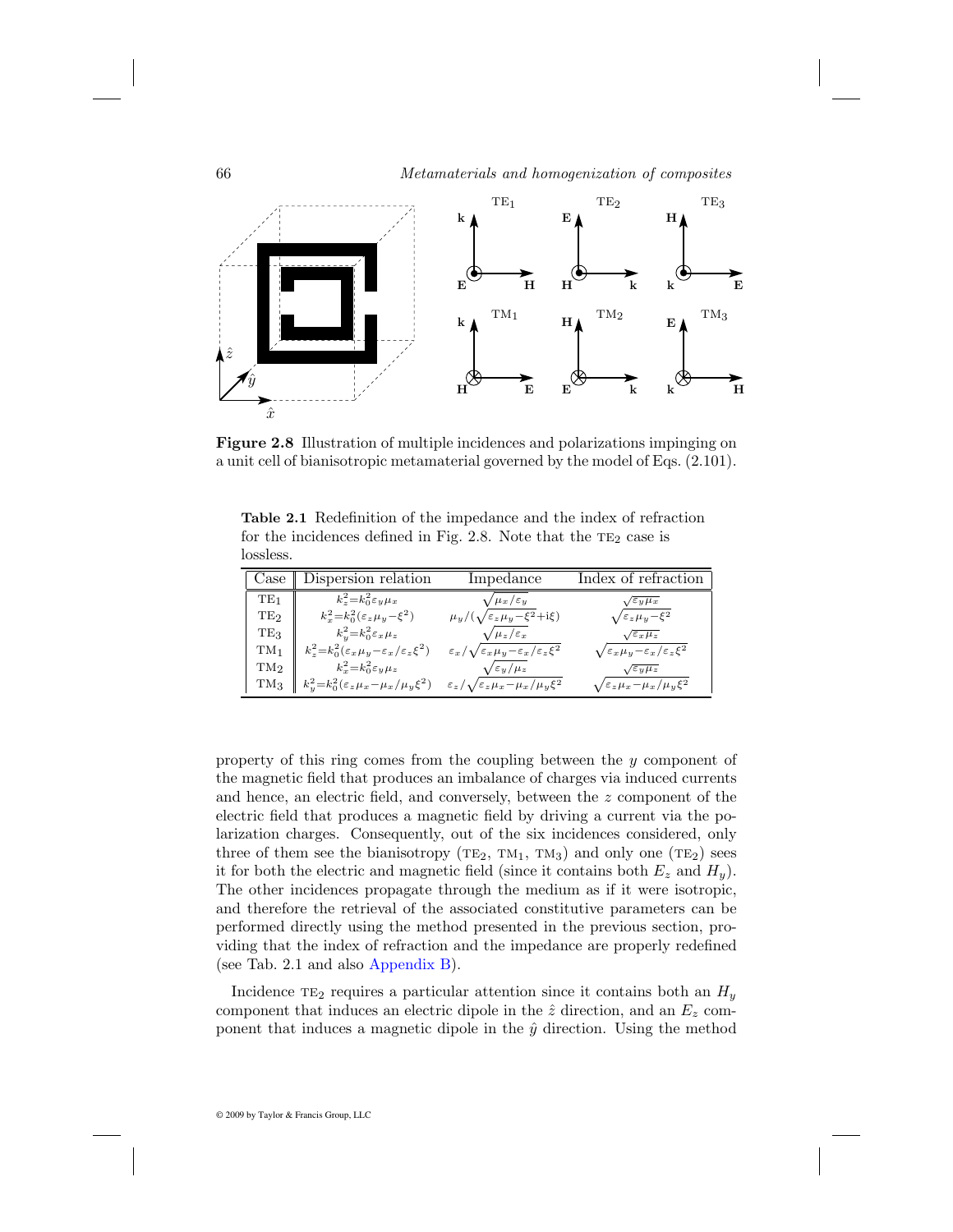presented in Section 2.6.1, the  $S_{11}$  and  $S_{21}$  parameters are found to be

$$
S_{11} = \frac{\frac{\mu_{2y} - k_{2x}/k_0 - i\xi}{\mu_{2y} + k_{2x}/k_0 + i\xi} (1 - e^{2ik_{2x}d})}{1 - \frac{(k_{2x}/k_0 - \mu_{2y})^2 + \xi^2}{(k_{2x}/k_0 + \mu_{2y})^2 + \xi^2} e^{2ik_{2x}d}},
$$
(2.104a)

$$
S_{21} = \frac{\left(1 - \frac{(k_{2x}/k_0 - \mu_{2y})^2 + \xi^2}{(k_{2x}/k_0 + \mu_{2y})^2 + \xi^2}\right) e^{ik_{2x}d}}{1 - \frac{(k_{2x}/k_0 - \mu_{2y})^2 + \xi^2}{(k_{2x}/k_0 + \mu_{2y})^2 + \xi^2} e^{2ik_xd}},
$$
\n(2.104b)

where  $k_{2x}$  is the wavenumber in the propagation direction inside the medium, governed by the dispersion relation given in [Tab. 2.1](#page-37-0). In this general case, one cannot define a unique impedance and index of refraction so that the inversion of Eqs. (2.104) needs to be performed numerically as proposed in Chen et al. (2005d). In the special case of a lossless medium, however, Eqs. (2.104) can be simplified as follows:

$$
S_{11} = \frac{R_{01}(1 - e^{2\mathrm{i}nk_0d})}{1 - R_{01}^2 e^{2\mathrm{i}nk_0d}},\tag{2.105a}
$$

$$
S_{21} = \frac{(1 - R_{01}^2)e^{2\mathrm{i}nk_0d}}{1 - R_{01}^2 e^{2\mathrm{i}nk_0d}},\tag{2.105b}
$$

where  $R_{01} = (z - 1)/(z + 1)$  is the half-space reflection coefficient, and z is the impedance redefined in Tab. 2.1. The inversion of Eqs. (2.105) can then be performed analytically and is straightforward.

The method presented above was first tested on analytical results: assuming a Lorentz model for the permittivity, the permeability, and the bianisotropic term, the reflection and transmission coefficients can be computed and subsequently used in the inversion algorithm. This procedure is therefore a selfcheck, where the output results are expected to be identical to the input ones, with a total control on all the parameters along the way. The results for both lossless and lossy media are shown in [Fig. 2.9](#page-39-0) and [Fig. 2.10](#page-43-0), respectively. In both cases, the method is seen to produce an excellent matching with the reference results, as is expected from an analytical approach.

The next step is to apply the inversion method to the ring of [Fig. 2.8](#page-37-0), with the reflection and transmission coefficients generated from the forward method shown in Section 2.3. Unlike the reflection and transmission data obtained from an analytical formula as above, those obtained from a numerical code are inherently imperfect and noisy to some extent, very much like those obtained from measurements.

In order to illustrate the necessity of using the bianisotropic retrieval when working with the ring shown in Fig. 2.8, which also highlights the importance of using a correct model when retrieving effective parameters of metamaterials, we first apply the isotropic retrieval of Section 2.4.2 along each direction. With six complex parameters to retrieve (the real and imaginary parts of  $\varepsilon_x$ ,  $\varepsilon_y$ ,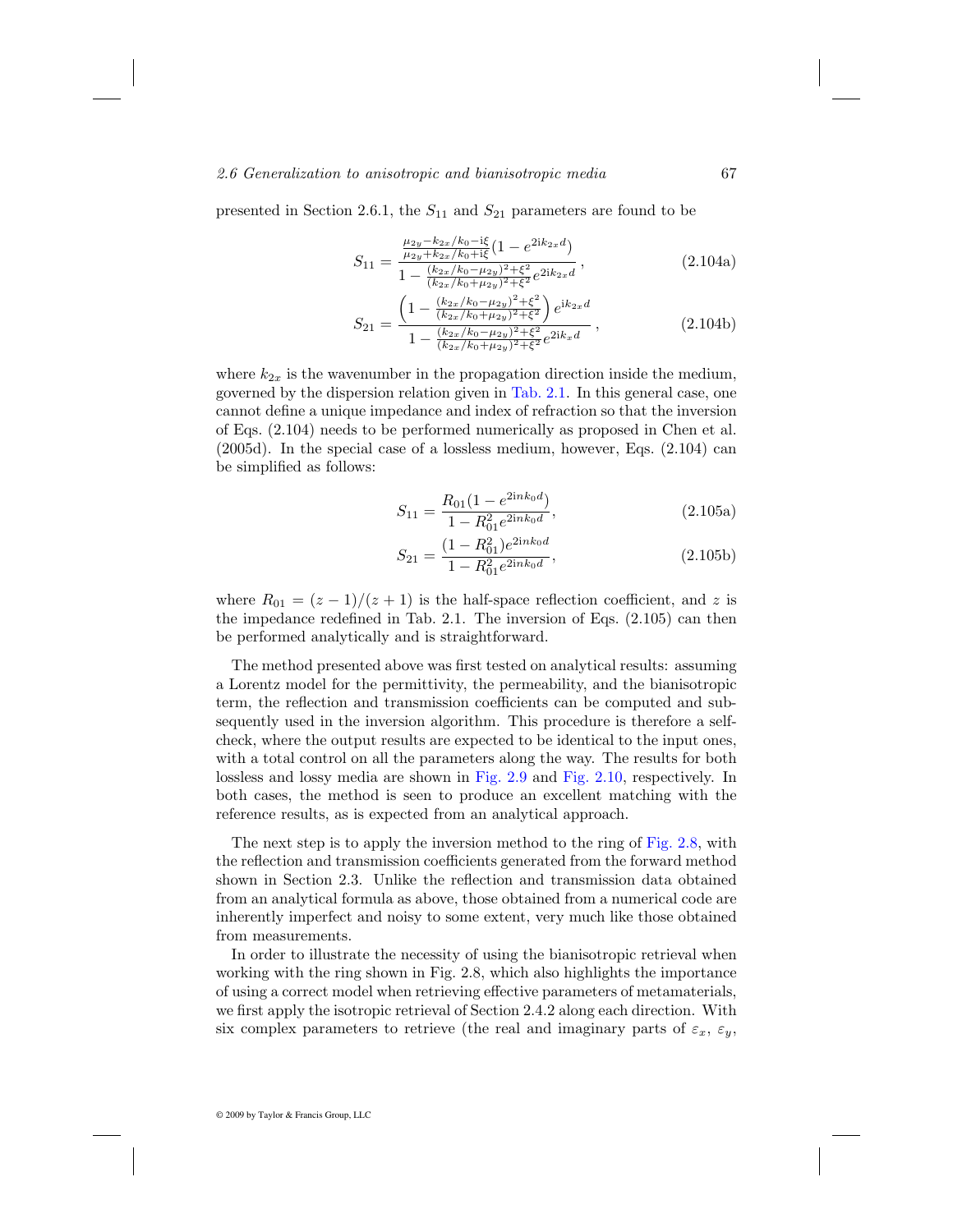<span id="page-39-0"></span>

**Figure 2.9** Retrieval results on analytical lossless Lorentz models for the permittivity, the permeability, and the bianisotropic term. The matching is seen to be excellent. The results are taken from Chen et al. (2005d; 2006e).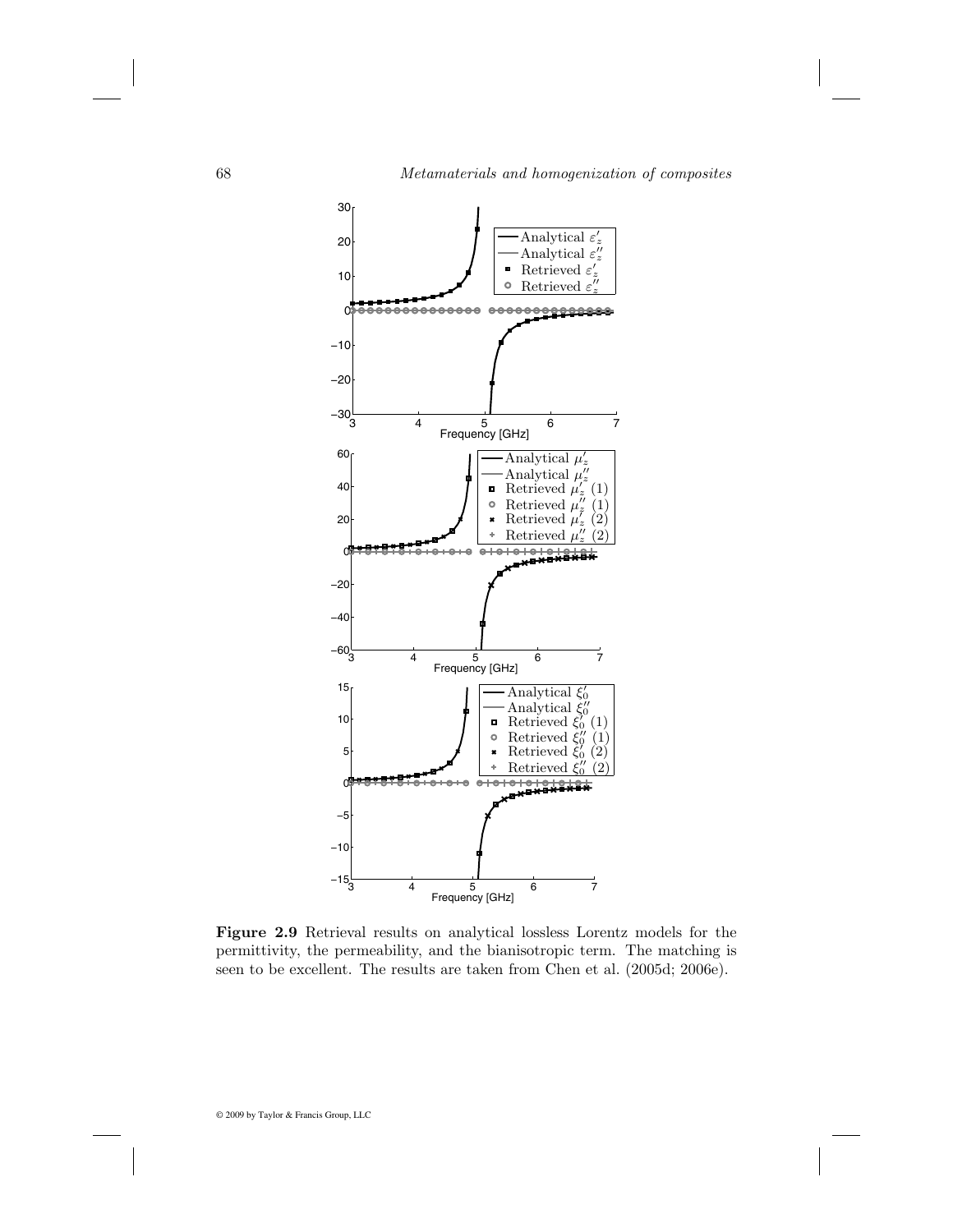$\varepsilon_z$ ,  $\mu_x$ ,  $\mu_y$ ,  $\mu_z$ ) and twelve complex sets of data (six incidences that all give a complex reflection and transmission coefficient), we have twice as many equations as unknowns so that each parameter can be retrieved twice, as a consistency check. The results are shown in [Fig. 2.11](#page-44-0) where two important features are immediately seen: the two values retrieved for  $\varepsilon_x$ ,  $\varepsilon_y$ ,  $\mu_x$ , and  $\mu_z$  agree very well all across the frequency range, except for some numerical artefacts due to either noise or resonance of other parameters. However, the two retrieved results for  $\varepsilon_z$  and  $\mu_y$  present significant discrepancies, especially close to resonance. These discrepancies prevent us from concluding the correct effective parameter, and illustrate how an incomplete model of a metamaterial may yield inconsistent results.

The bianisotropic study summarized in [Tab. 2.1](#page-37-0) reveals that the transmission and reflection coefficients involve  $\varepsilon_z$ ,  $\mu_y$ , and  $\xi$  in the incidences TE<sub>2</sub>,  $TM_1$ , and  $TM_3$  so that it is not surprising to obtain inconsistent results when the bianisotropy is not included. When it is included, however, the results are shown in [Fig. 2.12](#page-45-0) and reveal a significant improvement in the matching of the two results, giving us confidence that the results as well as the model this time are accurate.

It should now be clear that the inclusion of the bianisotropic term in the model of the split ring shown in [Fig. 2.8](#page-37-0) is essential. Failure to do so results in biaxial parameters  $(\varepsilon_x, \varepsilon_y, \varepsilon_z, \mu_x, \mu_y, \mu_z)$  that are incidence dependent, which is clearly unsatisfactory for a homogeneous medium. This stresses the importance of first developing a correct physical model of the metamaterial under study and then of developing the corresponding inversion algorithm. However, such a model may not always be easy to predetermine, in which case one might try to resort to an all numerical solution without *a priori* assumptions. Needless to say that if no information is known in the tensorial constitutive relation, the problem contains 72 unknowns (nine complex unknowns in four tensors) and is highly nonlinear. The corresponding minimization problem becomes tremendously challenging to solve because of the presence of a very large number of local minima, in addition to requiring heavy computational resources. It is nonetheless interesting to take a closer look at such a method because of its generality.

The minimization problem can be written as follows: :

$$
f(\bar{\mathbf{x}}) = \sum_{\phi,\theta} \sum_{i,j \in \{1,2\}} \left\{ |R_{ij}(\theta,\phi) - R_{ij}^m(\theta,\phi)|^2 + |T_{ij}(\theta,\phi) - T_{ij}^m(\theta,\phi)|^2 \right\},\tag{2.106}
$$

where  $(R_{ij}, T_{ij})$  are the reflection and transmission coefficients computed from the method presented in Section 2.3, while  $(R_{ij}^m, T_{ij}^m)$  are the measured (and therefore known) reflection and transmission coefficients. The sum over  $\theta$  and  $\phi$  indicates that multiple incident angles need to be incorporated in order to provide enough equations for the number of unknowns, whereas the sum of  $(i, j)$  indicates the two possible incident polarization states. All the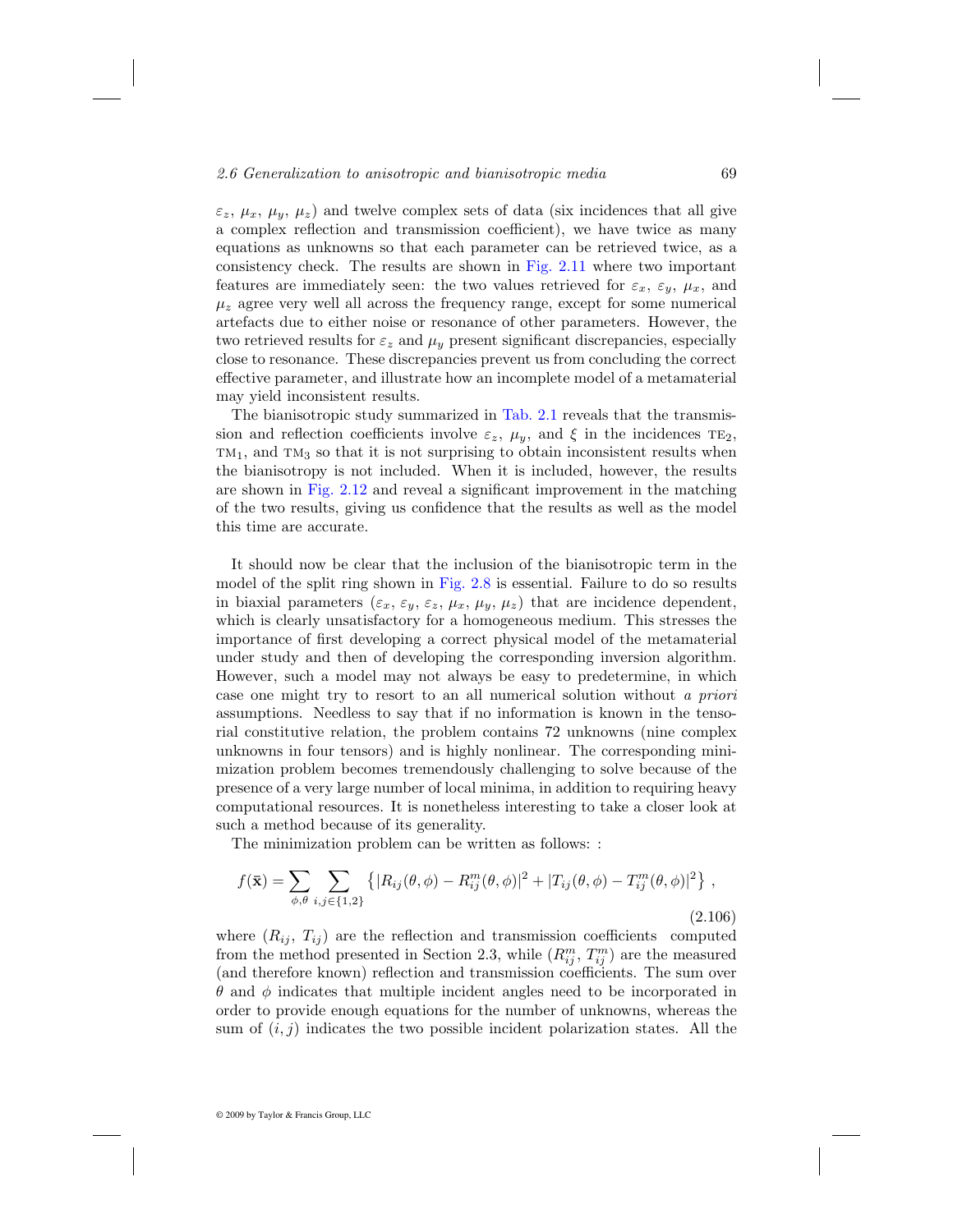parameters are included in the vector  $\bar{x}$  and the global minimum of f is searched, which corresponds to a relative error between the known parameters and the computed ones smaller than a pre-set threshold. Note that weighting factors are often included in the functional in order to improve convergence, as for example proposed in Chen et al. (2006d).

Essentially two factors influence the choice of the minimization algorithm: the search of the global minimum and the computational time. Deterministic search methods have the advantage of a relatively small computational time but they are very inefficient at searching for the global minimum when too many local minima are present. On the other hand, stochastic methods span the search space more thoroughly but have the disadvantage of being slower. One could therefore think of judiciously combining the two: starting first with a stochastic method (such as a Genetic Algorithm or differential evolution) in order to span the search space and select a few candidates as good initial points for the second stage, where a deterministic method (such as a simplex method) takes over and converges to the minima associated with the initial guesses.

Still, the highly nonlinear optimization problem with 72 parameters might not be solvable and some assumptions might have to be introduced. A reasonable one is that the bianisotropy terms  $\xi$  and  $\zeta$  are zero at low frequencies, thus reducing the number of unknowns by half. The solution obtained in this way can be used as a good initial guess for the retrieval of the first frequency in the recursive algorithm. A second good assumption, which is controllable, is that the material thickness is small, typically less than a wavelength, in order to avoid phase ambiguity. In a broad-band retrieval process, this might require working with two or more sample thicknesses depending on frequency.

With these assumptions, such a parameter retrieval algorithm has been shown to accurately retrieve the frequency dispersive parameters of rotated Omega media (consisting of metallic particles in the shape of Ω) and general bianisotropic media (Chen et al. 2006d). The first example, a rotated Omega medium, is characterized by the constitutive tensors of Eqs. (2.101), to which we add a random rotation along the three Euler angles  $(\alpha, \beta, \gamma)$ . In the  $(\hat{x}, \hat{y}, \hat{z})$  coordinate system, the tensors are therefore potentially more complex than simply diagonal, yielding apparently more unknowns than really present in the problem. The various parameters of Eqs. (2.101) have been assumed to take the following analytical forms:

$$
\nu_i = 1 - \frac{F_{\nu i} f^2}{f^2 - f_{\nu i}^2 + i \gamma_{\nu i} f},
$$
\n(2.107)

where f is the frequency,  $\nu = {\varepsilon, \mu}, i = {x, y, z}$ , and where a similar resonance model for  $\xi$  has been used with the parameters  $(F_{\xi}, f_{\xi}, \gamma_{\xi})$ . The numerical values of all the parameters are given in [Tabs. 2.2](#page-42-0). Upon using the differential evolution algorithm at the first stage and two rounds of simplex method at the second stage, the optimized results for all the parameters are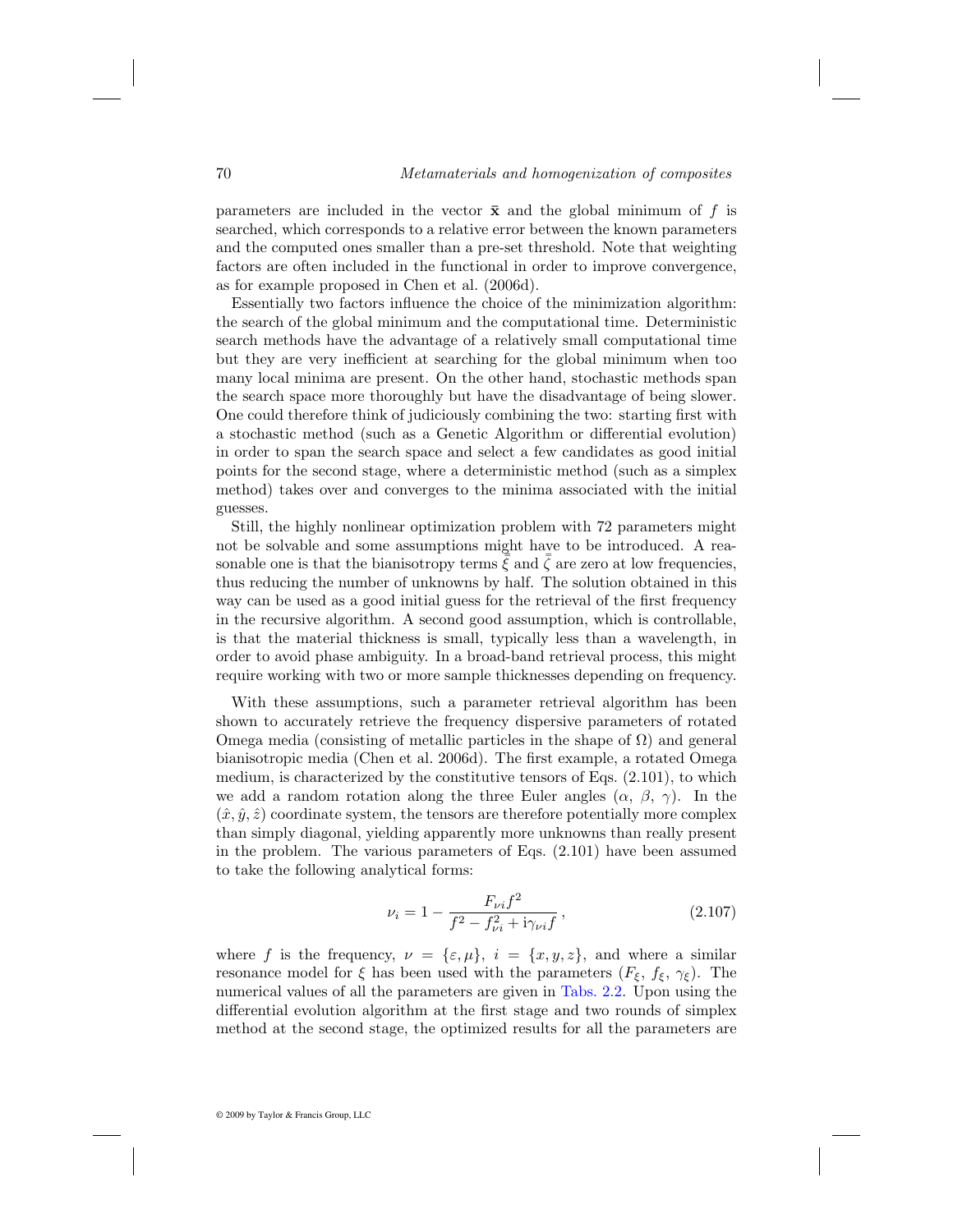<span id="page-42-0"></span>**Table 2.2** Parameter definition of Eq. (2.107).

| $f_{\nu i}$ [GHz] |   | $\boldsymbol{x}$ | у | $\tilde{\mathcal{C}}$ |  |  |
|-------------------|---|------------------|---|-----------------------|--|--|
|                   | ε |                  | ь | 3.5                   |  |  |
|                   | u |                  |   | 5                     |  |  |

| $\gamma_{\nu i}$ [GHz] |      |                  |     |           |  |  |
|------------------------|------|------------------|-----|-----------|--|--|
|                        |      | $\boldsymbol{x}$ |     |           |  |  |
|                        |      | 0.5              |     | $\rm 0.3$ |  |  |
|                        | I I. |                  | 0.3 |           |  |  |

| $F_{\nu i}$   |                  |                  |  |  | $= 4 \text{ GHz}$ | $\alpha$ | $\pi/5$     |
|---------------|------------------|------------------|--|--|-------------------|----------|-------------|
| $\varepsilon$ | $\overline{0.5}$ | $\overline{0.3}$ |  |  | $=$ 0.5 GHz       |          | $=$ $\pi/4$ |
| $\mu$         |                  |                  |  |  | $= 0.4$           |          | $=$ $\pi/6$ |

already in good agreement with the expected ones. [Fig. 2.13](#page-46-0) illustrates the agreement in the bianisotropic term, which is seen to be very good all across the frequency range.

As a second example, we shall mention the parameter retrieval for a general bianisotropic medium which is a chiroferrite medium, as studied in Dmitriev (2001):

$$
\bar{\bar{\varepsilon}}_r = \begin{pmatrix} \varepsilon_{xx} & \varepsilon_{xy} & 0 \\ -\varepsilon_{xy} & \varepsilon_{xx} & 0 \\ 0 & 0 & \varepsilon_{zz} \end{pmatrix}, \qquad \bar{\mu}_r = \begin{pmatrix} \mu_{xx} & \mu_{xy} & 0 \\ -\mu_{xy} & \mu_{xx} & 0 \\ 0 & 0 & \mu_{zz} \end{pmatrix},
$$

$$
\bar{\bar{\xi}}_r = \begin{pmatrix} \xi_{xx} & \xi_{xy} & 0 \\ -\xi_{xy} & \xi_{xx} & 0 \\ 0 & 0 & \xi_{zz} \end{pmatrix}, \qquad \bar{\zeta}_r = \begin{pmatrix} -\xi_{xx} & -\xi_{xy} & 0 \\ \xi_{xy} & -\xi_{xx} & 0 \\ 0 & 0 & -\xi_{zz} \end{pmatrix}.
$$
(2.108)

Although some parameters are zero and others are identical to each other, it is important to realize that this information should not be used in a general retrieval, and should in fact come as a result of the method. Like in the previous case, an analytical model can be assumed for all parameters and the retrieval should be carried out in two steps: the first step is run with a stochastic method that explores the entire search space, whereas the second method is run with a deterministic method to converge to a series of solutions. As mentioned previously, successful retrieval results can be obtained in this case when two assumptions are implemented: that the bianisotropic tensors are negligible at small frequency (in fact, only at the first frequency in the frequency sweep algorithm) and that the medium is thin compared to the wavelength. Nevertheless, the encouraging results obtained in Chen et al. (2006d) should merely be viewed as a first step toward a more systematic characterization and retrieval of metamaterials for which a good physical model is yet unknown.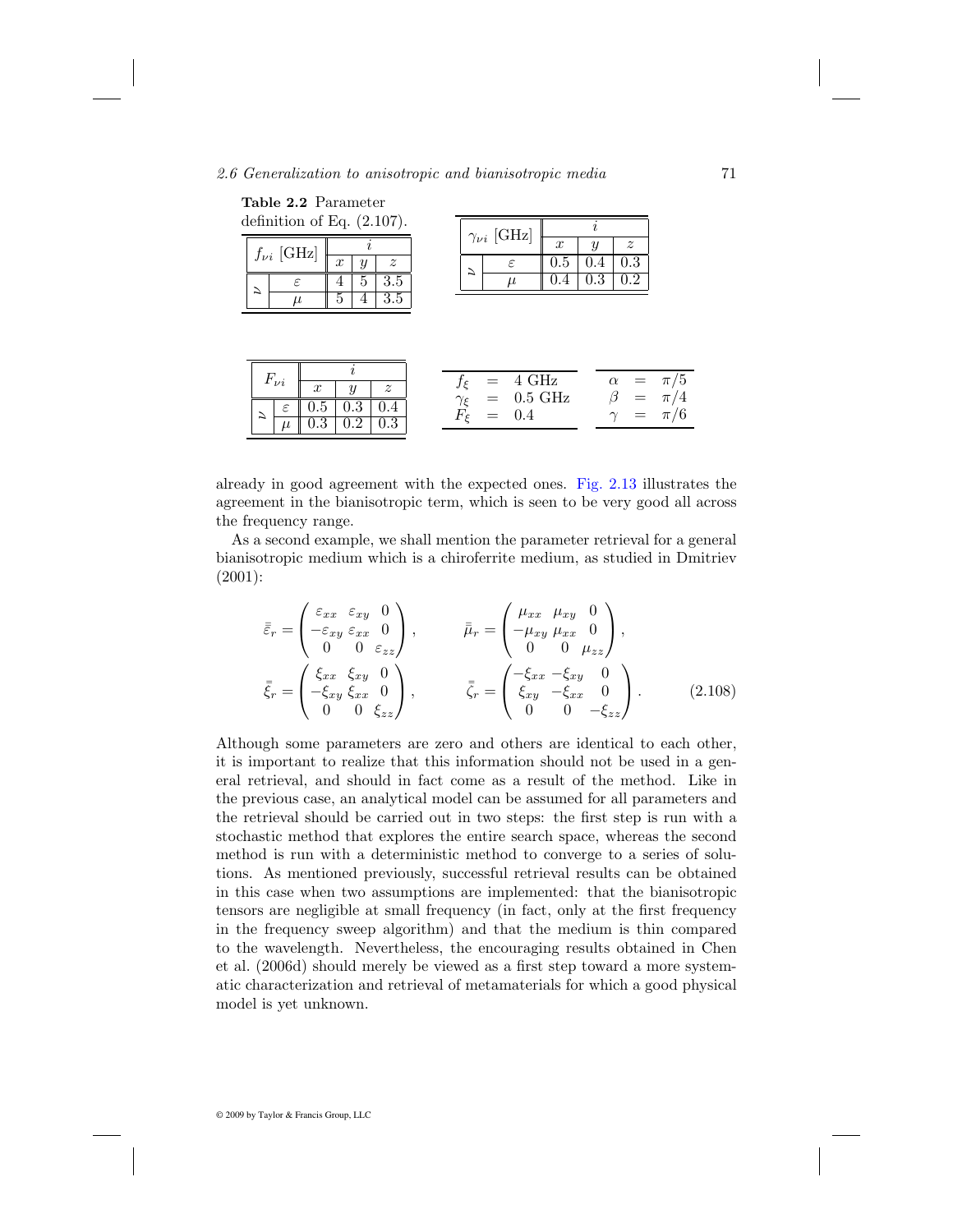<span id="page-43-0"></span>

**Figure 2.10** Retrieval results on analytical lossy Lorentz models for the permittivity, the permeability, and the bianisotropic term. The matching is seen to be excellent. The results are taken from Chen et al. (2005d; 2006e).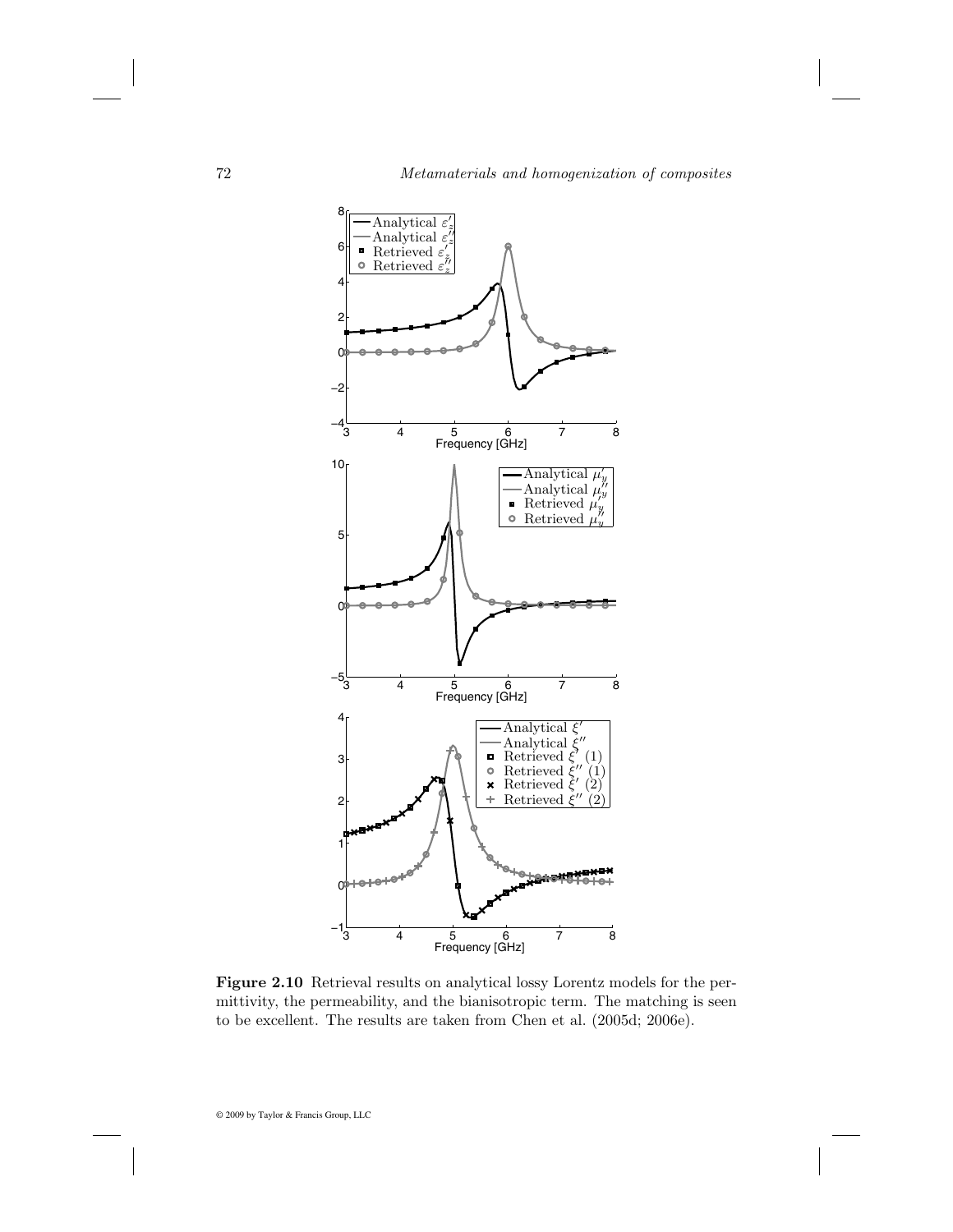<span id="page-44-0"></span>

**Figure 2.11** Biaxial retrieved parameters of the ring shown in Fig. 2.8 using the method of Section 2.4.2. The blanked regions correspond to frequencies where the mismatch between each corresponding two results is greater than a threshold. The results are taken from Chen et al. (2005d; 2006e).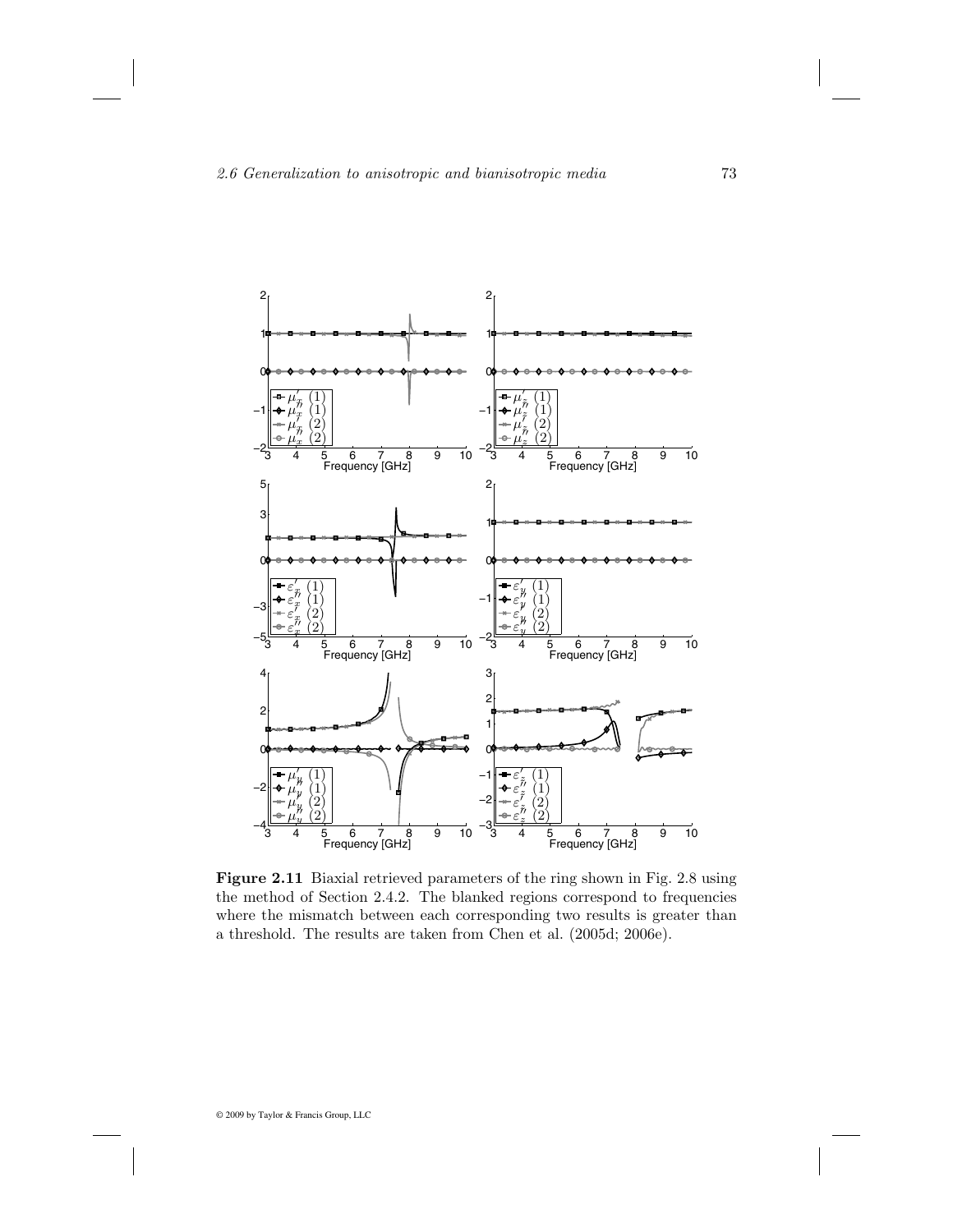<span id="page-45-0"></span>

**Figure 2.12** Bianisotropic retrieved parameters  $\mu_y$ ,  $\varepsilon_z$ , and  $\xi$  of the ring shown in [Fig. 2.8](#page-37-0) using the method of the present section. The blanked regions correspond to frequencies where the mismatch between each corresponding two results is greater than a threshold. The results are taken from Chen et al. (2005d; 2006e).